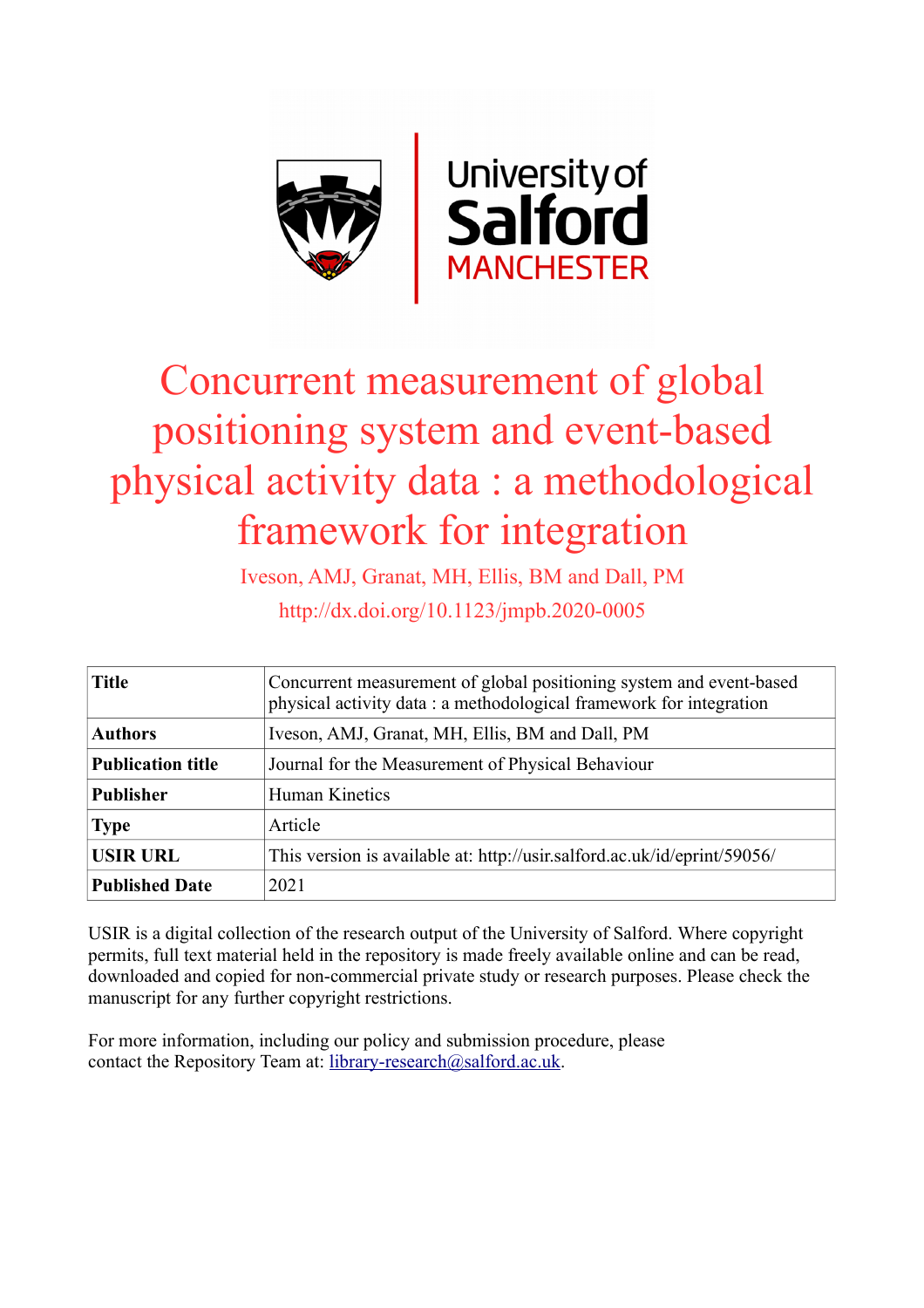# **Concurrent measurement of GPS and event-based physical activity data: a**

**methodological framework for integration.**

Date of Submission: 14<sup>th</sup> February 2020

Date of Resubmission: 31<sup>st</sup> August 2020

Iveson AMJ<sup>1</sup>, Granat MH<sup>2</sup>, Ellis BM<sup>1</sup>, Dall PM<sup>1</sup>

<sup>1</sup> School of Health and Life Sciences, Glasgow Caledonian University, Glasgow, UK

<sup>2</sup> School of Health Sciences, Salford University, Salford, UK

Corresponding author:

Philippa Dall

Senior Research Fellow

School of Health & Life Sciences

Glasgow Caledonian University

Cowcaddens Road

Glasgow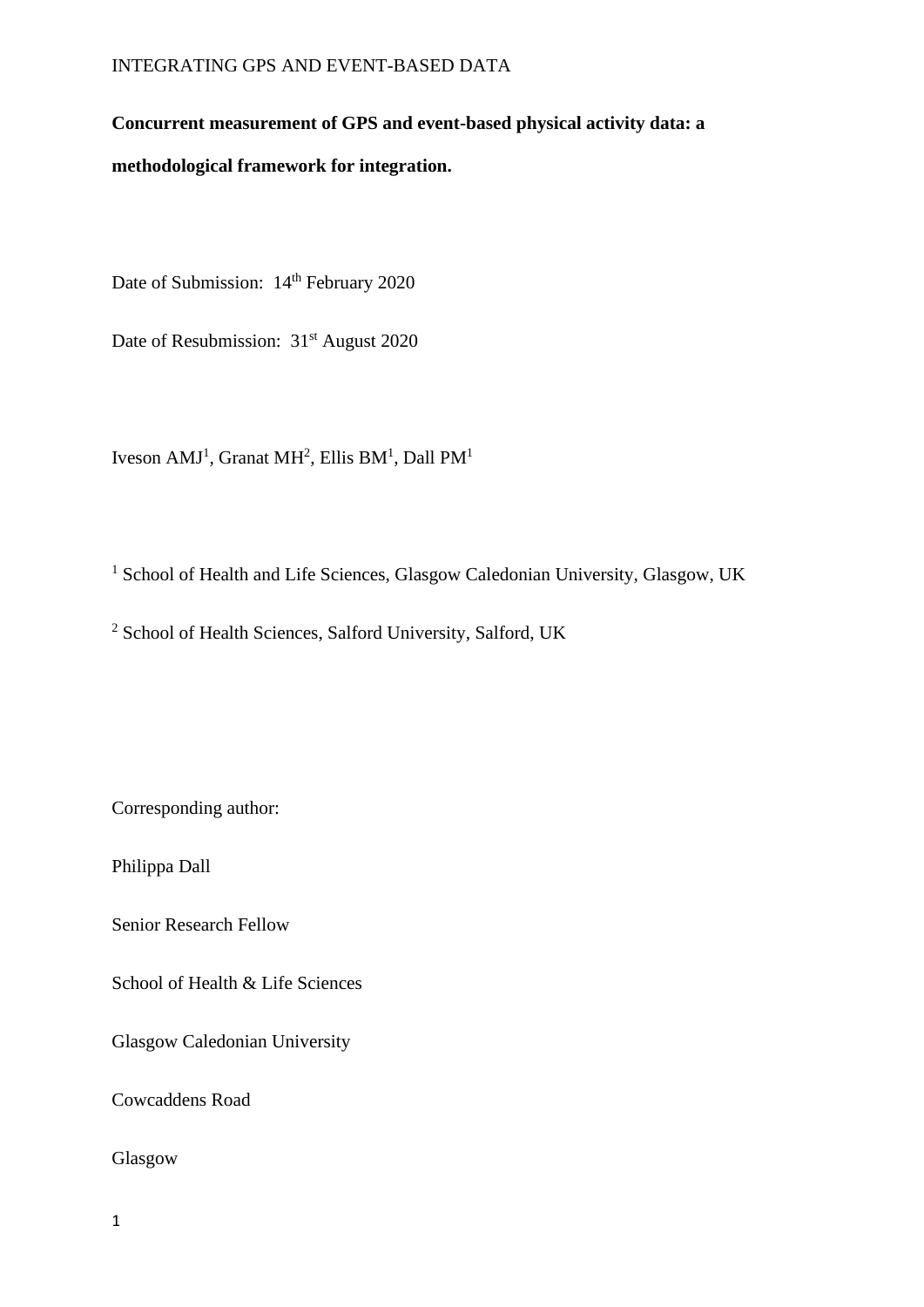G4 0BA

[philippa.dall@gcu.ac.uk](mailto:philippa.dall@gcu.ac.uk)

# **Acknowledgements**

The HSC analysis software was written by Dr Philippa Dall and Professor Malcolm Granat. Software to integrate processed GPS and activPAL data, and to derive outcomes using the framework, was written by Dr Philippa Dall.

# **Conflict of Interest**

Malcolm Granat is a co-inventor of the activPAL physical activity monitor and a director of PAL Technologies Ltd. The remaining authors declare no competing interests.

# **Funding**

This work was part of the PhD studies of Dr Anna Iveson which was funded by Glasgow Caledonian University.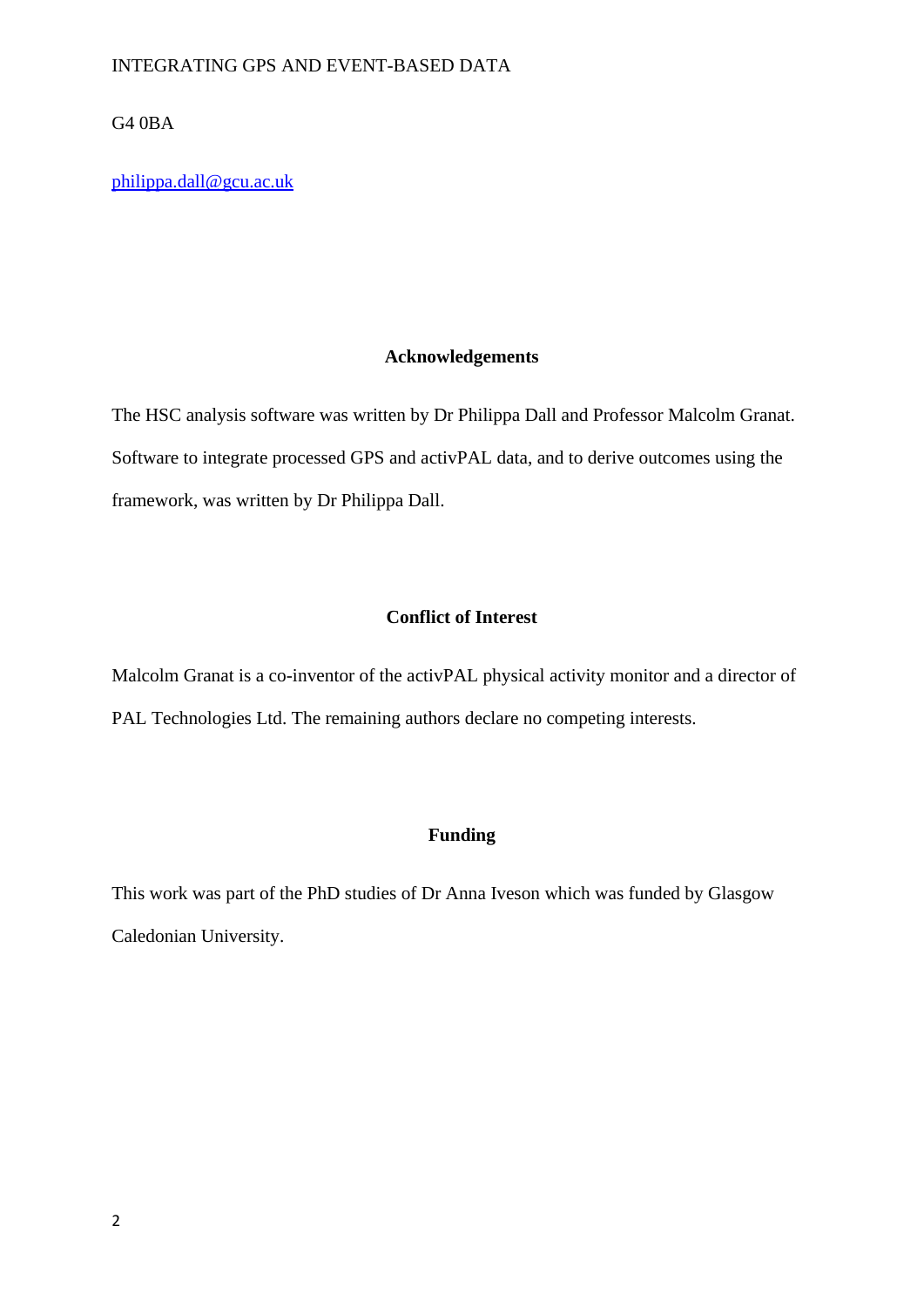#### **Abstract**

Objective: GPS data can add context to physical activity data, and have previously been integrated with epoch-based physical activity data. The current study aimed to develop a framework for integrating GPS data and event-based physical activity data (suitable for assessing patterns of behaviour). Methods: A convenience dataset of concurrent GPS (AMOD) and physical activity (activPAL) data were collected from 69 adults. GPS data was (semi-) regularly sampled every 5 seconds. The physical activity data output was presented as walking events, which are continuous periods of walking with a time-stamped start time and duration (to nearest 0.1s). GPS outcome measures and the potential correspondence of their timing with walking events were identified and a framework was developed describing data integration for each combination of GPS outcome and walking event correspondence. Results: GPS outcome measures were categorised as those deriving from a single GPS point (e.g. location), or from the difference between successive GPS points (e.g. distance), and could be categorical, scale or rate outcomes. Walking events were categorised as having zero (13% of walking events, 3% of walking duration), or one or more (52% of walking events, 75% of walking duration) GPS points occurring during the event. Additionally, some walking events did not have GPS points suitably close to allow calculation of outcome measures (31% of walking events, 22% of walking duration). The framework required different integration approaches for each GPS outcome type, and walking events containing zero or more than one GPS points.

**Key words:** physical activity, GPS, accelerometer, event-based data, methods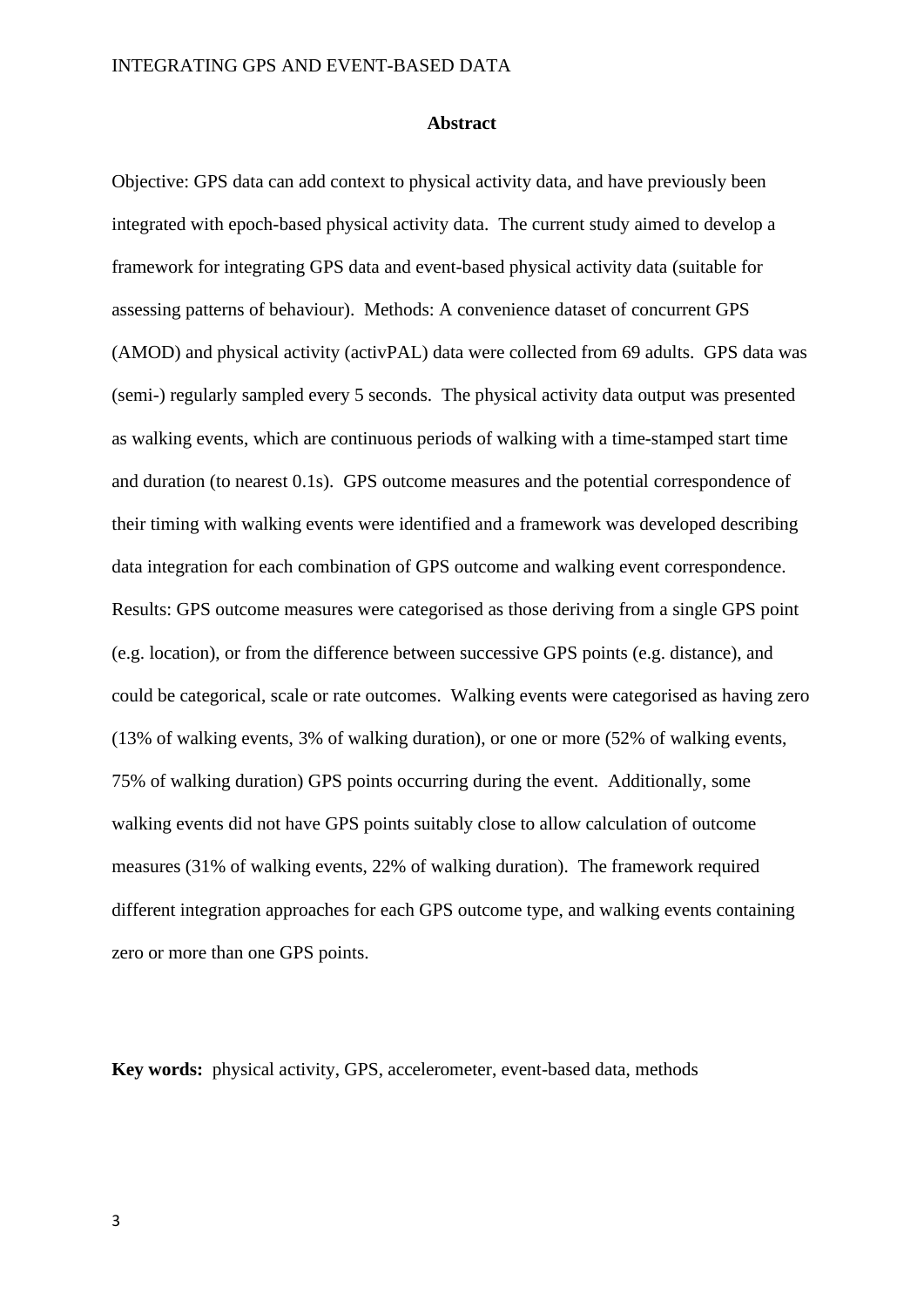#### **Introduction**

Lack of physical activity is a key modifiable risk factor for many aspects of health, including mortality, cardiovascular disease, obesity and metabolic disorders (Kyu et al, 2017; Lee et al., 2012), and is important in maintaining health, function and quality of life across a range of long-term conditions (Garg et al., 2006; Saunders et al., 2016). Appropriate measurement of physical activity for surveillance, and to assess the effect of policy changes and interventions is important for individuals and for the population as a whole (Chastin et al., 2018; Strain, Milton, Dall, Standage, & Mutrie, 2019). Recently, body-worn sensors for the objective measurement of physical activity have become mainstream. However, the context in which physical activity occurs is an important aspect of behaviour which is usually missing from such assessment (Jankowska, Schipperijn, & Kerr J, 2015). The context of physical activity can be used to identify areas for individual improvement and for tailoring of interventions, and can provide insight about the social and cultural aspects of when and where physical activity is undertaken (James et al., 2016; Jankowska et al., 2015).

Physical activity monitors can differ in the manner in which they interpret acceleration data, and present it as outcome measures. One commonly used method (e.g. ActiGraph) is to aggregate the amount of acceleration accumulated during a specified period of time (epoch) into a cumulative value, usually reported in terms of a proprietary value (counts). Calibration studies relating values of counts per epoch to values of objectively measured energy expenditure are used to convert this information into time spent in categories of physical activity intensity (Matthews, 2005). Whilst this can be a good way of representing cumulative values of activity, there are a number of limitations with assessing some aspects of physical behaviour. Physical activity is often undertaken in short durations (as measured by objective monitors, Chastin et al., 2009), and commonly used epoch durations (e.g. 1 minute) can aggregate several short, high-intensity periods of physical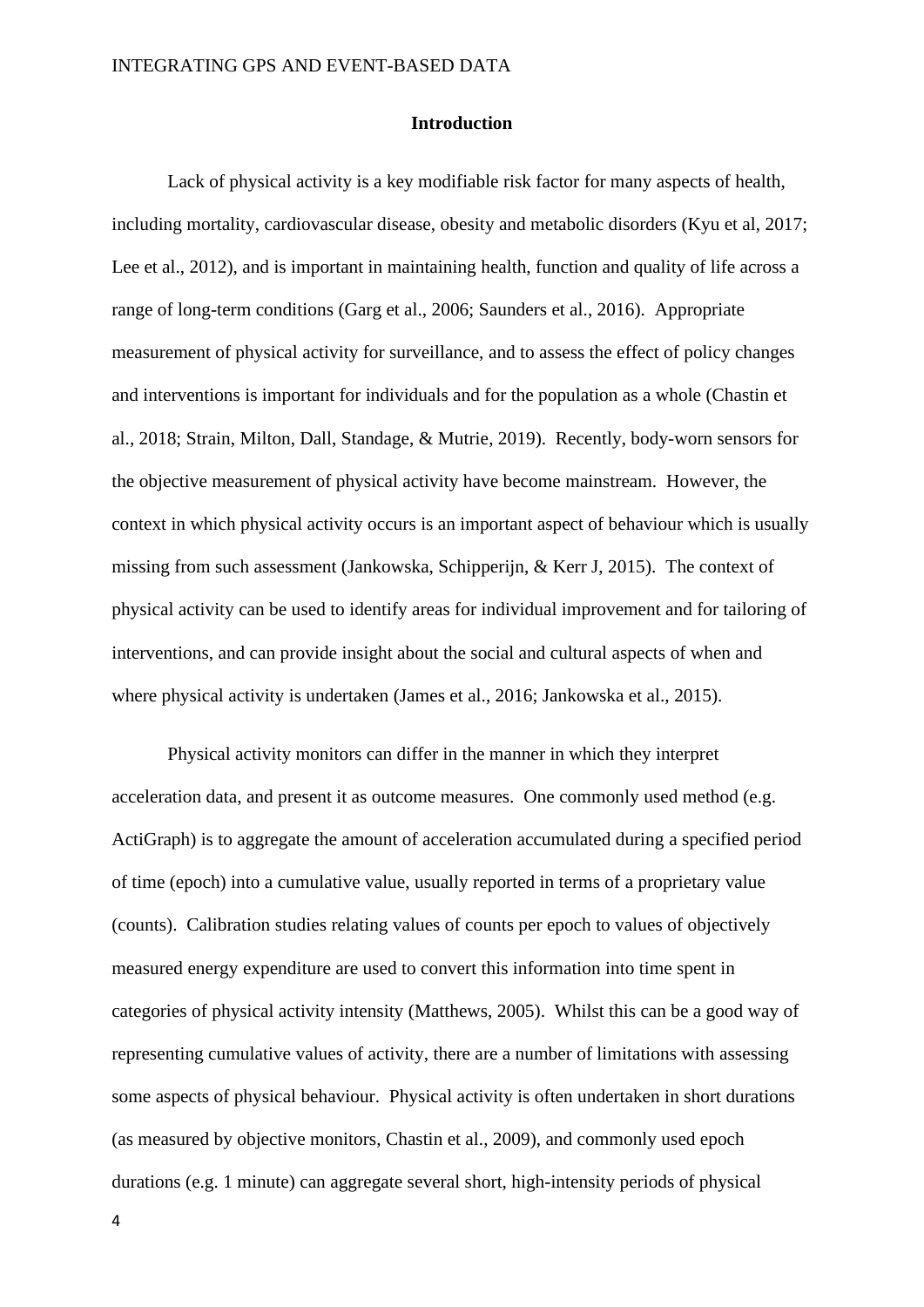activity into one epoch, which is then reported with a lower average intensity (Kim, Beets, Pate, & Blair, 2013). One alternative approach is to assess physical activity as a series of events, continuous periods of a single type of activity (Granat, 2012). This event-based approach can address the limitations of an epoch-based approach, as rates (e.g. cadence) and intensity do not get spread across inappropriately applied epochs (e.g. Dall, McCrorie, Granat, & Stansfield, 2013). In addition, use of an event-based approach to analysis can facilitate insight into the patterns in which physical activity is undertaken. For example, in individuals with Intermittent Claudication who need to stop walking frequently due to pain, patterns of broken-up walking can be identified (Clarke, Holdsworth, Ryan, & Granat, 2013).

One option for adding context to physical activity data is the use of global positioning system (GPS) devices (Kerr, Duncan, & Schipperijn, 2011), which use satellite tracking to assess the location of individuals at regularly sampled intervals. These data therefore have the potential to provide information about the physical terrain through which someone is moving, and provide insight into the location in which activity occurs (Jankowska et al., 2015). Additionally, GPS provides the potential to expand physical activity-related outcome measures, for example reporting on distance travelled (Kerr et al., 2011). GPS devices have been successfully used to provide context to objectively measured physical activity data, including identifying and evaluating use of local parks (Evenson, Wen, Hillier, & Cohen, 2013), the location of children's physical activity (Carlson et al., 2016) and the contribution of commuting to meeting PA guidelines (Rafferty, Dolan, & Granat, 2016). Previously in these studies, physical activity data have been processed using an epoch-based approach, which facilitates integration of physical activity and GPS data, as both are reported at regular sampling intervals. By harmonising the sampling frequency of the GPS devices with the activity monitor epochs, data can be integrated for each matched sample/epoch using a oneto-one correspondence (Hurvitz, Moudon, Kang, Saelens, & Duncan, 2014). Integration of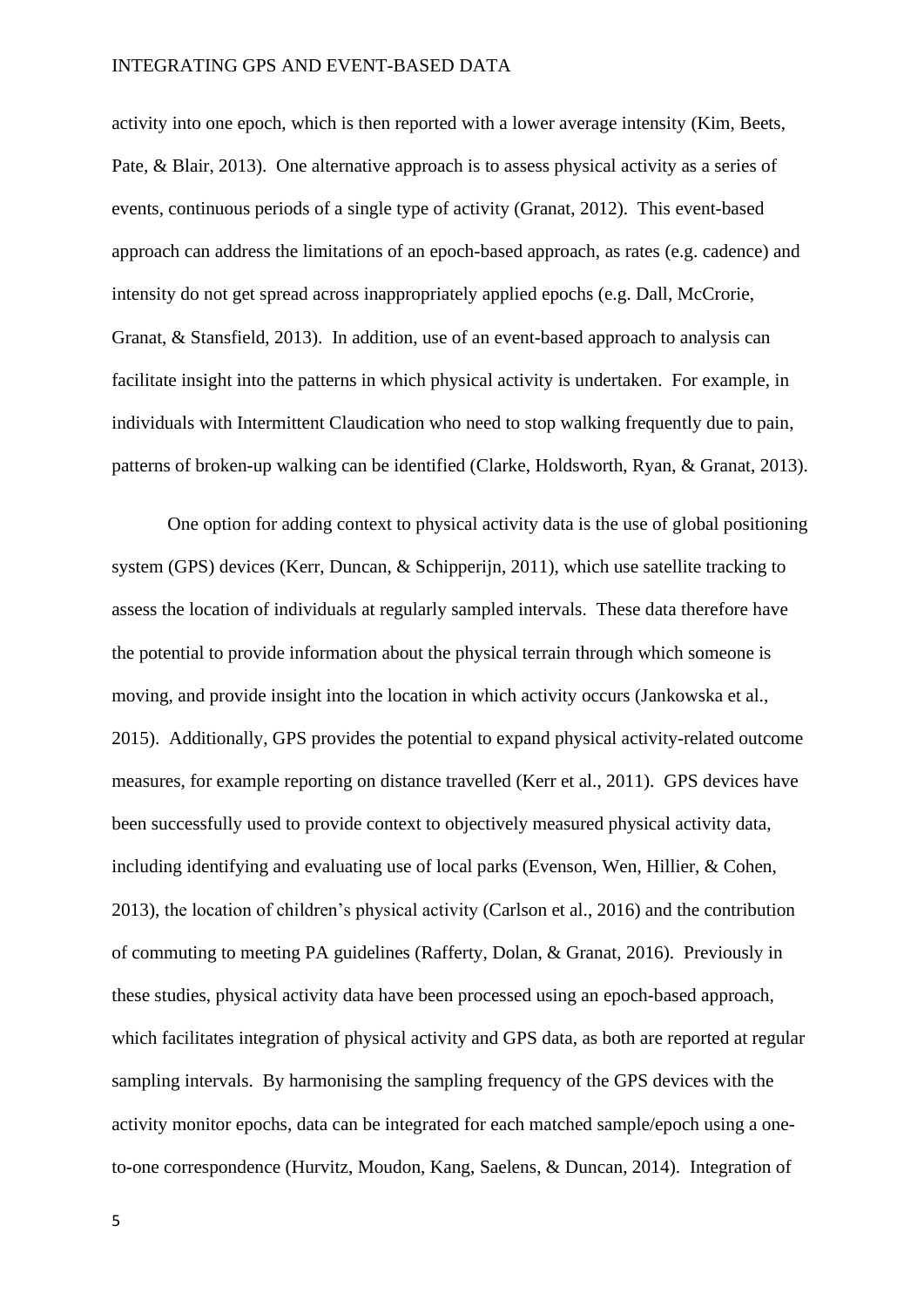event-based physical activity data (which is reported for a discreet period of time commencing at irregular intervals) with GPS data (sampled at regular time points) is not straightforward, and requires careful examination of the correspondence between walking events and the GPS data. For example, longer walking events are likely to take place across several GPS data samples, and thus a situation arises where information from multiple GPS points is associated with a single walking event (a many-to-one correspondence), requiring data aggregation from multiple sources. In contrast, short walking events might take place entirely between GPS data samples (a none-to-one correspondence), meaning that inferences about location must be made about that walking event without directly corresponding GPS data.

The integration of such data has not been previously reported, but is required to enable any physical activity study using an event-based approach to effectively add the context from GPS data. The aim of the current study was to develop a methodological framework for integration of GPS and event-based physical activity data, to enable the assessment of the context of physical activity when an event-based approach is appropriate.

#### **Methods**

#### **Study Design**

This article describes the development of a methodological framework to integrate GPS data with event-based physical activity data. Framework development was informed by, and then tested on, a convenience dataset consisting of concurrently measured GPS and physical activity event-based data. The integration framework uses GPS derived outcome measures to add location information to each physical activity event. The correspondence of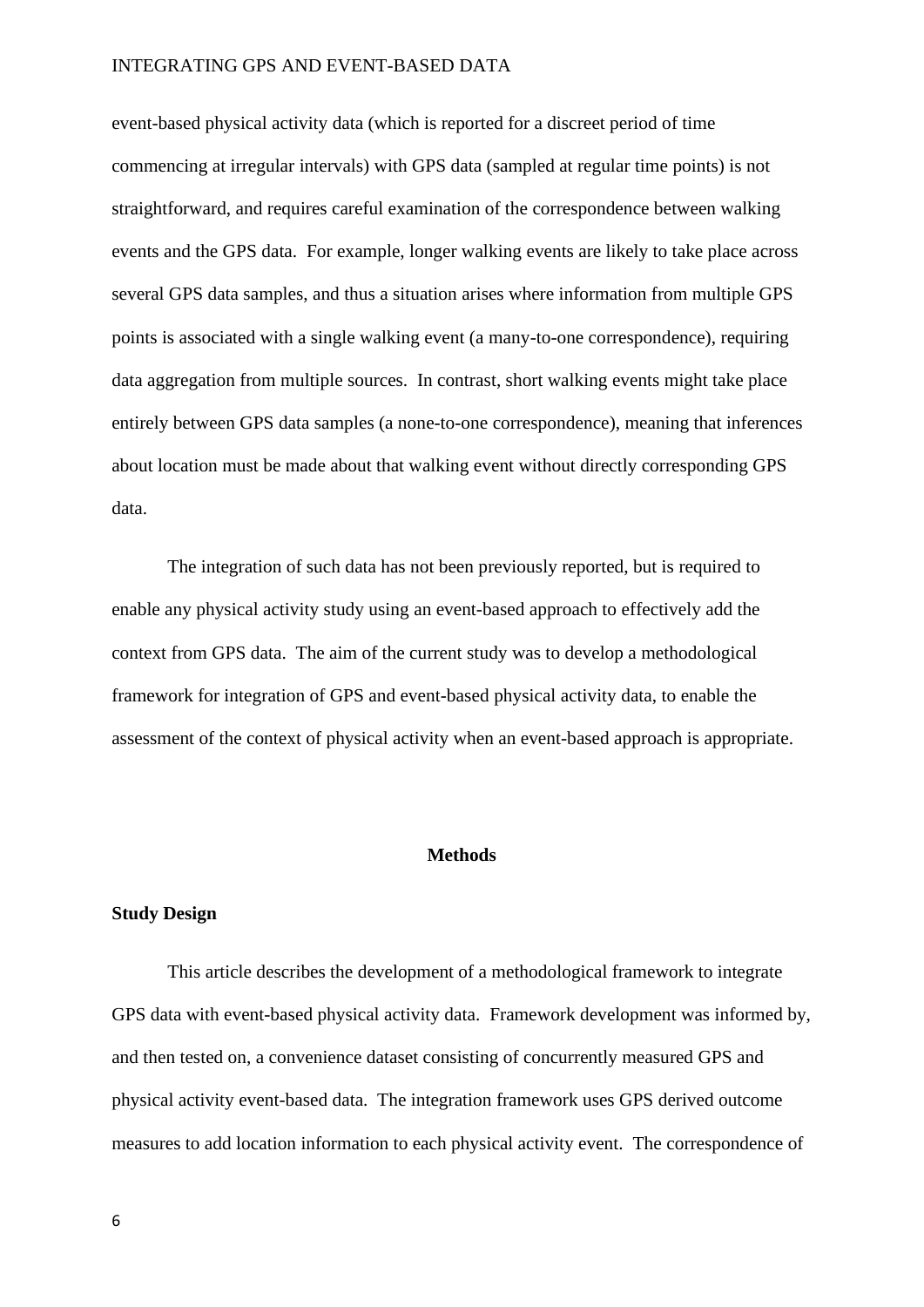the timing of GPS data points with the physical activity events informs the theoretical basis of the framework. For example, whether the timing of the walking event corresponds with none, one or many GPS points will determine from which points, and how, GPS derived data is added to the walking event. In the current study, walking behaviour has been assumed to be of primary interest, and thus data processing and framework development concentrated only on walking events. Following development, the integrity of the integration framework was tested using basic performance metrics derived from the convenience dataset.

#### **Participants**

Two groups of individuals took part in the current study. The dataset was collected as part of a study investigating the habitual physical activity of individuals with Intermittent Claudication which used a matched pairs design, which allowed the framework to be developed and tested on individuals with a broad range of walking activity. Individuals with mild or moderate Intermittent Claudication were recruited from Lanarkshire Community Claudication Clinics. Participants were eligible if they were adults with a medical diagnosis of Intermittent Claudication which was the principle condition that limited their walking (in practice Fontaine's stage II, Norgren et al., 2007). Control participants from the general population were recruited matched (by sex, age  $\pm$ 5 years, and home location within 5 miles) to the individuals with Intermittent Claudication. Control participants were excluded if they self-reported symptoms of Intermittent Claudication or discomfort in the legs when walking. All participants were excluded if they had a chronic condition that had a negative impact on their walking ability (e.g. unstable angina pectoris, respiratory or neuromuscular disease, or history of stroke). Ethical approval was obtained from NHS West of Scotland Research Ethics Committee, and all participants provided written informed consent.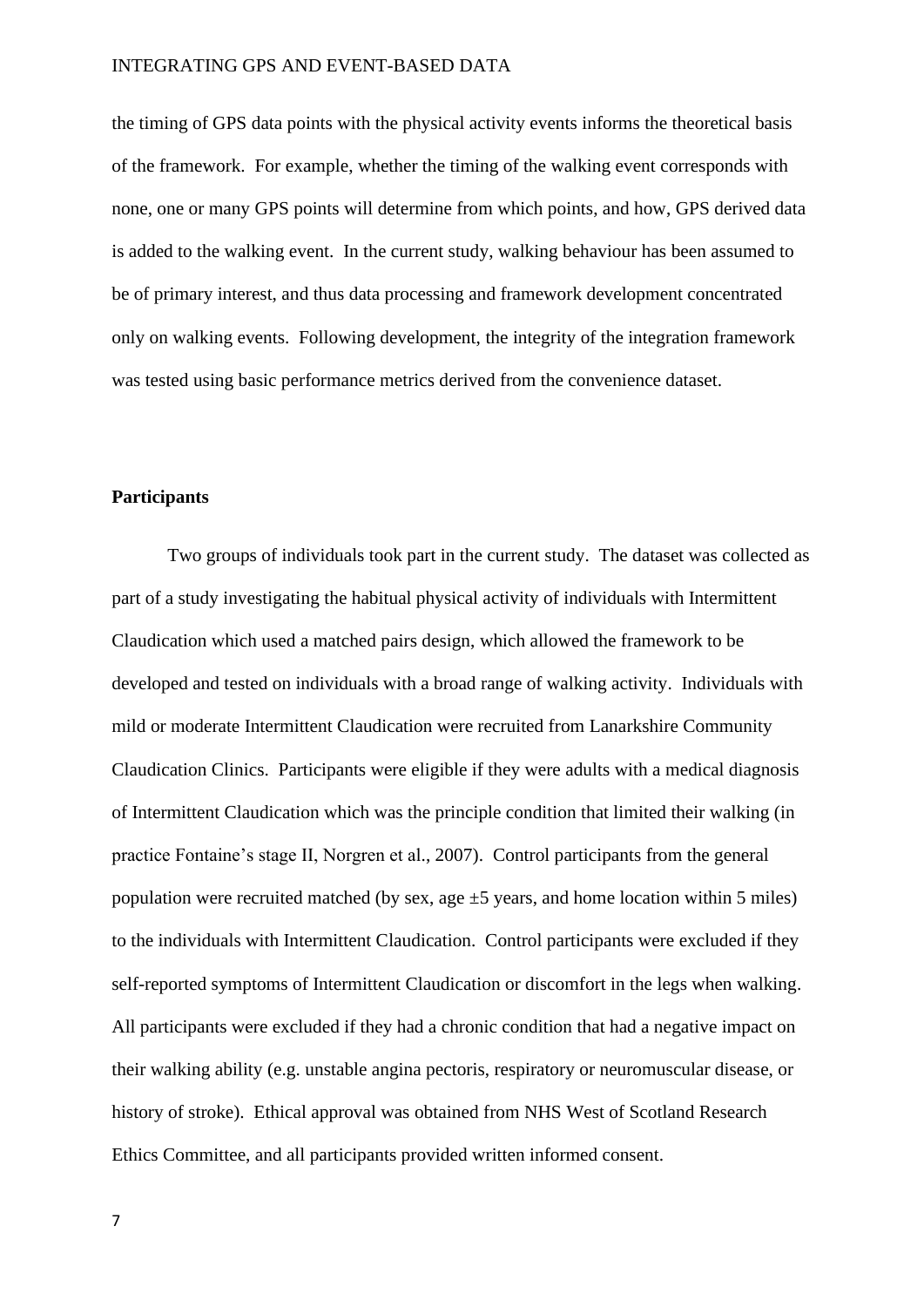## **Data Collection Protocol**

#### **Activity monitor.**

Participants wore a (uniaxial) activPAL activity monitor (PAL Technologies, Glasgow, UK) continuously for seven days. The activPAL is a small, lightweight uniaxial accelerometer, which is valid for categorising posture and activity (sit/lie, stand, walk) with 96% accuracy in adults (Grant, Ryan, Tigbe, & Granat, 2006). It also measures step count with 99% accuracy in older adults (Grant, Dall, Mitchell, & Granat, 2008). Monitors were waterproofed by wrapping them in a nitrile sleeve (PAL Technologies, Glasgow, UK) and a waterproof medical dressing (Opsite Flexifix, Smith & Nephew, Netherlands). On day 0, the activPAL was attached half-way up the mid-line of the front of the thigh of the dominant leg of the participant by a researcher. The monitor was attached using a double-sided hypoallergenic sticky pad (PAL stickies, PAL Technologies) and covered by a waterproof dressing (Opsite Flexifix). Participants were asked to wear the monitor continuously, including overnight and during water-based activities on days 1 to 7. Monitors were removed by the participant on day 8.

#### **GPS device**

On day 0, participants were provided with a GPS device (AGL3080, AMOD Technology, Taipei City, Taiwan), a battery charger and spare AAA batteries. The device takes between 1s and 42s to start collecting data after being switched on (hot and cold time to first satellite fix), and was set up to sample GPS data every 5 seconds (from a choice of 1, 5 or 10 seconds) which allowed seven days of data to be stored in the memory. The GPS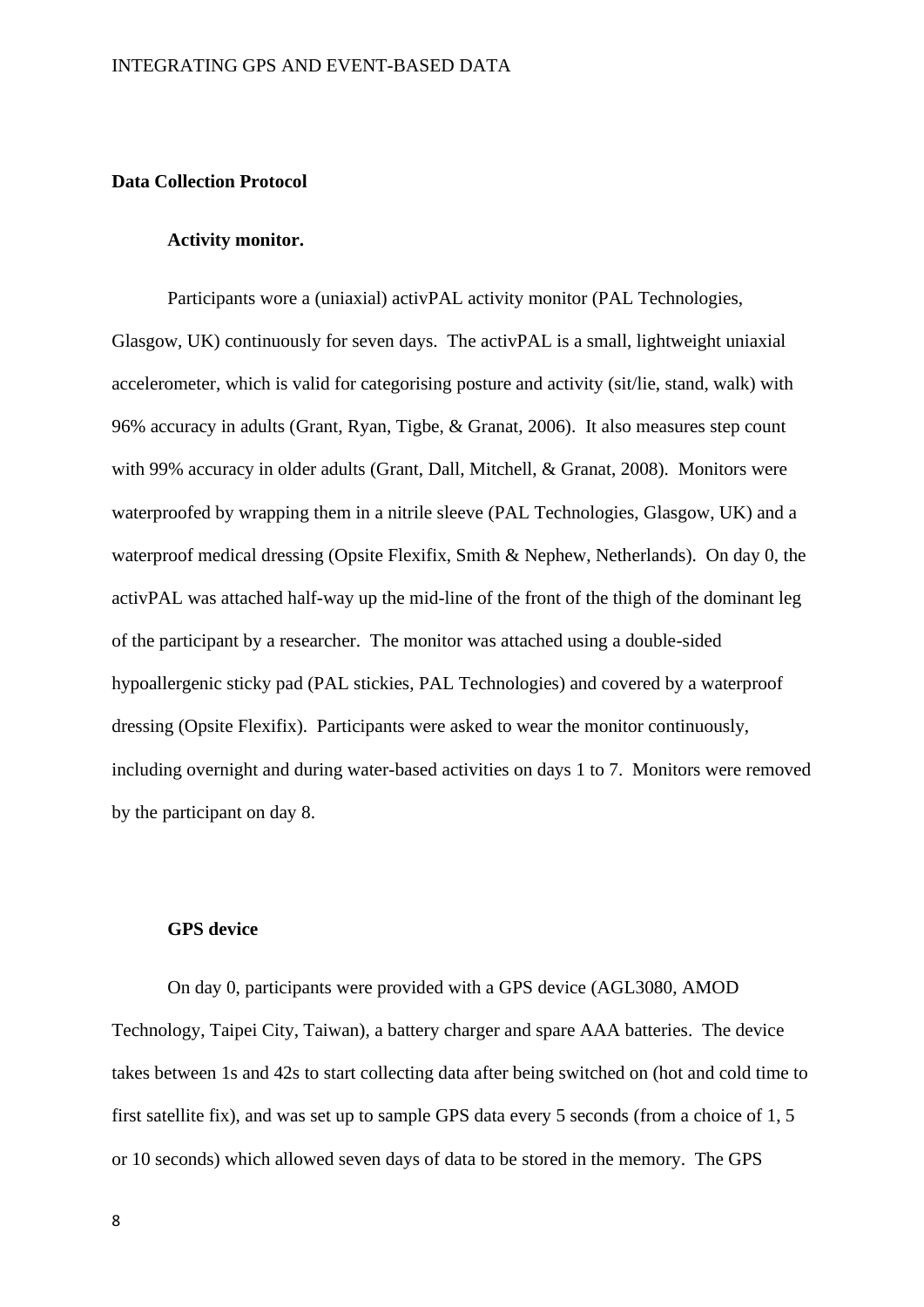device has a positional accuracy for latitude and longitude of 10m (Goel, Gani, Guttikunda, Wilson, & Tiwari, 2015), although this will be dependent on environmental factors (Wing, Eklund, & Kellogg, 2005). Preliminary testing prior to this study aggregating data from ten walks over three days round a UK city, indicated that mean difference for a static position (GPS device placed on Ordnance Survey Trigonometric point T072) was 1m for latitude and longitude, and for stops during a walk (six locations with repeat position estimated by user) was within 5m for both latitude and longitude. Participants were asked to have the GPS device switched on and to carry it with them at all times during the seven-day data collection period, even when at home. The GPS device did not have a belt-clip, and participants were asked to carry it in a pocket or bag. It was particularly emphasised to participants that they should carry the GPS device with them each time they left the house. The battery life was not sufficient to last for 7 days, and participants were asked to switch off the unit each evening, replace the AAA batteries, and then immediately switch the GPS device back on. The set of batteries not in the GPS device were then charged overnight.

Both the activPAL monitor and the GPS device were returned to the researcher by post.

#### **Data Processing**

The (uniaxial) activPAL samples acceleration at 10Hz. Data were downloaded using proprietary software (PAL Technologies, version 5.9.1.1), which categorises the data into categories of sit/lie, standing and walking. Data were exported as events, with successive continuous periods of each category labelled with the start time, duration, and type of event (sit; stand; stride). Custom software in excel (HSC analysis program) was used to process data from midnight to midnight for each day of measurement, and to aggregate strides into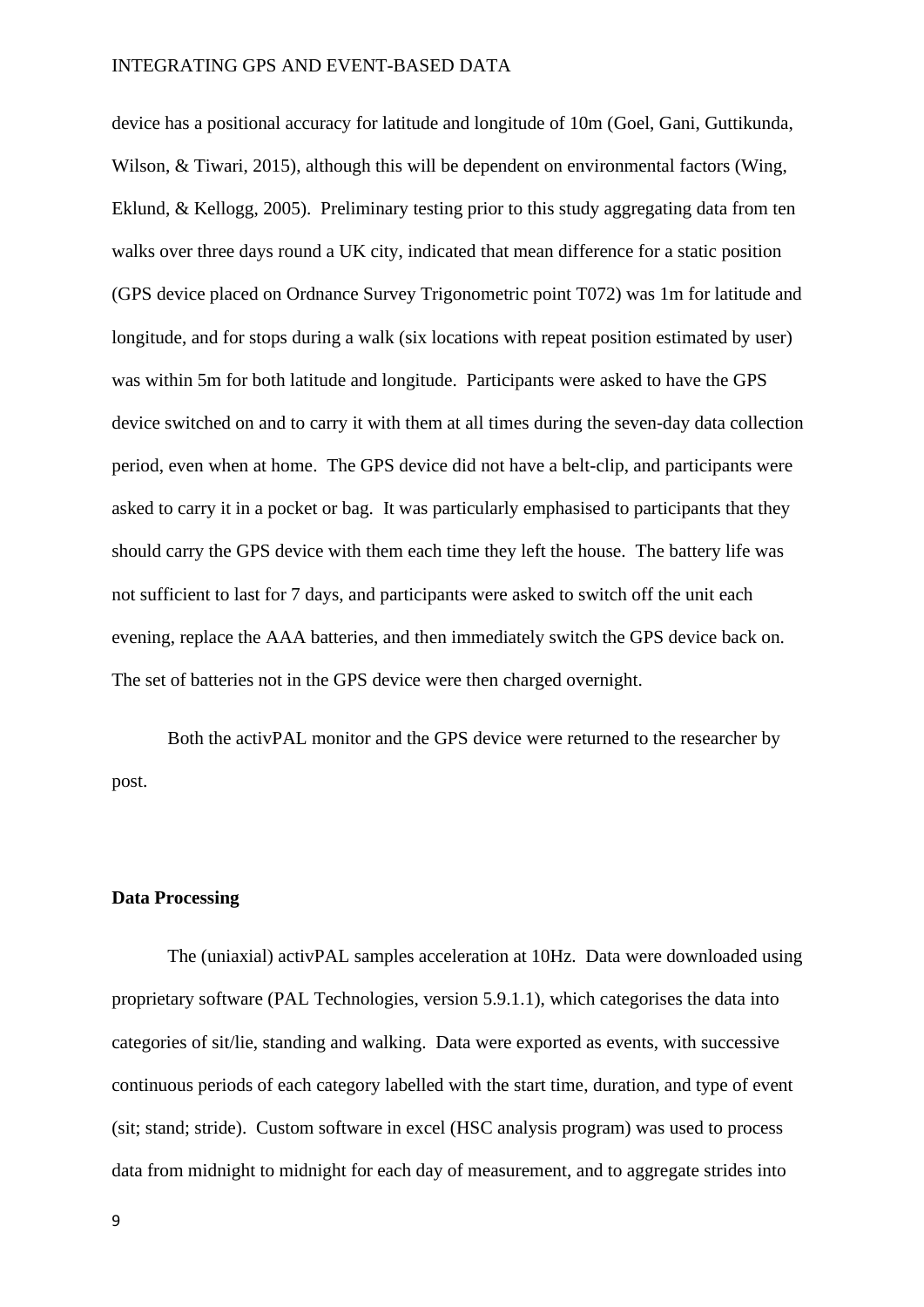continuous walking events. Each walking event had the associated data of start time, duration and number of steps taken. From this, the average event cadence was calculated (total number of steps/duration).

GPS data were downloaded from the AMOD monitor in tab-delimited format. Each GPS data point recorded contained the following information: time; latitude; longitude; number of satellites in view; dilution of precision values (which characterise the potential magnitude of error of fixing location due to the geometric distribution of satellites in view in relation to the GPS device; values are reported for overall position, and the horizontal and vertical components of position); signal to noise ratio. Data were recorded in separate sessions each time the monitor was switched on, and data was separated or aggregated, as required, into 24 hour periods to match the activPAL data. Latitude and longitude (coordinate reference system ETSR89 Geodectic) were converted into Eastings and Northings (OSGB 1936/British National Grid) using InQuest software (v7.0.0, Ordnance Survey, UK). Height above sea level was obtained from the value on a 5m digital terrain map (GetMapping LLP, UK, sourced from MIMAS, University of Manchester, UK) of the GPS location (Eastings and Northings) using the surface spot tool in ArcMap (v9.3, ESRI, USA).

GPS data is known to be subject to errors, due to satellite positioning, atmospheric conditions, topography, or reflection off buildings in an urban environment, and needs to be cleaned prior to use (Kerr et al., 2011). The PALMS framework (https://uscd-palm-projectwikispaces.com) provides recommended cleaning parameters for a range of GPS monitors (Jankowska et al., 2015), but the AMOD GPS device used in the current study was not included in the framework. Therefore, thresholds for cleaning the GPS data were derived empirically comparing pilot GPS data (not reported) to their locations on known walks in geographic information systems (GIS) viewing software (ArcMap v9.3). For the current study, which concentrated on walking behaviour and not transport, the GPS data points were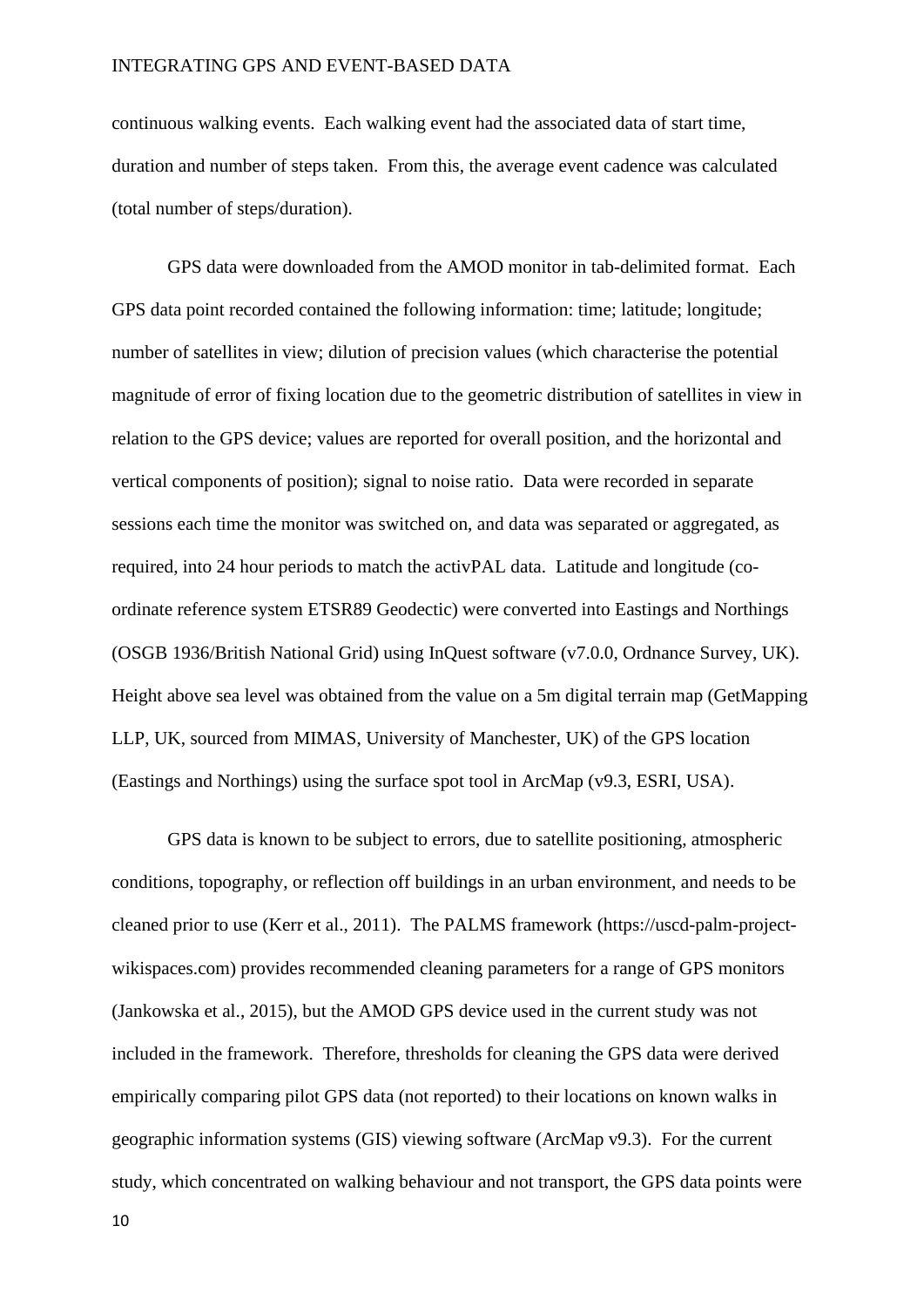removed if: speed (relative to the previous point) was >8m/s; any dilution of precision measure (horizontal, vertical or position) was >10; or the number of satellites in view was 0.

The GPS device takes its time stamp from the satellites (updated regularly), and always records the time in Greenwich Mean Time (GMT). The activPAL takes its time stamp from the computer which it is connected to for programming. In the UK (where the data was collected), this may be GMT or British Summer Time (BST; GMT+ 1 hour), depending on the time at which the monitor is programmed. The activPAL does not adjust for changes between GMT and BST that occur during the measurement period, so this was done in post-processing, by adding (converting GMT to BST) or subtracting (converting BST to GMT) one hour to the event start time after the change occurred (i.e. missing or doubling an hour, as appropriate). The time stamp of both monitors was then converted in to a common format, equivalent to the participant's perceived time (GMT or BST).

#### **Framework Development**

#### **Guiding principles and philosophy.**

Event-based physical activity data has three basic properties: start date/time; duration; and type of event. To these basic properties, other aspects can be added, for example, walking events have the added property of the number of steps taken during the event. Within the framework for integration, the philosophy followed was to add properties and outcomes derived from the GPS data to the walking events measured by the activPAL monitor.

The main difficulty was integrating data collected with two different sampling frames. GPS data is collected as a single measurement point, collected at (semi-) regular sampling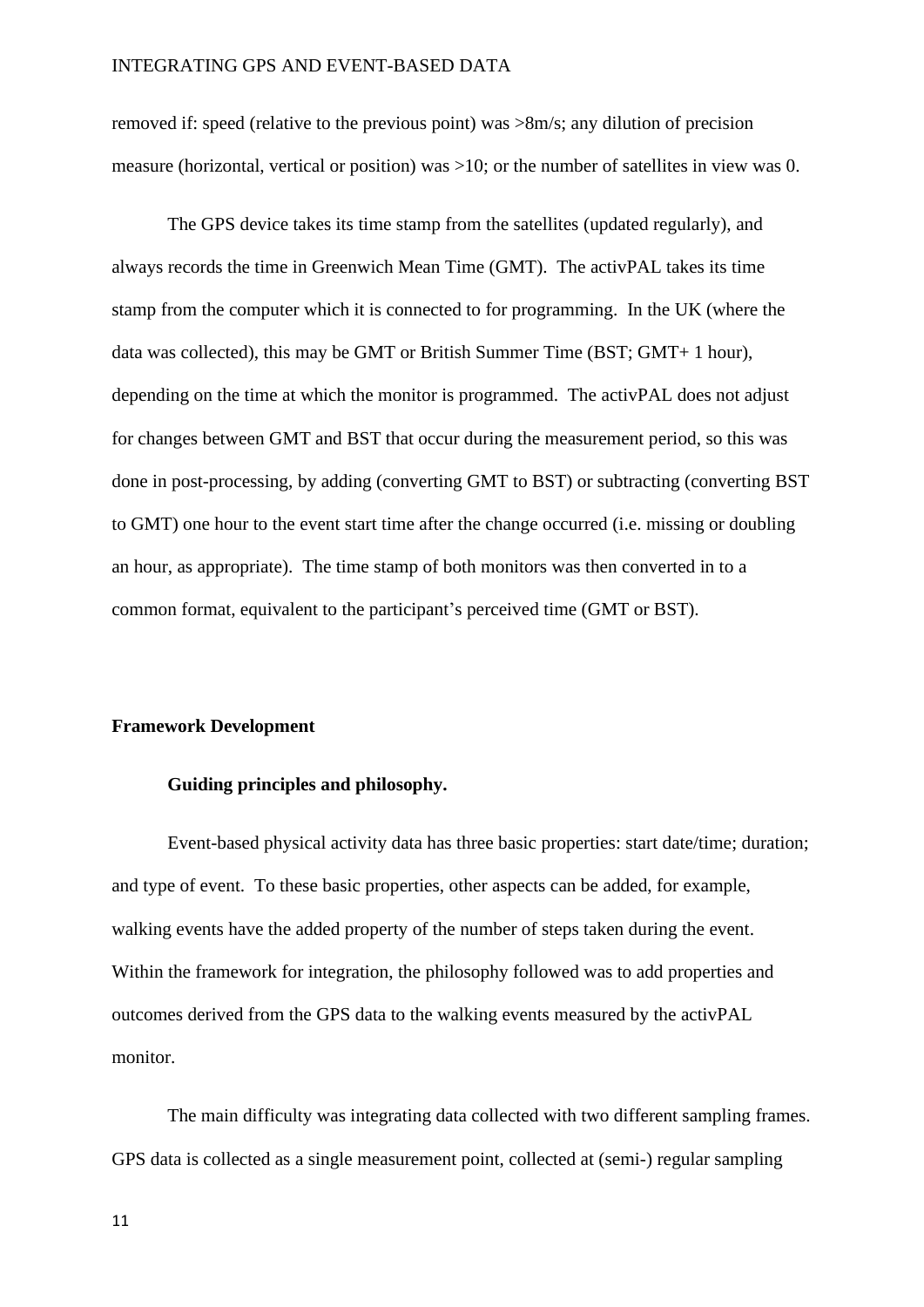intervals, in the current study approximately every 5 seconds, although some outcome measures will be derived from the difference between successive measurement points (e.g. distance travelled). Event-based walking data, in contrast, is presented as a variable duration in time, which can start and end at irregular time-points (in the current study to a resolution of 0.1 seconds). For example, someone walking to the local shops in the morning might start with a short walking event (starting at  $09:15:05$  with a duration of 4 seconds) as they move from the chair to the front door. After a pause to put on their shoes, they walk to the shops stopping once to cross a busy road giving two walking events (starting at 09:18:23 with a duration of 15 minutes and 45 seconds, and starting at 09:36:08 with a duration of 1 minute 25 seconds).

#### **Framework development process.**

Developing the framework for integration of event-based physical activity data with GPS data was undertaken in three distinct stages: (i) categorisation of derived GPS outcomes; (ii) identification of types of correspondence between walking events and GPS data; (iii) and developing the integration framework. Firstly, the range and type of outcome measures which could be derived from the GPS device, in relation to how they interacted with each GPS measurement point, were categorised. For example, distance is a scale variable that can be derived from the change in position between two GPS data points. Secondly, the different correspondences of the duration of the walking event with GPS measurement points were characterised. For example, whether several GPS data points occurred during a walking event, or whether the walking event occurred entirely between GPS data points. This was undertaken as both a theoretical exercise (identifying all possible combinations of event duration and GPS points) and as an empirical exercise (identifying from the data collected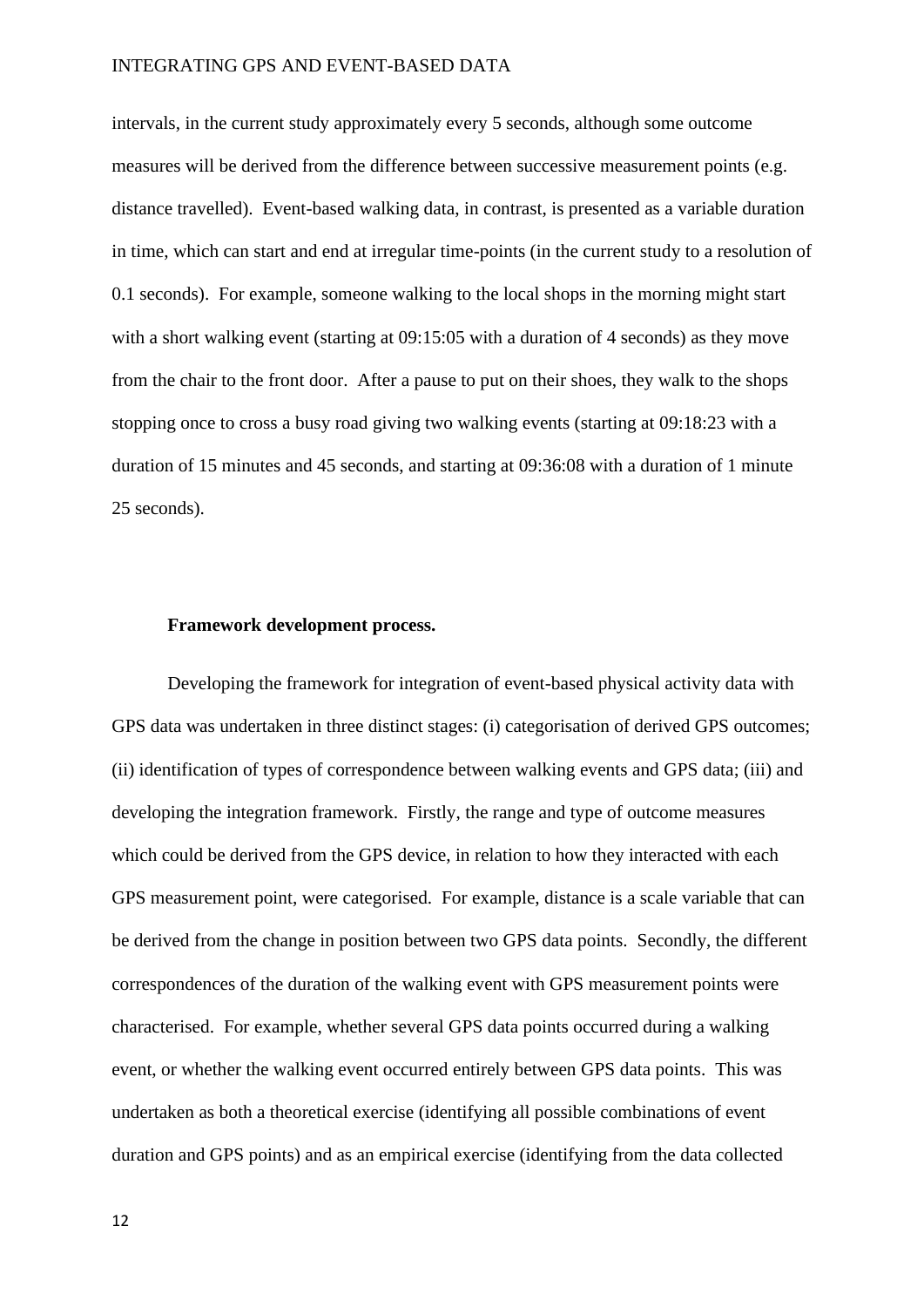how likely each theoretical situation was to occur), allowing a rational decision to be made as to which situations to incorporate within the final framework. Finally, a framework was developed indicating how each category of GPS outcome data should be processed to derive an outcome property for each type of correspondence with a walking event. For example, providing a method of how to calculate a value for total distance walked for a walking event that occurred between two GPS data points.

## **Assessment of Framework Integrity**

The event-based physical activity data and GPS data from all participants were processed according to the framework developed, and assessed using the following metrics of integrity. 1) Missing data. The percentage of walking events that was not covered by GPS data was reported. Missing data could occur for walking events undertaken when the GPS device was switched off (as this was independent of the continuous operation of the activity monitor), or if walking events occurred between two GPS points which were far apart in time (for example if the GPS signal was temporarily lost through being indoors or under trees). 2) Free-living correspondence of walking events with respect to GPS points. The number of instances of each type of correspondence of walking events with the GPS points from the framework were reported, to assess likelihood of each situation occurring during habitual free-living activity. 3) Sensitivity analysis of thresholds for inclusion of external GPS points. The purpose of this was to explore how inclusion of walking events in analysis changed if the thresholds set in this study were relaxed or removed. 4) An exploration of outliers. The purpose of this was to assess whether GPS data/walking event correspondence combinations presented systematic differences in their implementation, and concentrated on outcomes (e.g.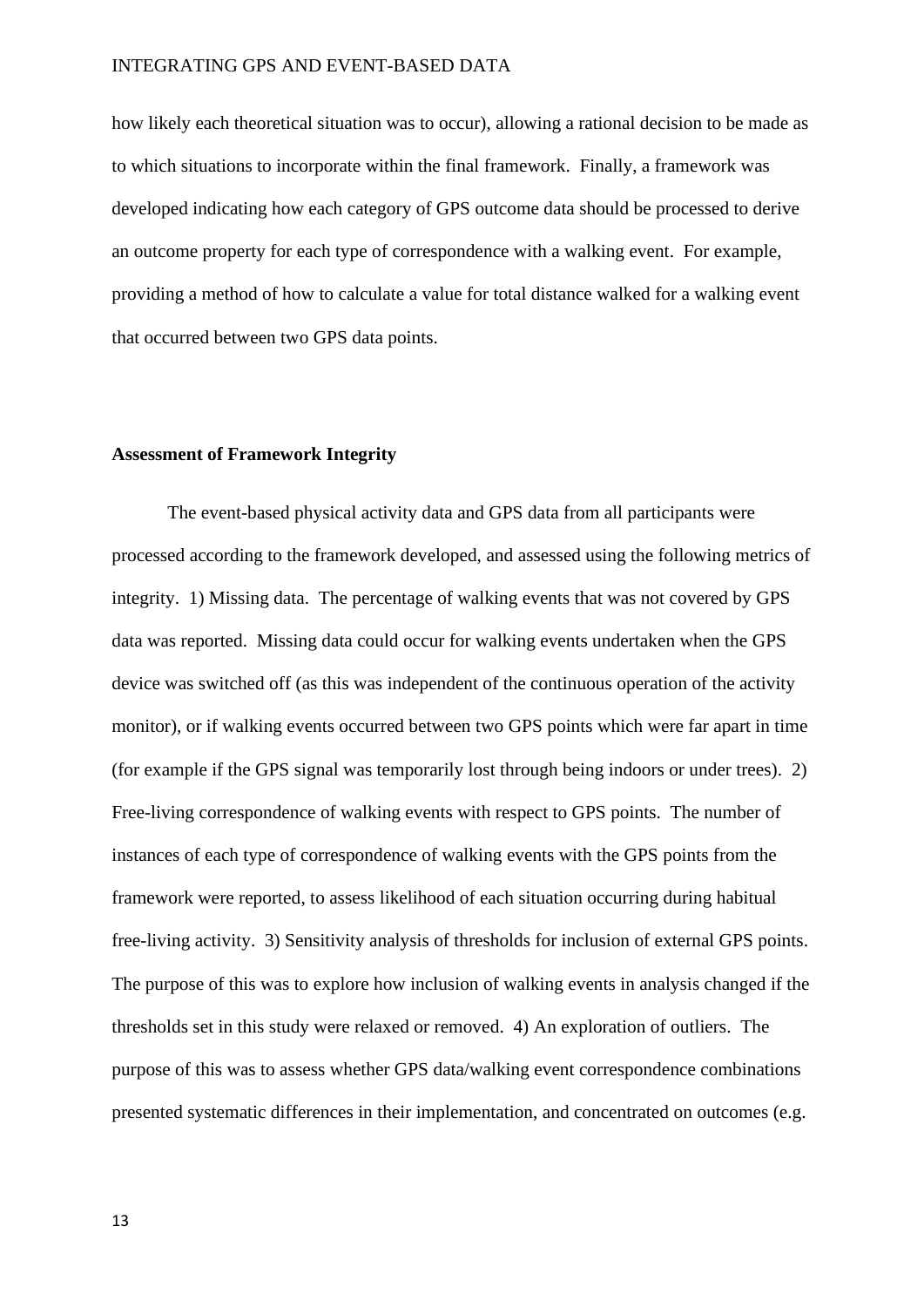speed) that were considered to be prone to potential measurement errors within the framework.

# **Results**

#### **Participants**

Data was collected from 35 individuals with Intermittent Claudication, and from 34 matched control participants (for one individual with Intermittent Claudication a matched control was not recruited within the study timescale). Diaries were used to identify any nonwear periods of the activPAL, and additional visual inspection of the data was performed to remove days with obvious non-wear. ActivPAL data was considered to be continuous for 24 hours, unless non-wear was reported or identified through visual inspection of the data. There was no lower limit set on duration of GPS for a valid day of data. Data from a participant was included in analysis if there were at least four days with both activPAL and GPS data for assessment. This threshold was selected pragmatically to provide a reasonable snapshot of usual behaviour. Data was included in analysis if both participants in a matched pair met the minimum criteria for inclusion. In total, data from 56 individuals (28 pairs of participants) were included in analysis. All participants had seven days of activPAL data. Thirty-eight participants had seven days of GPS data (mean 6.5±0.8), covering a mean of  $10.5\pm2.5$  hours/day. Participants were mostly men (64%) and were aged 67 $\pm8$  (54-89) years. The mean BMI (26.9 $\pm$ 4.6 kg.m<sup>-2</sup>) of the participants was categorised as overweight, ranging from underweight  $(18 \text{ kg.m}^{-2})$  to morbidly obese  $(43 \text{ kg.m}^{-2})$ . Participants were all successfully matched for sex and age. There was no difference in BMI between participants with Intermittent Claudication and controls (paired t-test; p=0.86). The participants with Intermittent Claudication (n=28) had mostly moderate disease severity (mean ankle-brachial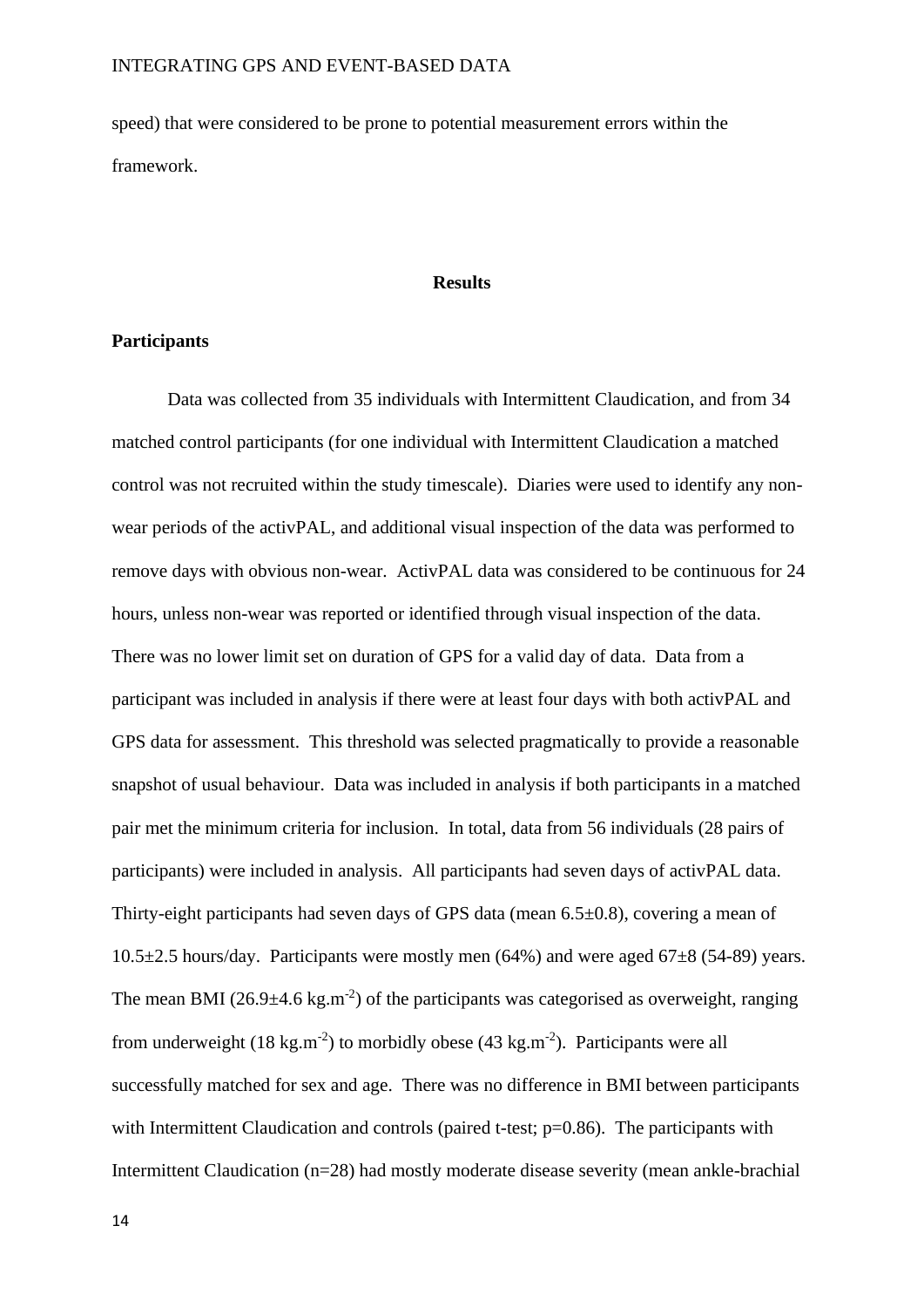pressure index 0.71±0.15; mean Lothian Oximetry Index 0.78±0.19), with a disease duration of between 0.3 and 20 years.

#### **Framework Development Stage 1: Categorisation of GPS Derived Outcome Measures**

Derived outcomes from the GPS data (table 1) can be first categorised as (i) outcomes deriving from a single GPS point (for example, the distance from home), and (ii) outcomes deriving from the differential values between successive GPS points (for example, the speed of movement between two GPS data points). Further division can then be made based on whether the derived variables were categorical (for example, whether the GPS point was indoors or outdoors), scale (for example, distance) or rate (for example, speed) outcomes.

# **Framework Development Stage 2: Categorisation of Correspondence of Event-based Physical Activity (Walking Events) with GPS Data Points**

A walking event takes place over a variable duration, in the current study ranging from 0.5 seconds to 60 minutes. For any walking event, zero, one or more than one GPS data points could occur within the event duration (figure 1). The first categorisation of the correspondence of walking events with GPS data points was to distinguish those events in which zero GPS data points occurred during the walking event, from those where at least one data point occurred within the duration. Walking events with zero GPS points effectively occurred entirely between two successive GPS data points (e.g. walking event B which occurs between GPS data points 2 and 3, figure 1). Walking events occurring entirely between regularly sampled GPS points (in the current study every 5 seconds) would necessarily be of short duration, and the GPS points immediately external to the walking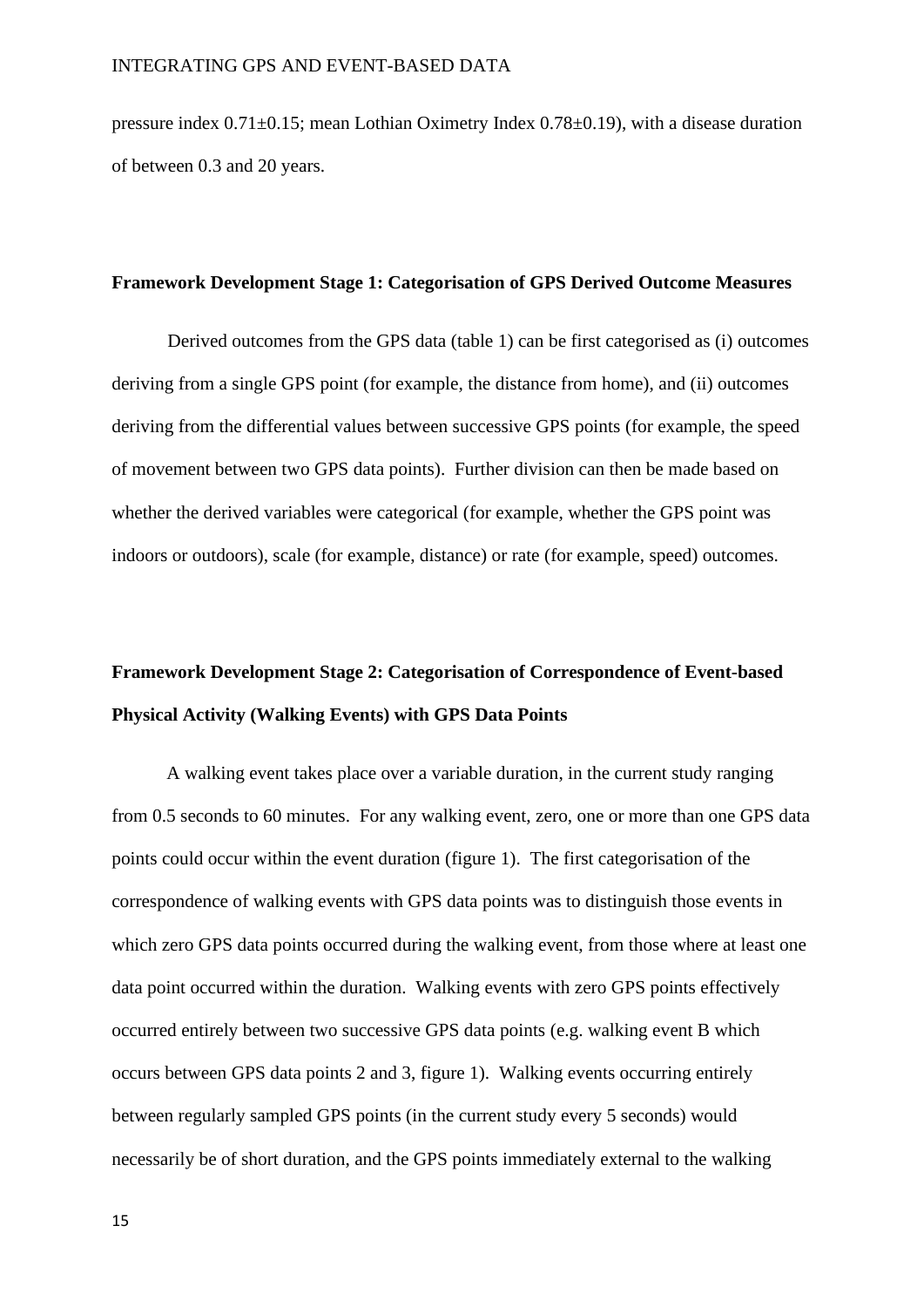event would contain information relevant that walking event. However, any extended loss of GPS signal, for example when walking under dense tree cover, could lead to two GPS points being separated by a considerable duration. A decision therefore has to be made whether the GPS points external to the walking event are relevant for inclusion in any calculation of outcomes for that walking event. Rules for inclusion were formulated based on two criteria, either (i) the duration between the GPS points surrounding the walking event, or (ii) the absolute duration between the end of the walking event and the next external GPS point. GPS points only had to meet one criteria to be included. Firstly, a maximum duration between the two GPS points outside the walking event was considered, and any walking events occurring entirely between pairs of GPS points less than this duration apart were considered suitable for inclusion. In the current study, GPS data surrounding a walking event were included if the duration between GPS points was  $\leq$ =60s. For example, in Figure 1, walking event B occurs entirely between GPS points 2 and 3 which are less than 60 seconds apart. Thus GPS points 2 and 3 are included in the calculation of outcome measures for walking event B. Secondly, for walking events between GPS points which were further apart, the absolute duration of time between the end of the walking event and the nearest external GPS point was considered. This was to ensure that a GPS data point occurred within a reasonable time of the end of the walking event. In the current study, GPS data were included if the time between the end of the walking event and the nearest external GPS point was  $\leq$  30s.

Except in the infrequent circumstance that the duration of the walking event (to the nearest 0.1s) is both an exact factor of the sample rate and starts exactly when the GPS is sampled, the start and end of the walking event will not coincide with a GPS point. This is true regardless of how long the duration of the walking event, or how many GPS points occur during the walking event. The time between the GPS point prior to the walking event and the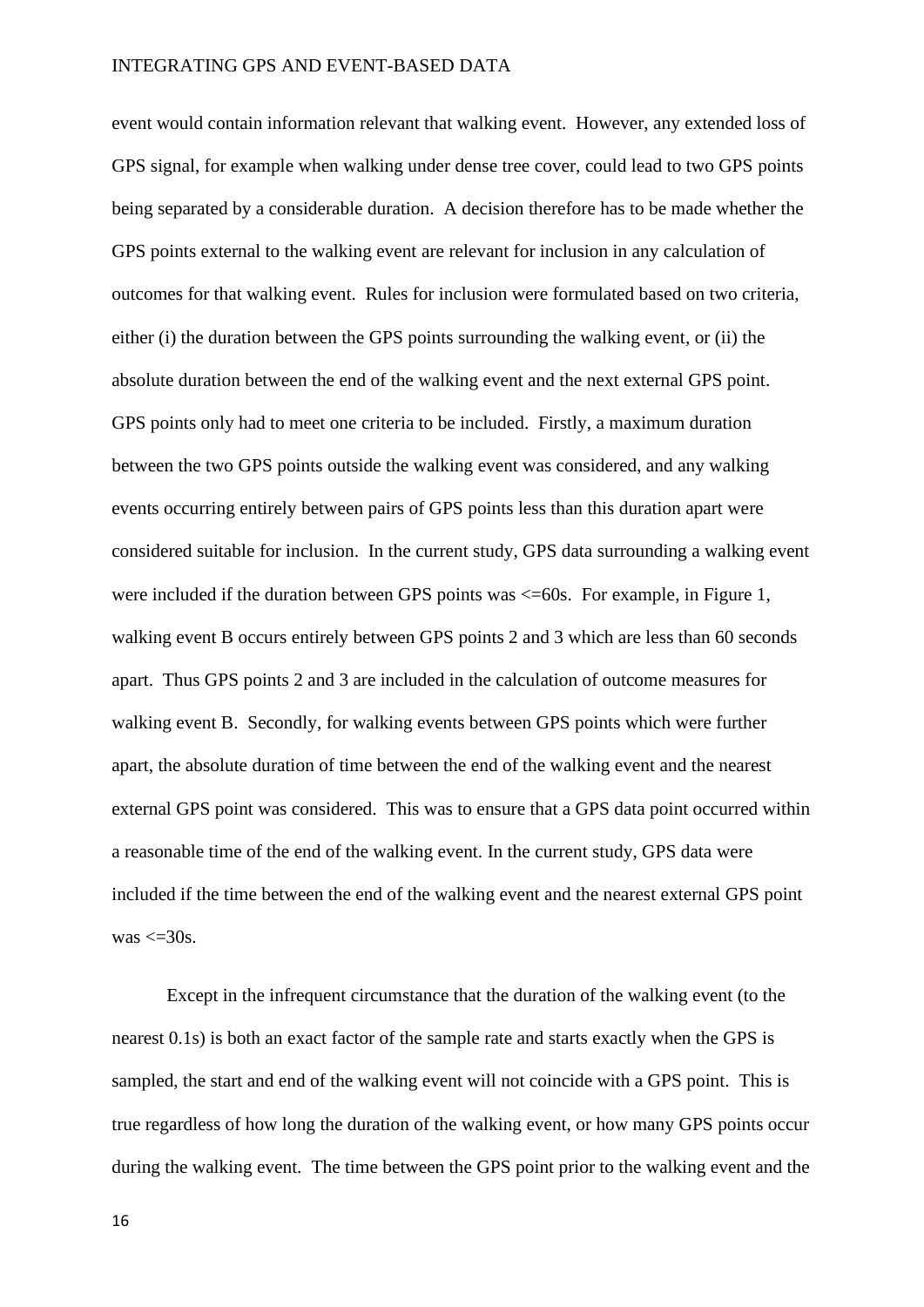start of that event will be variable (similarly for the end of the walking event; Figure 1), and a decision has to be made as to whether to include information from these GPS data points when calculating GPS outcomes for that walking event. For example, in Figure 1, a decision needs to be made for walking event C as to whether GPS point 2 or GPS point 5 should be included when calculating outcome measures for that walking event. A simple decision could be made to only include data from GPS points occurring within the walking event, however many walking events were short (35% of events lasted <5 seconds), and thus there was potential to lose much valuable GPS information using that approach. Rules for inclusion were formulated based on two items; (i) the proportion of time between GPS data points that is covered by the walking event, and (ii) the absolute time between the end of the walking event and the next GPS data point. Firstly, the proportion of the time between internal GPS data points (occurring within the duration of the walking event, for example GPS points 3 and 4 within walking event C in Figure 1) and external GPS data points (occurring outside the duration of the walking event, for example GPS points 2 and 5 outside walking event C) that was covered by the walking event was considered. This was to ensure that most of the time between GPS points was relevant to the walking event. In the current study, GPS data was included within the calculation of GPS outcomes for a walking event if the walking event covered over 50% of the duration between internal and external GPS points. For example, in Figure 1, walking event C covers most  $($  > 50%) of the time between GPS points 4 and 5, and thus meets the criteria for inclusion. Secondly, the absolute duration of time between the end of the walking event and the nearest external GPS point was considered. This was to ensure that a GPS data point occurred within a reasonable time of the end of the walking event. In the current study, GPS data were included if the time between the end of the walking event and the nearest external GPS point was <=30s. For example, in Figure 1, the time between the end of walking event C and GPS point 5 was 3s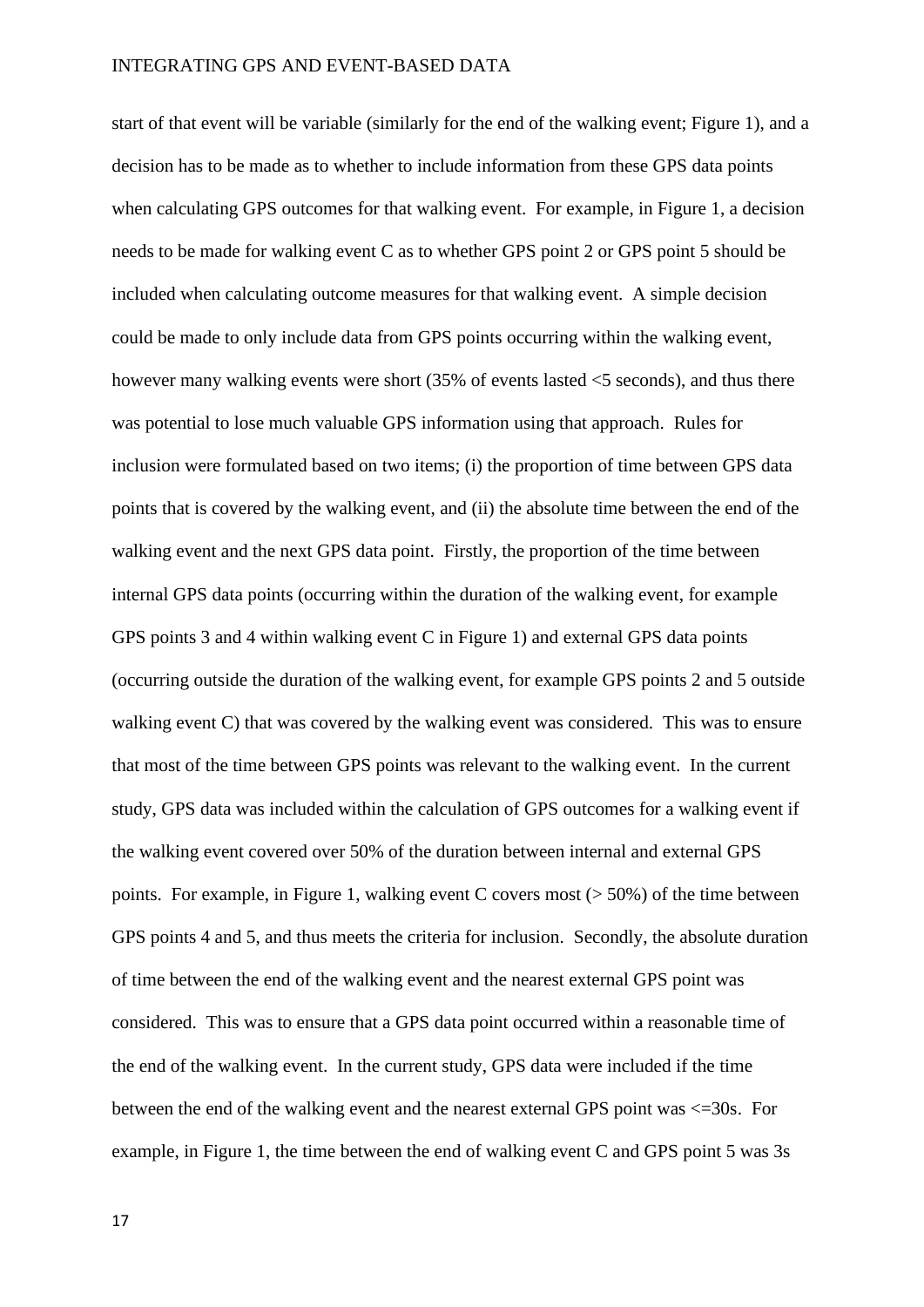(<30s) and thus meets the criteria for inclusion. The GPS point had to meet both criteria for inclusion. In Figure 1, although walking event A covers most (>50%) of the time between GPS points 1 and 2, the time between the end of walking point A and GPS point 1 was more than 30 seconds, and thus GPS point 1 is not included within walking event A. This calculation was performed independently, and a separate decision made, for the GPS points just before and just after the ends of the walking event.

# **Framework Development Stage 3: Framework for Integrating GPS Data with Eventbased Physical Activity Data**

The framework for integrating event-based physical activity data and GPS data is shown in Table 2. Each of the types of GPS derived outcome measure required a different method to calculate summary data for adding to walking events. Different methods of calculating GPS outcome measures were also required depending on the combination of the number of GPS points internal to the walking event and the number of external GPS points which met criteria for inclusion. There were some combinations of correspondence of internal and external GPS points and walking event for which outcomes could not be calculated, which are marked as missing data in Table 2.

For data based on successive GPS points, scale data was conceptualised as occurring linearly (i.e. at a constant rate) between the two points. For example, if a distance of 5m was travelled between successive GPS points 5 seconds apart, it was assumed this was undertaken at a constant rate (i.e. a speed of 1.0 m/s), and the distance travelled in a proportion of the time (e.g. half the time= 2.5s) was the same portion of the distance travelled (e.g. half the distance  $= 2.5$ m). Although this is unlikely to have been the case in reality, no data had been recorded between GPS points to allow a more accurate interpretation. At the usual sample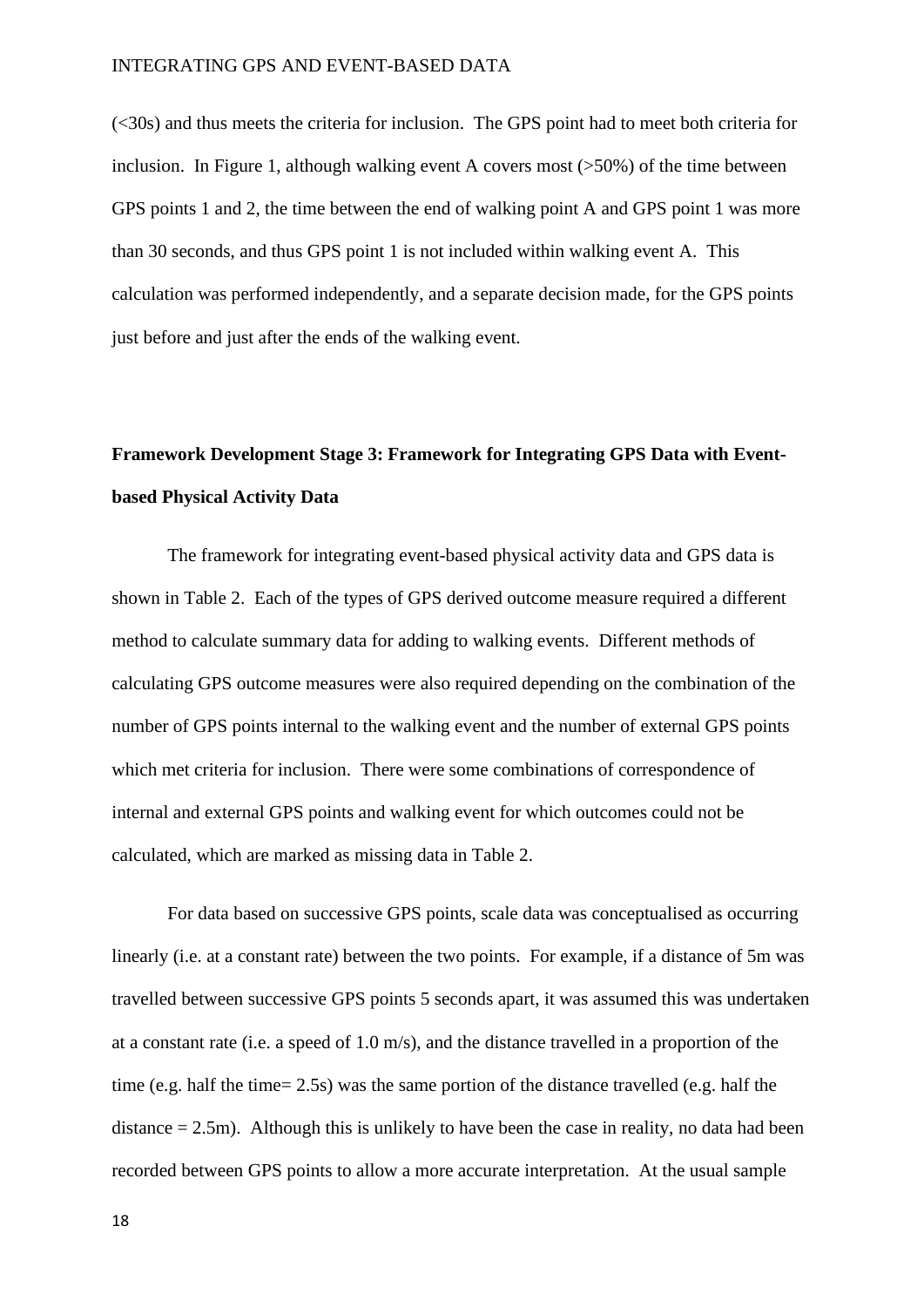rate of 5s, adults might walk approximately 6.8m (at a usual walking speed of 1.35 m/s, Bohannon, & Andres, 2011) to 9.8m (at a fast walking speed of 1.95 m/s, Lythgo, Wilson, & Galea, 2011) in that time, and a linear approximation was considered adequate.

Calculation of outcome measures to tag walking events was conducted assuming that the value of the outcome measure could be scaled based on the proportion of the duration of the walking event that corresponded with the relevant GPS points. For categorical outcomes this resulted in the assumption that categorical codes based on a single point covered 50% of the time between the GPS points before and after the GPS point. For example, in figure 2, the code of outdoors for GPS point 3 was assumed to extend from the time midway between GPS points 2 and 3 to the time midway between GPS points 3 and 4. For categorical codes based on two successive GPS points, it was assumed that the code applied to the entire duration between those points. For example, if the gradient between two GPS points was categorised as uphill, it was assumed that all walking occurring between those GPS points was uphill. For scale outcomes, this resulted in the assumption that the scale outcome could be assigned proportionally based on the duration of the walking event (figures 3 and 4). For example, in figure 4, if the duration of walking event B was 10% of the time between GPS points 2 and 3 (dark grey circles on the time scale), then the distance assigned to walking event B would be 10% of the distance covered between those GPS points (light grey circles of GPS points 2 and 3 on the distance scale). Finally, for rate outcomes, this resulted in the assumption that the rate value applied as a fixed value for the whole time between GPS points. For example, in figure 4, the speed of travel between GPS points 2 and 3 is assumed to be a constant value calculated as the total distance travelled between GPS points 2 and 3 divided by the time between these GPS points.

The type of metric used to summarise an outcome measure (e.g. mean, maximum, sum) to tag the walking event also changed based on the type of GPS outcome. Categorical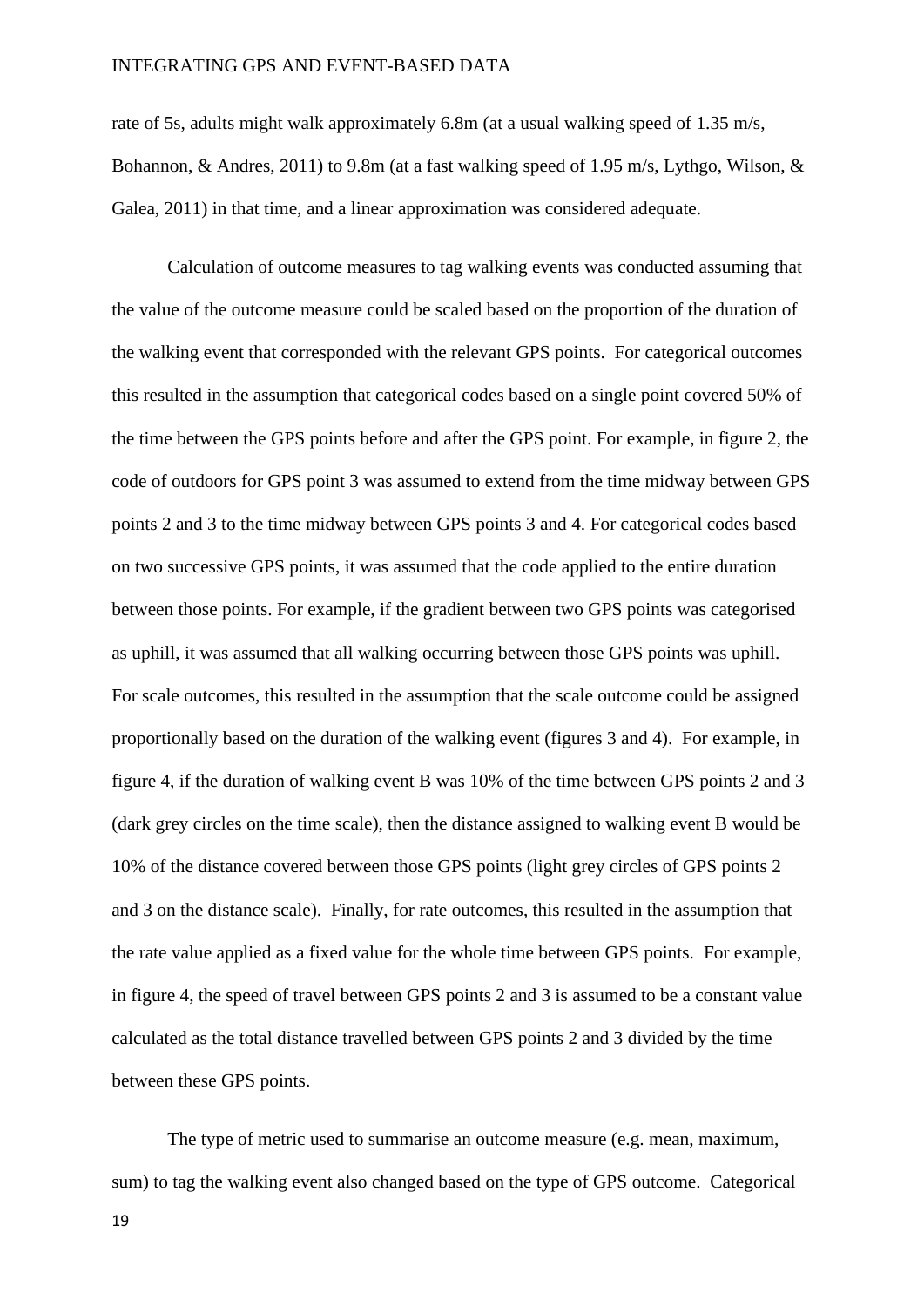values were used to tag the walking event with a single categorical value. This was based on converting the duration of the event covered by each type of code, and selecting the one covering the most duration. For example, in figure 2, the parts of walking event C that occurred between the midpoint of GPS points 2 and 3 and the midpoint of GPS points 4 and 5 were categorised as outdoors, and the parts that occur after the midpoint between GPS points 4 and 5 were categorised as indoors. The whole of walking event C was then categorised as outdoors because more of its duration occurred outdoors than indoors. Scale values based on a single GPS point were used to provide an average and a maximum value for each walking event. For example, in figure 3, the average distance from home of walking event A is calculated from the mean of three values, the distance from home of the start of walking event A, the distance from home of GPS point 2, and the distance from home of the end of walking event A. The maximum distance from home of walking event A is the largest of those three points, here the end of walking event A. Scale values based on successive GPS points were used to provide cumulative outcomes. For example, in figure 4, the distance travelled during walking event C is made up of the sum of the distance travelled from the start of walking event C to GPS point 3, the distance travelled between GPS points 3 and 4, and the distance travelled between GPS point 4 and the end of walking event C. Finally, rate values based on successive GPS points were used to provide average values for the walking event. For example, in figure 4, the average speed of walking in walking event C would be the mean of the speed between GPS points 2 and 3, the speed between GPS points 3 and 4, and the speed between GPS points 4 and 5. Note that unlike for distance, as the speed between successive GPS points is assumed to be constant, there is no need to account for how much of walking event C occurs between GPS points 2 and 3 (or between GPS points 4 and 5).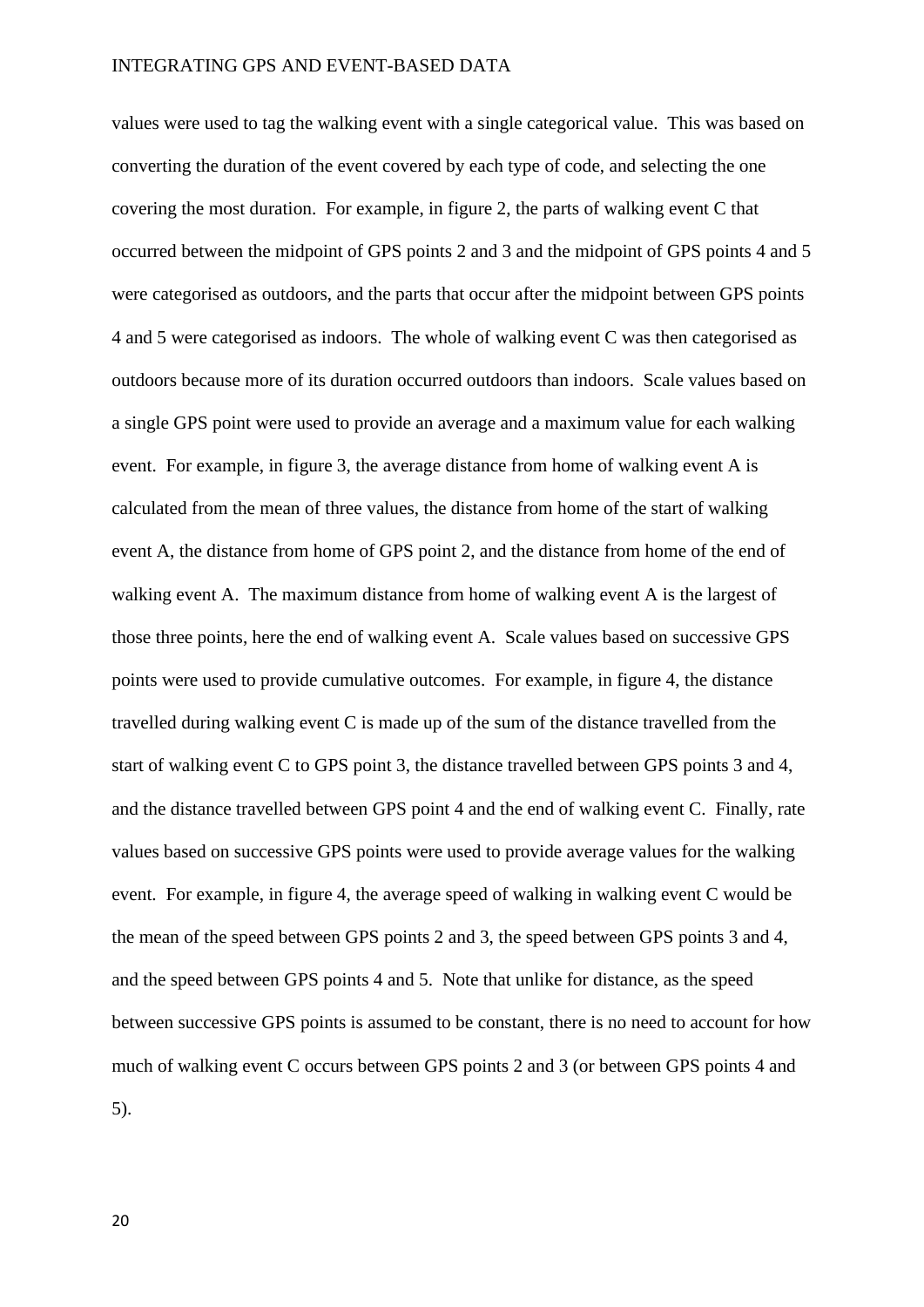#### **Assessment of Data Integrity Using the Integration Framework**

During the assessment period, participants walked an average (mean  $\pm$  standard deviation) 89 $\pm$ 32 minutes per day, in an average of 345  $\pm$ 102 walking events. GPS data covered  $248\pm95$  (72 $\pm16\%$ ) of walking events, which equated to covering 71 $\pm31$  min  $(76\pm14\%)$  of time spent walking (Table 3). Therefore, however well the event-based physical activity data was integrated with GPS, 24% (by duration) could not be used for integration, due to the absence of GPS data. The remaining information reported here, refers only to those walking events which are covered by GPS data, to explore the integrity of using the framework when GPS data was available.

The number and duration of walking events covered by GPS for each of the types of correspondence with GPS points is shown in Table 3. Walking events corresponding to multiple GPS points, which could be described as the ideal situation, make up only 52% by number but 75% by time of all walking covered by GPS. It is therefore important to retain walking events from other types of correspondence, especially as these might represent particular types of activity. Walking events are typically short with 35% lasting <5 seconds, and the number of walking events taking place entirely between GPS points (38%) was large. However, such events were usually short, representing only 23% of total duration of walking. Walking events taking place entirely between GPS points for which outcome measures could be calculated made up 13% by number and 3% by duration of all walking events. In contrast, walking events taking place entirely between GPS points for which data was missing (i.e. could not be fully calculated, as 0 or 1 external GPS points met inclusion criteria) made up 22% by number and 17% by duration of all walking events. Finally, the case where only a single GPS point was included in the walking event, and no external GPS points met inclusion criteria represented 9% by number and 2% by duration of all walking events covered by GPS data.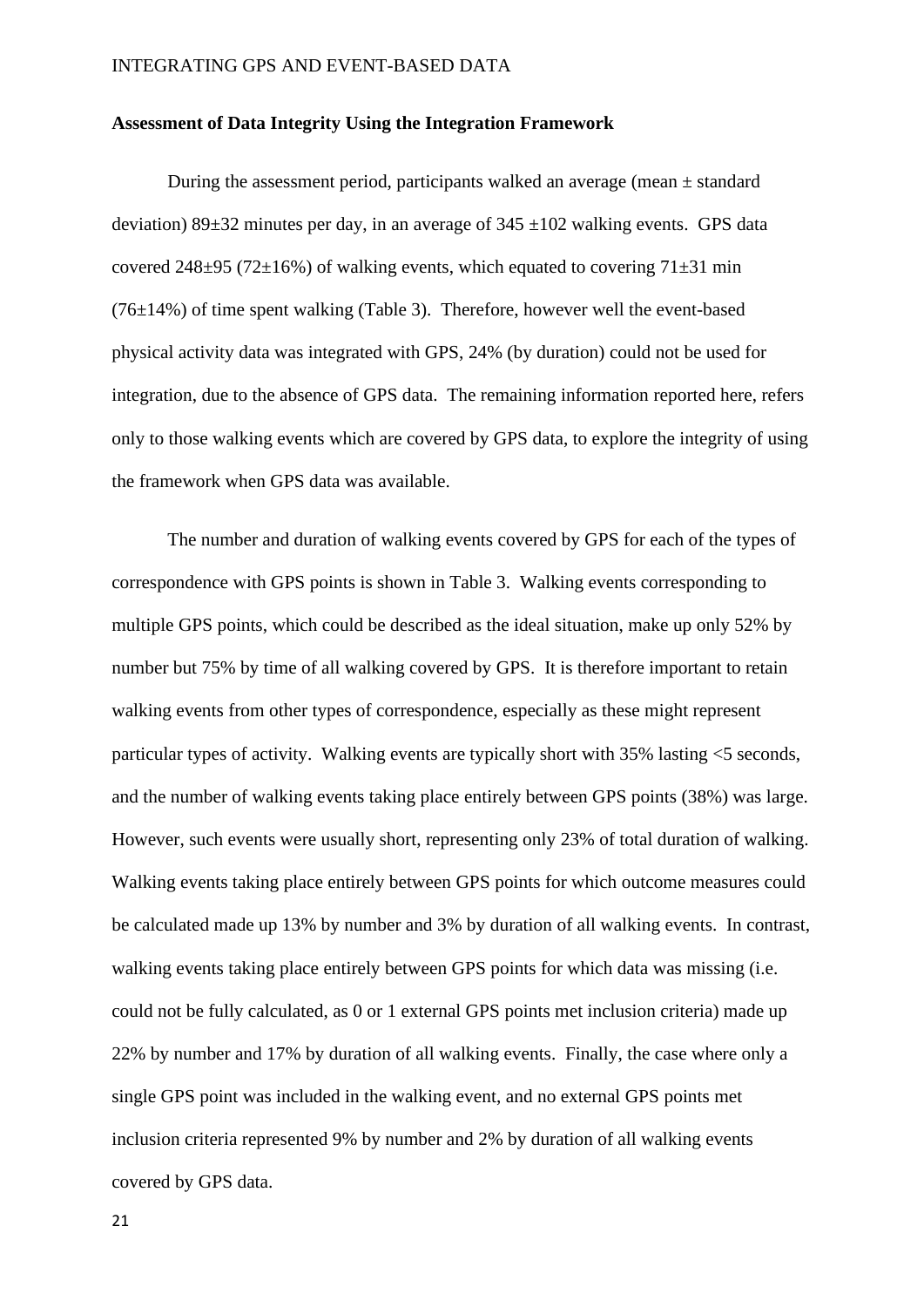Outcome measures relating to a single GPS point could be calculated for more walking events than those relating to the difference between successive GPS points. In total, outcome measures relating to a single GPS point could not be calculated (missing data) for 22% by number and 17% by duration of walking events covered by GPS. Whereas, outcome measures relating to the difference between successive GPS points could not be calculated (missing data) for 35% by number and 22% by duration of walking events covered by GPS.

For walking events taking place entirely between GPS points, relaxing the threshold set for inclusion of external data points gradually increased the number of additional walking events for which location outcomes could be calculated. For example, increasing the allowed duration between GPS points to 120s (from 60s) included an additional 2% of walking events (and an additional 1% of walking duration), and increasing to 180s (from 120s) included a further 2% of walking events and a further 1% of walking duration. However, most of the walking events taking place entirely between GPS points occurred in extended gaps between GPS points. For example, even allowing a gap between GPS points of 30 minutes would still have excluded 12% of events by number (and 10% by walking duration) from analysis. In contrast, for walking events containing only 1 GPS point simply removing the requirement that the walking event covered over 50% of the duration between internal and external GPS points meant that all of these type of walking events would be included in analysis.

Values of rate outcomes between successive GPS points (e.g. speed) were assumed to be a single value for the entire duration between events. Between successive GPS samples, a number of activities could have occurred, for example, a person may have stopped walking, and got in a car and started to drive. This would potentially become more problematic the longer the duration between GPS successive points, for example if the threshold values for inclusion were relaxed. To explore how common such circumstances might be, the distribution of average speed (an example of a rate outcome using successive GPS points)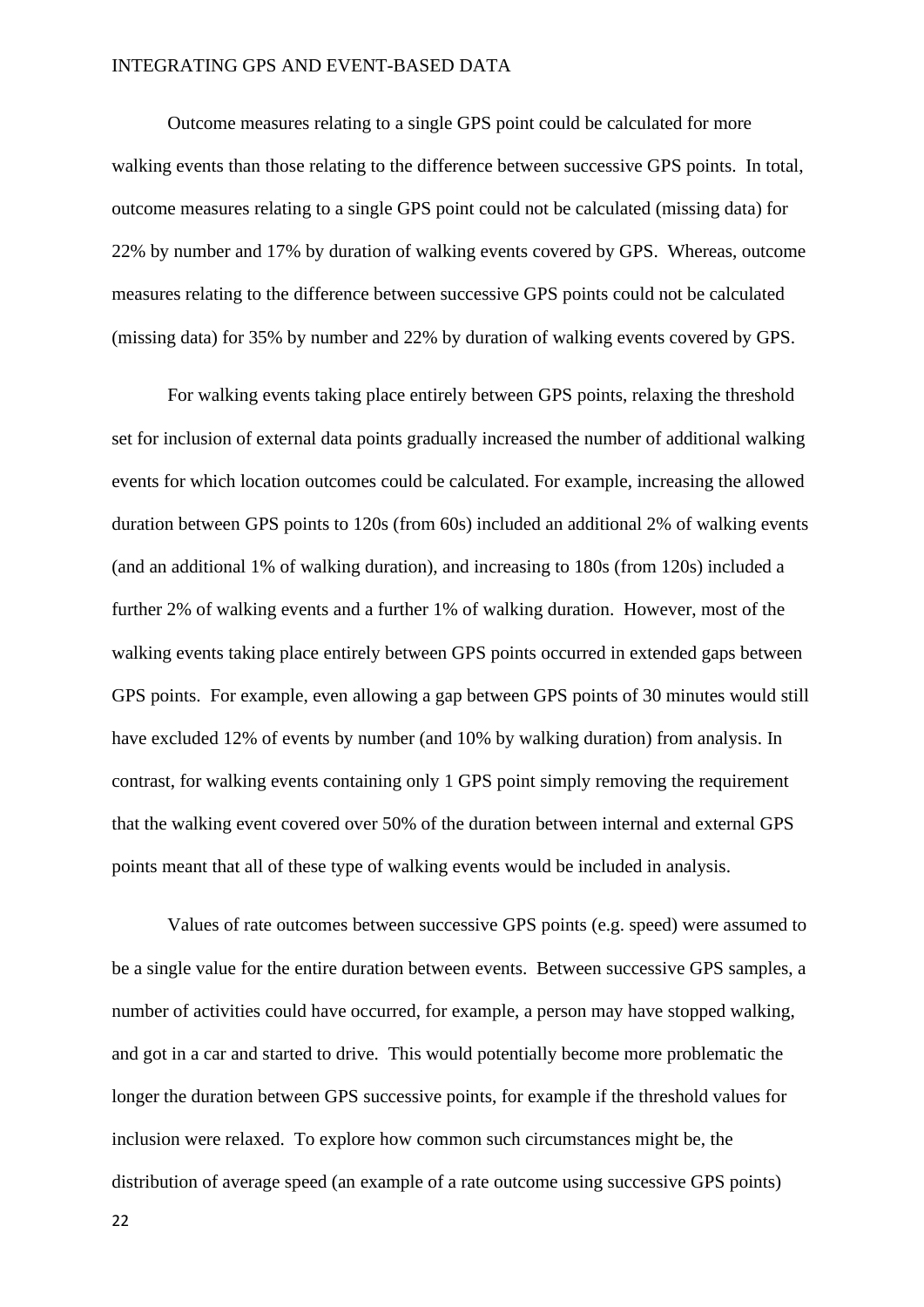(figure 5), did not differ systematically with different types of correspondence of walking events, and their inclusion or exclusion within analysis using the thresholds for the current study. Therefore, there appeared to be no consistent, structural problem with including currently excluded walking events within the general processing of data to derive GPS based outcomes to add to walking events. However, there were some notable outliers, where average speed was much higher than was feasible for human locomotion, and a threshold (of 3 ms<sup>-1</sup>) was applied to the average speed to filter out unreasonable cases. In this data and using this threshold, an average of  $1\pm 1$  walking events per participant of the type entirely between GPS points, and  $1\pm 1$  walking events per participant of the type with only a single GPS point would have been removed from analysis, which was considered to be acceptable.

During the assessment period, control participants walked for longer than the individuals with intermittent claudication (Table 3). Additionally, a slightly higher proportion of that walking was covered by GPS data in the control participants (82% of the duration of walking) than for participants with intermittent claudication (71% of the duration of walking). However, the distribution of different types of walking events by proportion of walking was similar between the two groups across all categories.

#### **Discussion**

A framework was created that allows the consistent integration of event-based and sampled data. In this case, the event-based data represented walking physical activity, and the sampled data represented GPS data. The use of the framework will allow the development of outcomes beyond the capabilities of each method individually, extending to measurement of behaviours derived from activity, speed and trajectories (Jankowska et al., 2015). Although the framework is not limited to physical activity and GPS data, the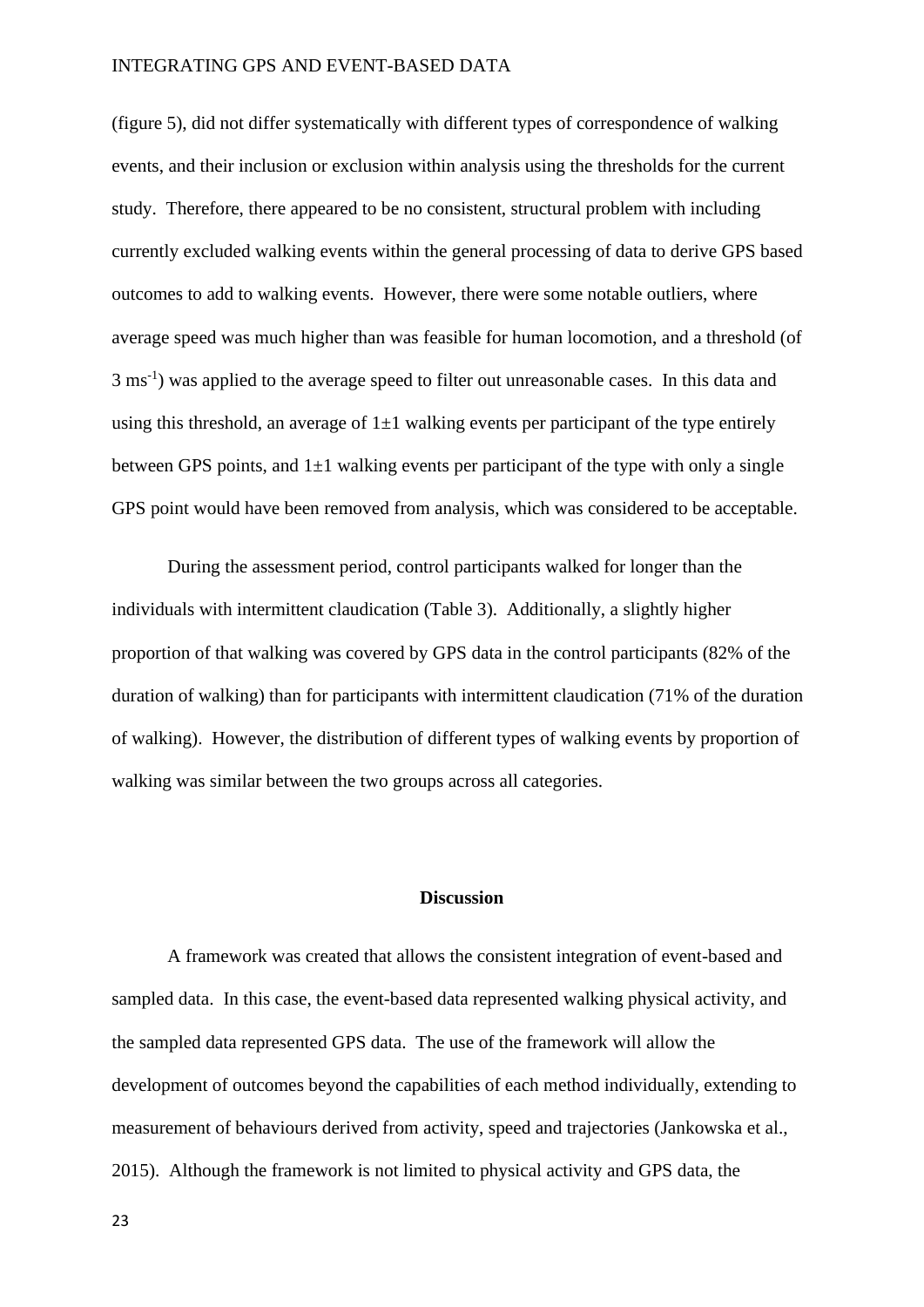appropriateness of its use was assessed within the context of physical activity (specifically walking) and GPS derived outcomes.

The framework identified different types of correspondence between walking events and GPS data points. The ideal data set would consist of walking events which included several GPS data points, allowing a well-characterised assessment of the positional context within which that walking event was conducted. However, this type of walking event made up only around half (52%) of all walking events covered by the GPS, although they made up three-quarters (75%) of the duration of walking covered. It was therefore necessary, in order to fully utilise the GPS data, to incorporate other types of walking event into the framework.

Walking events entirely occurring between successive GPS data points constituted most of the rest of the walking events (38%), and nearly a quarter of time spent walking (23%). Including these events within the integration framework was relatively easy, in fact easier for some groupings of GPS outcomes, for example those relating to information between successive GPS data points. However, it has the potential to induce statistical anomalies within the data itself. For example, through lack of other information, rate outcomes between successive data points were applied as a single variable to all walking events occurring between those GPS data points. In extreme cases, this might lead to clustering of identical values which misrepresent the natural variation within the outcome measure. Careful consideration of aggregating the information from individual walking events across days and individuals (for example weighting averages to account for duration of walking rather than number of events), could minimise such effects.

Thresholds were used to determine whether GPS points external to walking events were sufficiently close for their location information to be used for outcome measures for that walking event. The current study used the basic principle that GPS signals that were more

24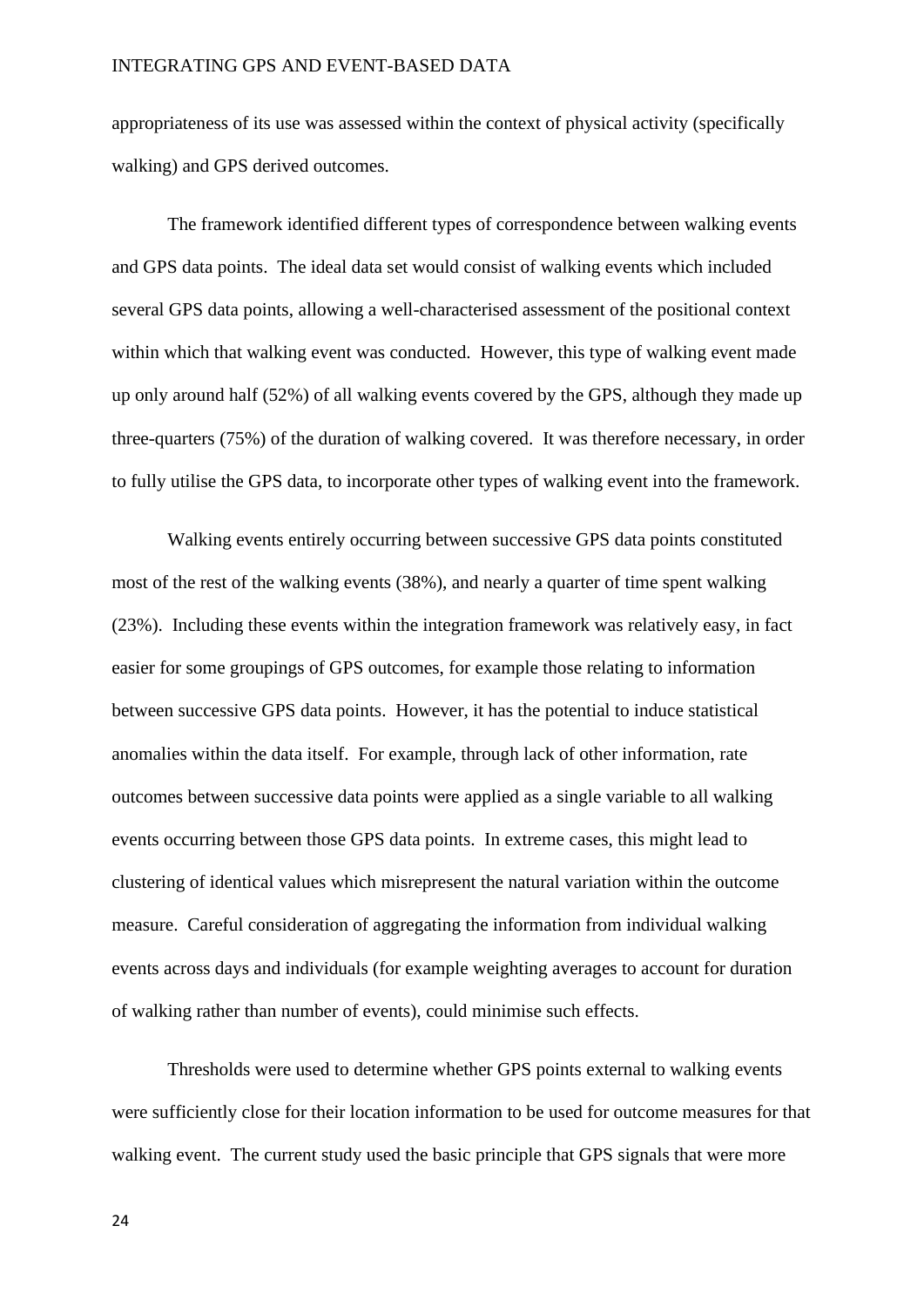than 1-minute apart, or more than 30 seconds from the end of the walking event were inappropriate. This resulted in the exclusion of nearly one third (31%) of all walking events, which represented 19% of all walking, of which 22% were walking events entirely between GPS points and 9% were walking events with only a single GPS point included. All of the walking events with only a single GPS point (i.e. 9%) would have been included in analysis, if the condition that the walking event covered over 50% of the time between the internal and external GPS points. This suggests that these walking events were close in time to other GPS points, but were of much shorter duration than the time between GPS points. This makes sense, as it would be unlikely that there would be a long gap on both sides of a GPS point. On the other hand, increasing the time between GPS points surrounding walking events that corresponded to no internal GPS points did not necessarily result in inclusion of those points. This suggests that these walking events are true missing data, as many of them occurred during long periods when GPS data was not recorded. Such coverage might occur, for example, when walking under dense tree cover or when indoors.

One concern of including data from external GPS points was that, by including rate data from GPS points temporally remote from the walking event, real-world movement, such as change of transport mode to a car journey, may render the rate between GPS points meaningless. Investigating the distribution of speed measured for all types of walking events, suggested that in general the distribution of speed by walking event was similar across the types of walking event and GPS correspondence. Given that all walking events with a single internal GPS point had an external GPS point within 30s of the end of the walking event, it is possible that such walking events could be reasonably included within analysis. However, there were some walking events with abnormally high speeds, which necessitated additional speed threshold to be applied to exclude such unreasonable data. This only removed an average of one event per participant from walking events with a single GPS point so data loss

25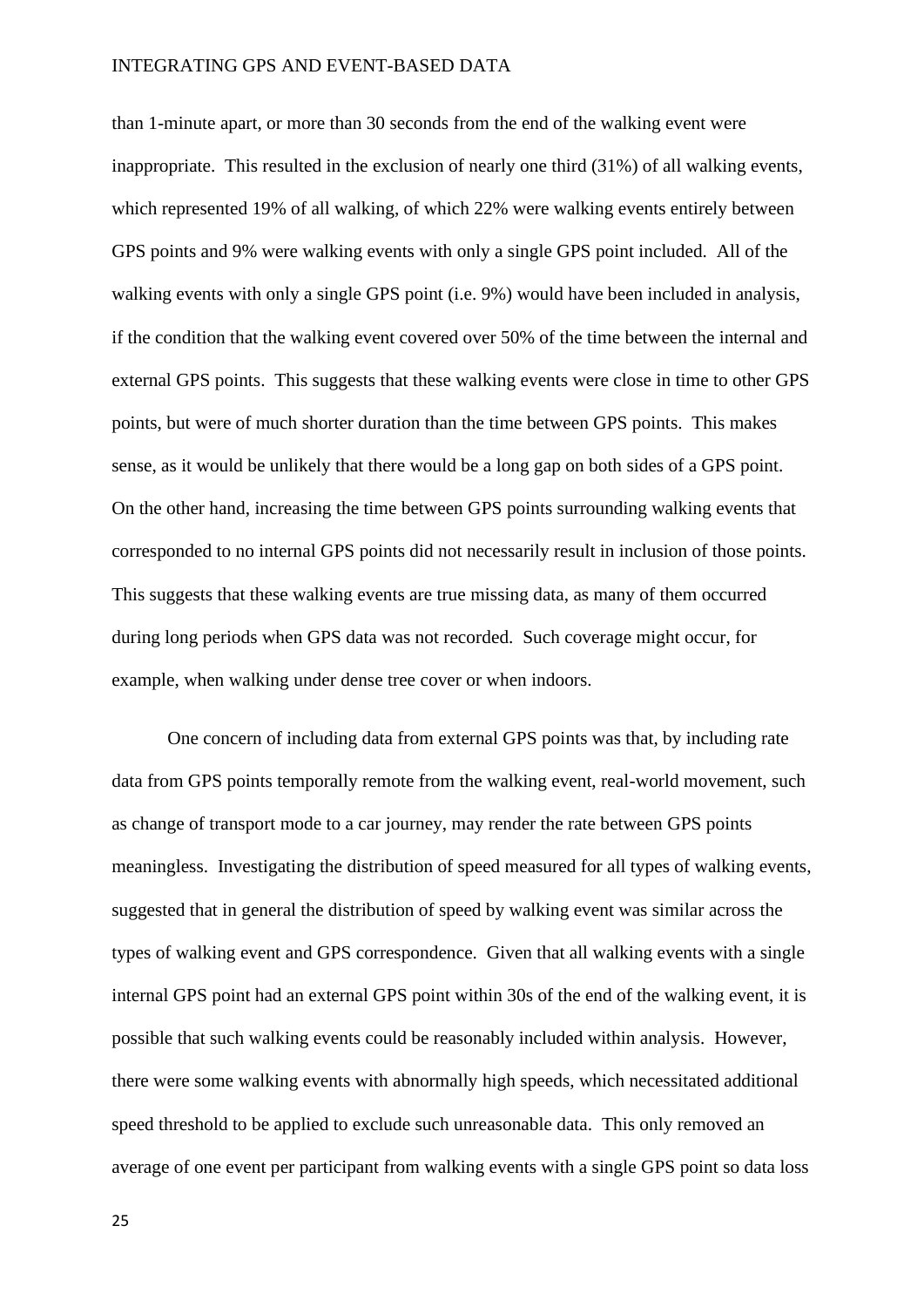from this additional speed threshold was minimal. The threshold used has not been validated, and it is not clear what value provides the best balance between data use, sensitivity and specificity. It is also possible that other data manipulation techniques could have been used to impute a more appropriate value of speed, as opposed to removing the events from the data.

In the current study, GPS data was available for 72% of walking events and 76% of walking duration measured by the activity monitors, indicating that 24% of activPAL walking was missing GPS data. Other studies have found a smaller percentage of accelerometer data was missing GPS data (17% Meseck et al., 2016; 7% Klinker, Schipperijn, Totfager, Kerr, & Troelsen, 2015) when using an accelerometer which was not worn overnight. It is possible that the longer duration of activity not covered by GPS signal in the current study might be due to the continuous 24-hour (and thus longer) wear time of the activPAL monitor. It is also important to consider that there was likely to be a systematic bias in terms of the times and locations that were not covered by GPS data. For example, if the participant consistently did not switch on the GPS unit unless they were leaving home. This is not an aspect of measurement bias concerning the integration framework, but is a feature of participant compliance and data collection processes. Compliance could potentially be improved by providing robust instructions, reminders and/or incentives to use GPS, and by technological improvements that, for example, allow GPS devices to be switched on continuously for longer periods, removing participant induced issues concerning switching the device on and off (Kerr et al., 2011; Klinker et al., 2015). One option to improve the period for which data can be collected without requiring a change of batteries, would be to sample the GPS data less frequently (Kerr et al., 2011). However, it should be noted that this might affect the relative proportions of the correspondence of GPS data points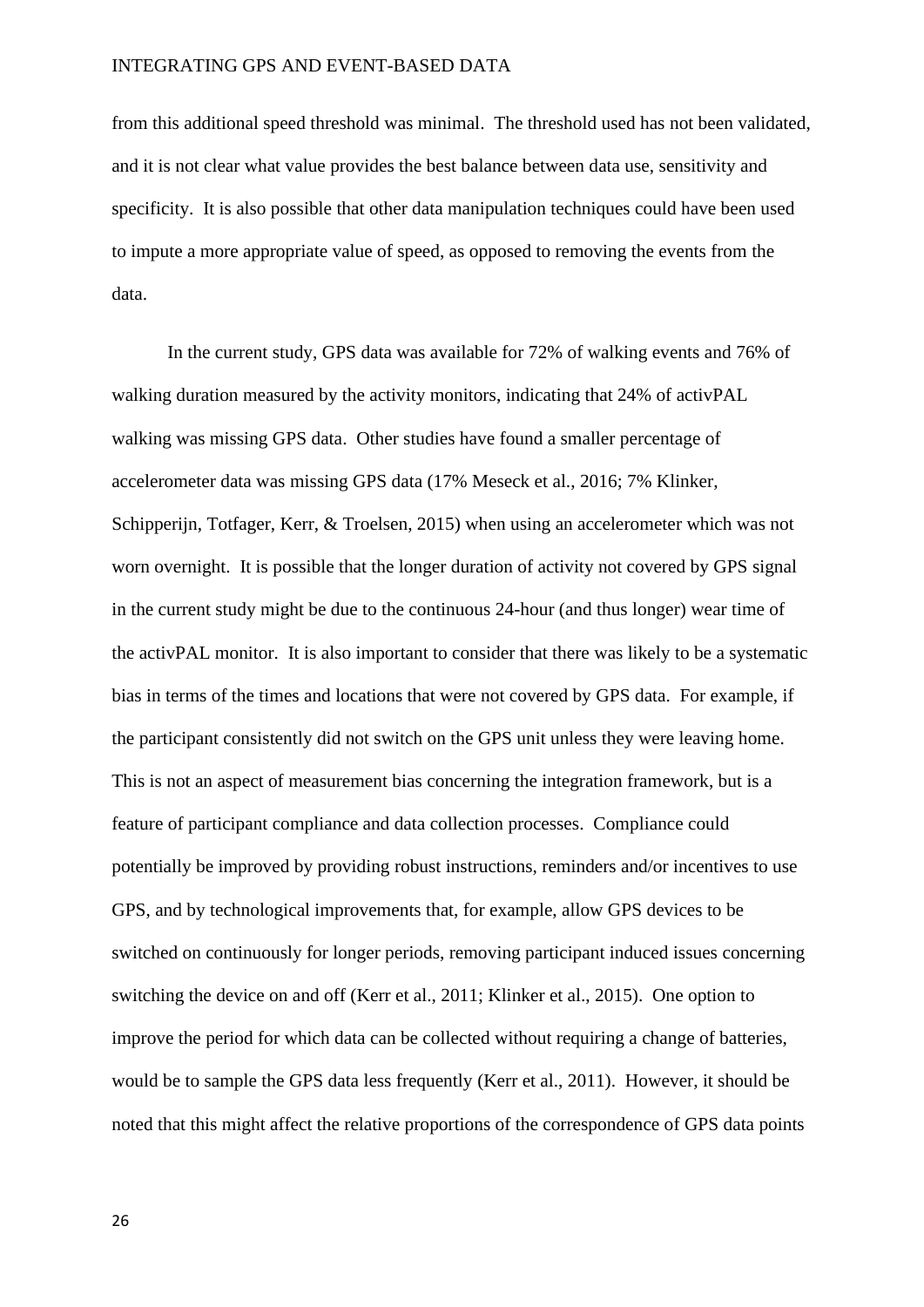and walking events, for example increasing the proportion of walking events occurring entirely between GPS data points.

Integration of physical activity data, GPS data and the use of GIS systems has the potential to increase knowledge over above each individually, and allow the answering of new and powerful research questions. Jankowska et al. (2015) published a framework for combining GPS, GIS, and accelerometer data, exploring the strengths and limitations of the data sources, and identifying the enhanced research questions which could be answered by using combined data. It was acknowledged that appropriate methods were required to process and combine data from different sources. However, Jankowska et al. (2015) assumed that physical activity data was collected as epochs and counts, and therefore the current framework complements and extends that work, allowing questions suitable for investigation by event-based physical activity to be evaluated.The strength of this framework is that it is comprehensive, and could be used in a number of different situations to integrate any eventbased and sampled data. However, care would need to be taken to consider, and check, that the information used is appropriate. For example, different distributions of types of events or sampling rate may change the relative contribution of types of event to data outcomes, which may in turn skew variables derived from those outcomes. Additionally, the framework could be expanded for other types of outcomes, e.g. rate data based on a single point (with reference to a fixed/point, rate).

The framework was tested on data collected from older adults (some of whom had a chronic condition affecting their mobility), and thus may not be generalisable to a younger or more active population. Participants with four days of GPS data were included in this analysis, however longer data collection periods (e.g. 14 days) are required to adequately capture some types of activity space use (Holliday, Howard, Emch, Rodríguez, Rosamond, & Evenson, 2017; Zenk, Matthews, Kraft, & Jones, 2018). The integration framework makes a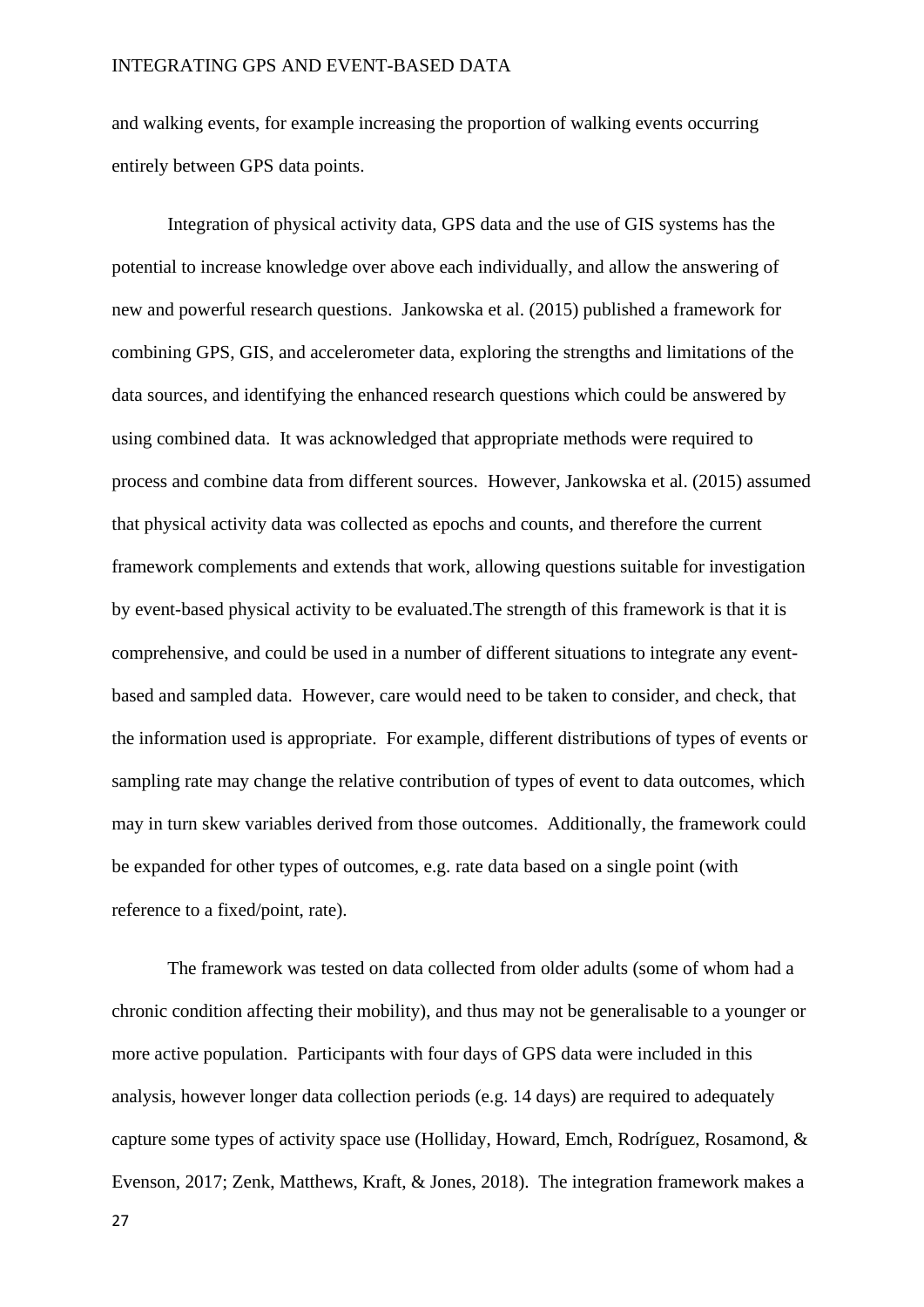number of assumptions, which appear appropriate for this data, but which may not be generally appropriate. The framework treats all outcomes as occurring linearly with duration between GPS points. This is almost certainly not true, but with GPS sampled every 5 seconds apart, the effect on data processing is negligible. However, the assumption might not hold for lower GPS sampling rates (e.g. to increase battery life) or for data evaluating fast changing behaviours. In the current data, a change of mode of travel, for example getting in a car, could potentially heavily influence some GPS derived outcomes (e.g. speed). In the current study we found this only affected an average of one of these events per person, but we did have to introduce an extra threshold to remove those occasional cases, to prevent them from skewing the data. It was assumed that the activity monitor and GPS device were completely synchronised across the whole week. In practice this may not be the case, for example a temporal drift of 0.6 seconds per day has been shown between activPAL and GPS devices (Steel, Bejarno, & Carlson, 2019). Synchronous analysis of GPS and physical activity data assumes that both devices were worn or carried at all times. Although diaries were used to remove data where the participant reported removing the activPAL monitor or forgetting to carry the GPS device, no data driven method was used to verify this. Manufacturer information and preliminary testing indicated a positional accuracy for the GPS device of 10m. However, no formal validation or reliability testing has been conducted for the GPS device, and thus it is not clear how suitable this device was for use compared to other available GPS devices. In the current study, the GPS data was cleaned using the methods described here. Cleaning of GPS data is necessary, and some large studies provide standardised methods, however for this monitor, no such standards existed. This is a separate consideration from the use of the integration framework, but may have affected data quality.

# **Conclusions**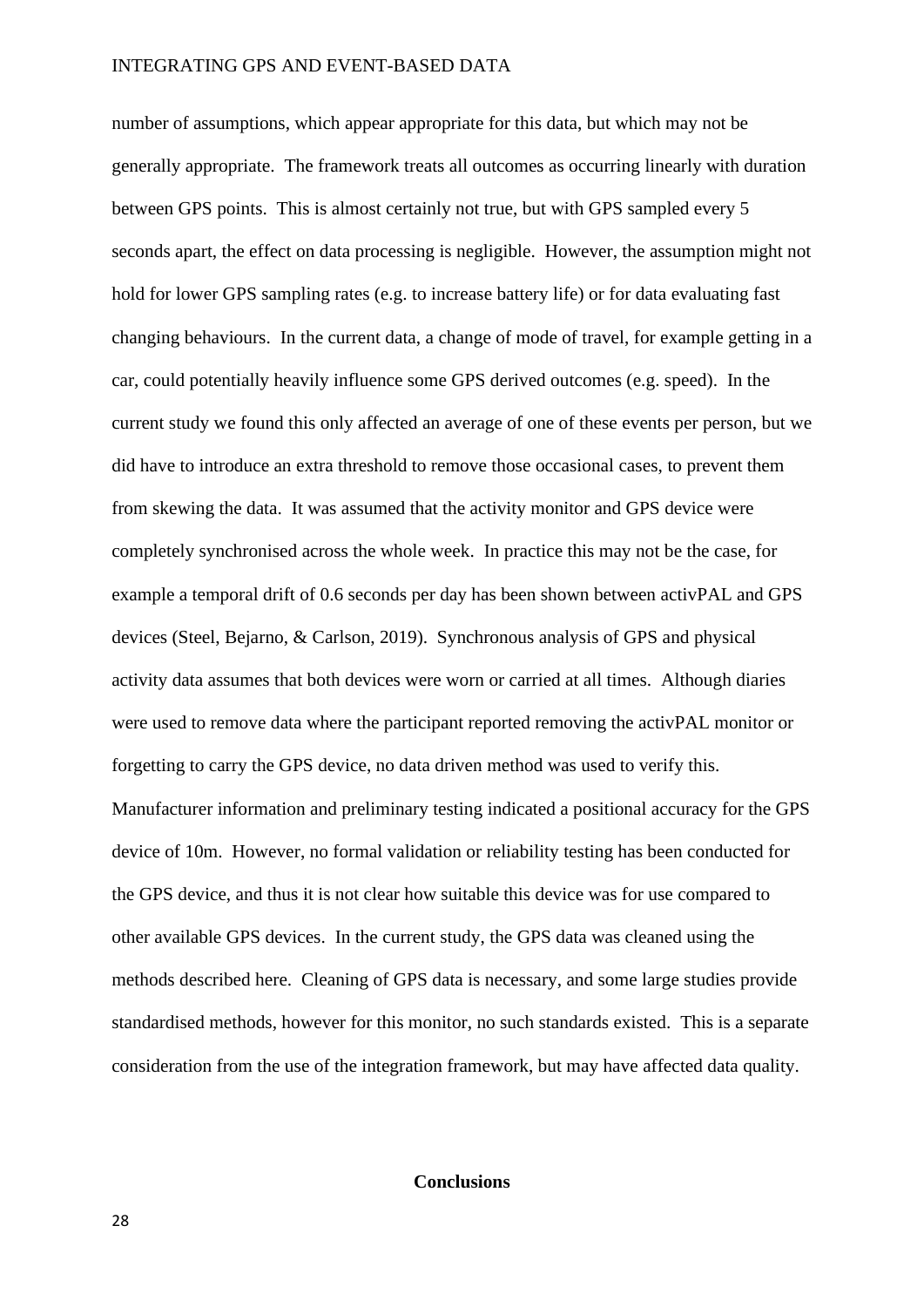Integration of objectively measured physical activity with contextual measures (e.g. GPS) has the potential to enhance interpretation and use of both types of evidence. Eventbased physical activity data represents the potential to assess patterns of movement. A framework for the integration of event-based (physical activity) and sampled (GPS) data was developed, providing different methods of calculation of GPS derived outcome measures for each walking event based on the type of GPS outcome and the correspondence of that data with the walking event. This framework could also potentially be used to integrate data of similar types in other situations.

# **Figure Captions**

*Figure 1.* Schematic diagram showing the correspondence between walking events and GPS points, and rules for including or excluding GPS points from walking events. The dark grey circles 1 to 5 represent the GPS data points on the time scale. Rectangles A to C represent the duration of walking events on the time scale. Three categories of walking events are shown: containing zero GPS points/between GPS points (walking event B, between GPS data points 2 and 3); containing at least one GPS point (walking event C, containing GPS data points 3 and 4); and containing exactly one GPS point (walking event A, containing GPS data point 2). The rules for inclusion of GPS points with corresponding walking events are shown schematically at the top of the figure. For walking events containing zero GPS points, the duration between external GPS points 2 and 3 was less than 60s, and therefore both were included for calculation of outcome measures. For walking events containing one or more GPS points, GPS point 1 met the criteria for walking event A extending over 50% of the time between GPS points 1 and 2, but was more than 30 seconds from the end of walking event A,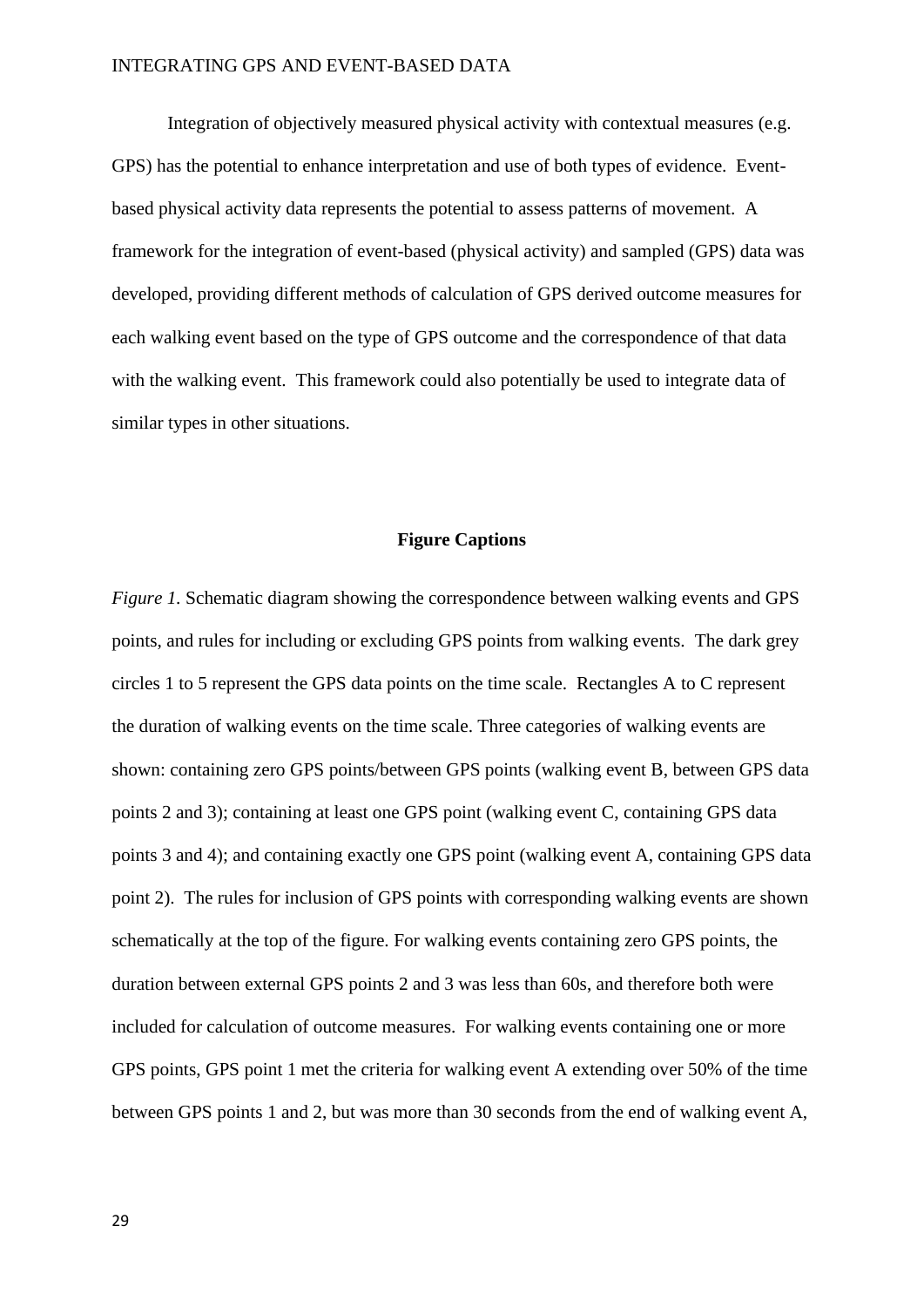and was thus not included. GPS point 5 met both criteria and was included as part of walking event C.

*Figure 2.* Schematic diagram showing the tagging of walking events with categorical data derived from a single GPS point (in this example, whether the GPS point was recorded while indoors or outdoors). The dark grey circles 1 to 5 represent the GPS data points on the time scale. Rectangles A to C represent the duration of walking events on the time scale. Changes in category are assumed to occur at the mid-point (50%) in time between GPS points, and a single categorical value is derived for each walking event based on the category with the largest duration during that event.

*Figure 3.* Schematic diagram showing the tagging of walking events with scale data derived from a single GPS point (in this example, distance from home). The dark grey circles 1 to 5 represent the GPS data points on the time scale and the light grey circles 1-5 represent those same GPS data points on the distance from home scale. Rectangles A to C represent the duration of walking events on the time scale. The rate of change of distance from home between GPS points is assumed to be linear, and is scaled with respect to the relative duration of walking event and GPS point. Maximum and mean values of the outcome measure are derived for each walking event.

*Figure 4.* Schematic diagram showing the tagging of walking events with scale data derived from two successive GPS points (in this case, distance moved). The dark grey circles 1 to 5 represent the GPS data points on the time scale and the light grey circles 1-5 represent those same GPS data points on the distance scale. Rectangles A to C represent the duration of walking events on the time scale. The rate of change of distance between GPS points is assumed to be linear, and is scaled with respect to the relative duration of walking event and GPS point. A cumulative value for the outcome measure is derived from each walking event.

30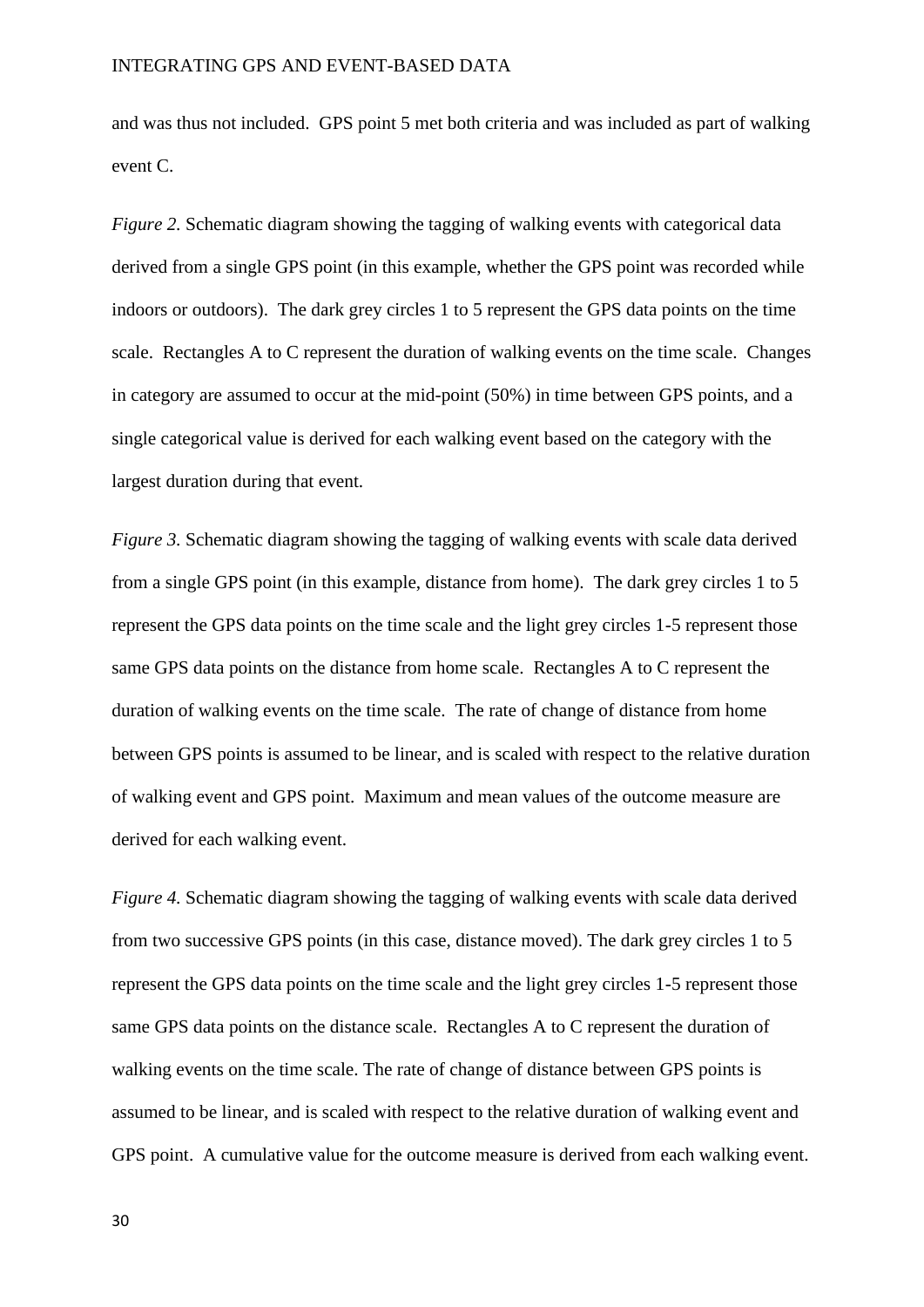*Figure 5.* Distribution of the speed of each walking event by type of walking event (zero internal GPS points; one or more internal GPS points) and whether they were included or excluded, as a percentage of total event of each type.

#### **References**

- Bohannon R.W., Andrews A.W. (2011) Normal walking speed: a descriptive meta-analysis. *Physiotherapy,* 97, 182-189.
- Carlson J.A., Schipperijn J., Kerr J., Saelens B.E., Natarajan L., Frank L.D., … Sallis J.F. (2016) Locations of physical activity as addressed by GPS in young adolescents. *Pediatrics,* 137(1), 1-10.
- Chastin S.F.M., Dall P.M., Tigbe W.W., Grant P.M., Ryan C.G., Rafferty D., Granat M.H. (2009) Compliance with physical activity guidelines in a group of UK based postal workers using an objective monitoring technique. *European Journal of Applied Physiology,* 106(6), 893-899.
- Chastin S.F.M, Dontje M.L., Skelton D.A., Čukić I., Shaw R.J., Gill J.M.R., … Dall P.M. on behalf of the Seniors USP. (2018) Team Systematic comparative validation of selfreport measures of sedentary time against an objective measure of postural sitting (activPAL). *International Journal of Behavioral Nutrition and Physical Activity,* 15, 21.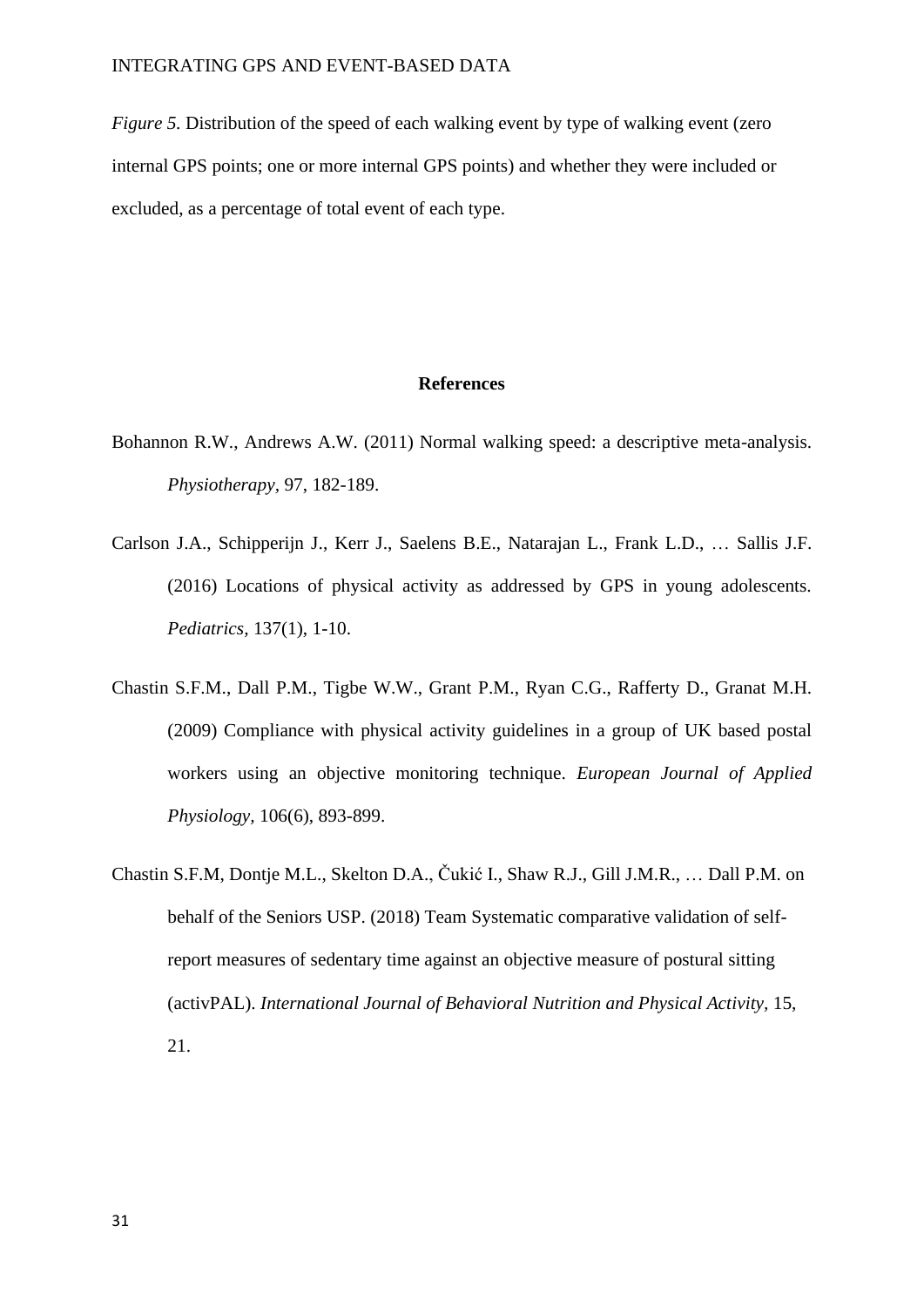- Clarke C.L., Holdsworth R.J., Ryan C.G., & Granat M.H. Free-living physical activity as a novel outcome measure in patients with Intermittent Claudication. (2013) *European Journal of Vascular and Endovascular Surgery,*45(2), 162-167.
- Dall P.M., McCrorie P.R.W., Granat M.H., & Stansfield B.W. (2013) Step accumulation per minute epoch is not the same as cadence for free-living adults. *Medicine & Science in Sports & Exercise,* 45(10), 1995-2001.
- Evenson K.R., Wen F., Hillier A., & Cohen D.A. (2013) Assessing the contribution of parks to physical activity using GPS and accelerometry. *Medicine & Science in Sports & Exercise,* 45(10), 1981-1987.
- Granat M.H. (2012) Event-based analysis of free-living behaviour. *Physiolical Measurement,* 33, 1785-1800.
- Garg P.K., Tian L., Criqui M.H., Liu K., Ferrucci L., Guralnik J.M., Tan J., & McDermott M.M. (2006) Physical activity during daily life and mortality in patients with peripheral arterial disease. *Circulation,* 114, 242-248.
- Grant P.M., Dall P.M., Mitchell S.L., & Granat M.H. (2008) Activity monitor accuracy in measuring step number and cadence in community-dwelling older adults. *Journal of Aging and Physical Activity,* 16(2), 201-214.
- Grant P.M., Ryan C.G., Tigbe W.W., & Granat M.H. (2006) The validation of a novel activity monitor in the measurement of posture and motion during everyday activities. *British Journal of Sports Medicine,* 40(12), 992-997.
- Goel R., Gani S., Guttikunda S.K., Wilson D., Tiwari. (2015) On-road PM2.5 pollution exposure in multiple transport microenvironments in Delhi. *Atmospheric Environment*, 123, 129-138.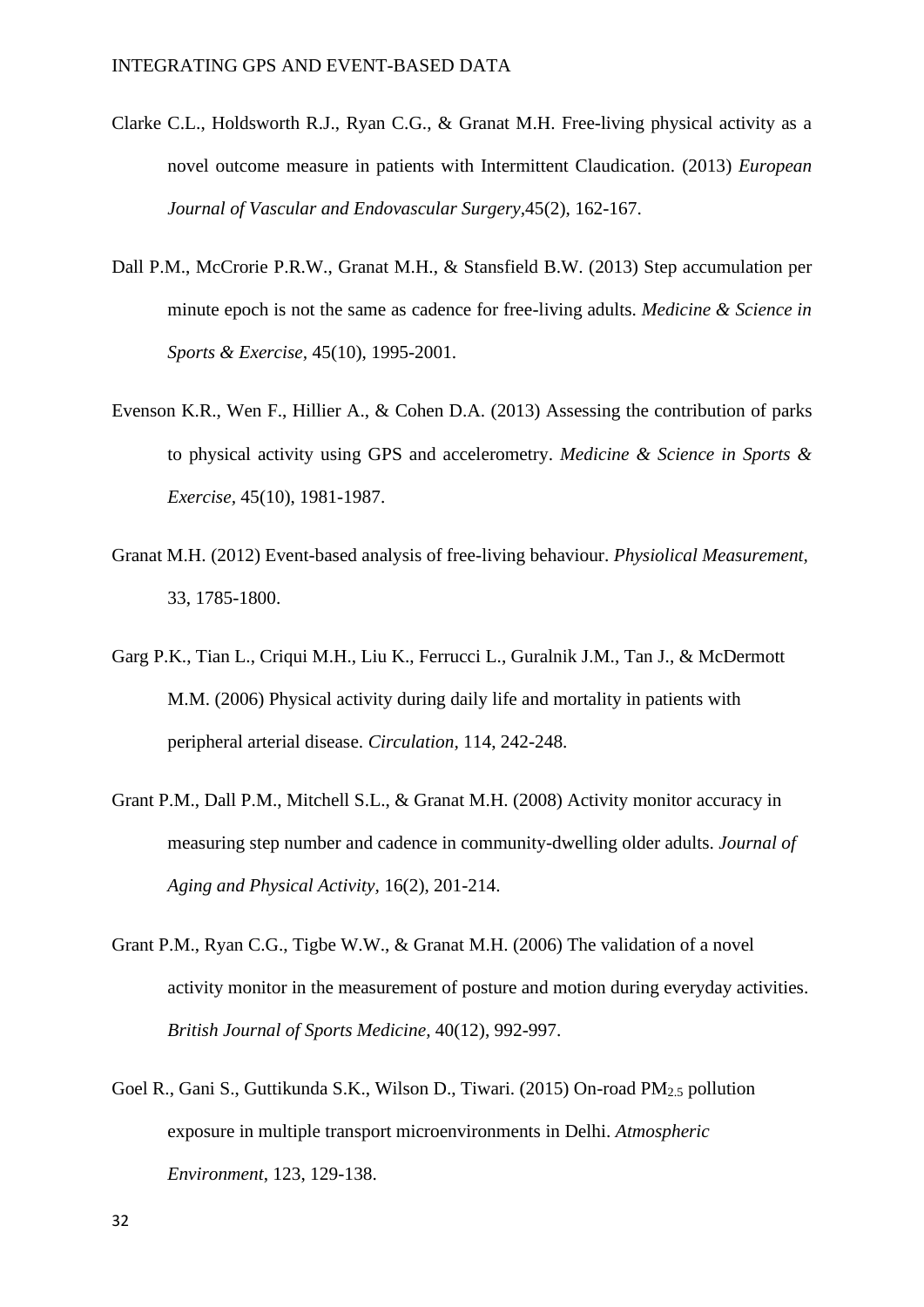- Holliday K.M., Howard A.G., Emch M., Rodríguez D.A., Rosamond W.D., & Evenson K.R. (2017) Deriving a GPS monitoring time recommendation for physical activity studies of adults. *Medicine and Science in Sports and Exercise*, 49(5), 939-947.
- Hurvitz P.M., Moudon A.V., Kang B., Saelens B.E., & Duncan G.E. (2014) Emerging technologies for assessing physical activity behaviours in space and time. *Frontiers in Public Health,* 2, 2.
- James P., Jankowska M., Marx C., Hart J.E., Berrigan D., Kerr J., … Laden F. (2016) "Spatial Energetics" integrating data from GPS, accelerometry, and GIS to address obersity and inactivity. *American Journal of Preventive Medicine,* 51(5), 792-800.
- Jankowska M.M., Schipperijn J., & Kerr J. (2015) A framework for using GPS data in physical activity and sedentary behaviour studies. *Exercise Sports Science Review,* 43(1), 48-56.
- Kerr J., Duncan S., & Schipperijn J. (2011) Using global Positionng Systems in health research. A practical approach to data collection and processing. *American Journal of Preventive Medicine,* 41(5), 532-540.
- Kim Y., Beets M.W., Pate R.R., & Blair S.N. (2013) The effect of reintegrating Actigraph accelerometer counts in preschool children: Comparison using different epoch lengths. *Journal of Science and Medicine in Sport,* 16(2), 129-134.
- Klinker C.D., Schipperijn J., Totfager M., Kerr J., & Troelsen J. (2015) When cities move children: Development of a new methodology to assess context-specific physical activity behaviour among children and adolescents using accelerometers and GPS. *Health & Place,*, 90-99.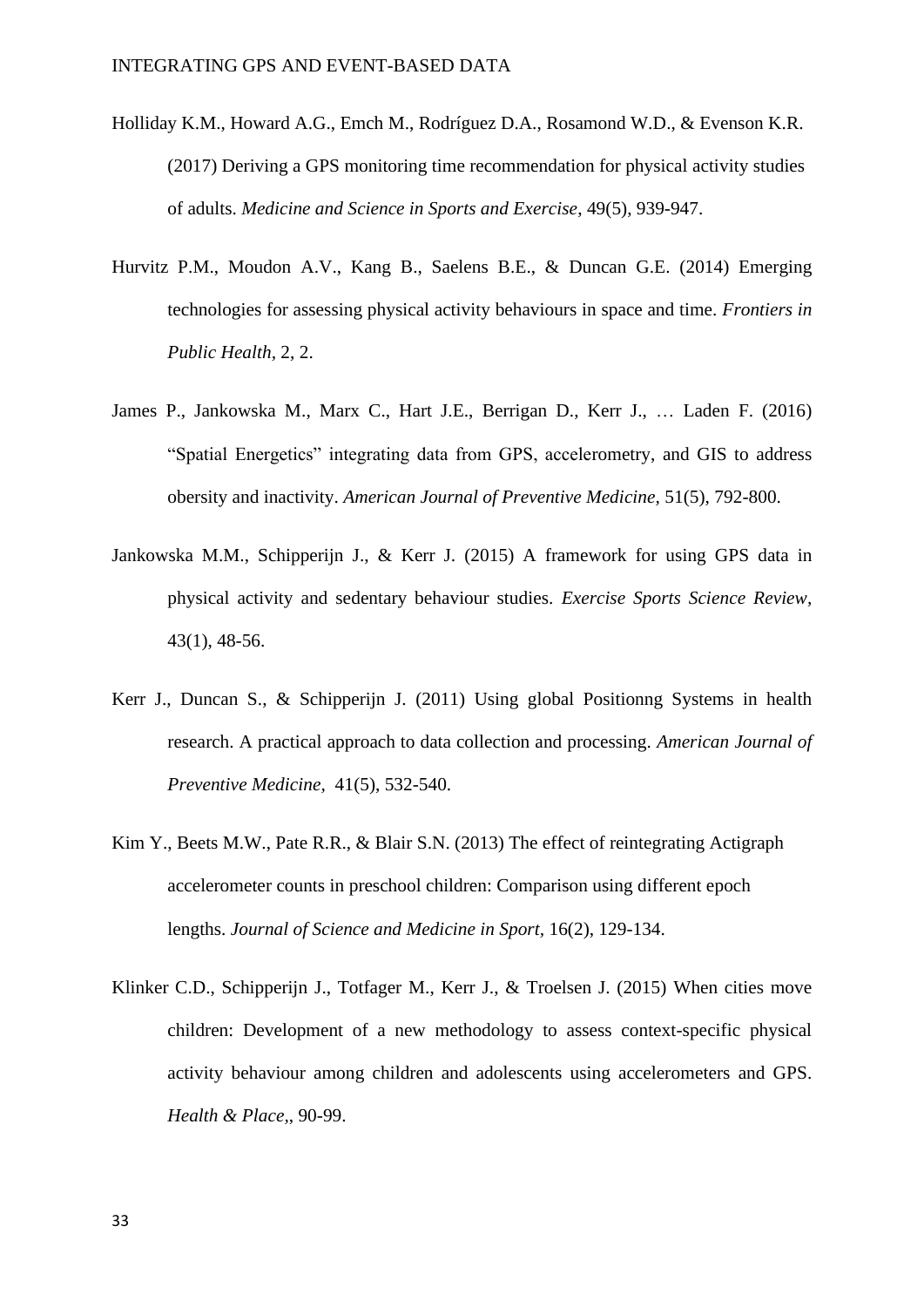- Kyu H.H., Bachman V.F., Alexander L.T., Mumford J.E., Afshin A., Estep K., … Forouzanfar M.H. (2016) Physical activity and risk of breast cancer, colon cancer, diabetes, ischemic heart disease, and ischemic stroke events: systematic review and dose-response meta-analysis for the Global Burden of Disease Study 2013. *BMJ,* 354, i3857.
- Lee I.M., Shiroma E.J., Lobelo F., Puska P., Blair S.N., & Katzmarzyk P.T. (2012) Effect of physical inactivity on major non-communicable diseases worldwide: an analysis of burden of disease and life expectancy. *Lancet,* 380, 219-229.
- Lythgo N., Wilson C., Galea M. (2011) Basic gait and symmetry measures for primary school-aged children and young adults. II: walking at slow free and fast speed. *Gait & Posture,* 33, 29-35.
- Matthews C.E. (2005) Calibration of accelerometer output for adults. *Medicine & Science in Sports & Exercise*, 37, 5512-5522.
- Meseck K., Jankowska M.M., Schipperijn J., Natarajan L., Godbole S., Carlson J., … Kerr J. (2016) Is missing geographic positioning system data in acceleromterty studies a problem, and is imputation the solution? *Geospatial Health,* 11(2), 403.
- Norgren L., Hiatt W.R., Dormandy J.A., Nehler M.R., Harris K.A., & Fowkes F.G. (2007) Inter-society consensus for the management of peripheral arterial disease (TASC II). *Journal of Vascular Surgery,* 45(1), S5-67.
- Rafferty D., Dolan C., & Granat M. (2016) Attending a workplace: its contribution to volume and intensity of physical activity. *Physiological Measurement,* 37(12), 2144-2153.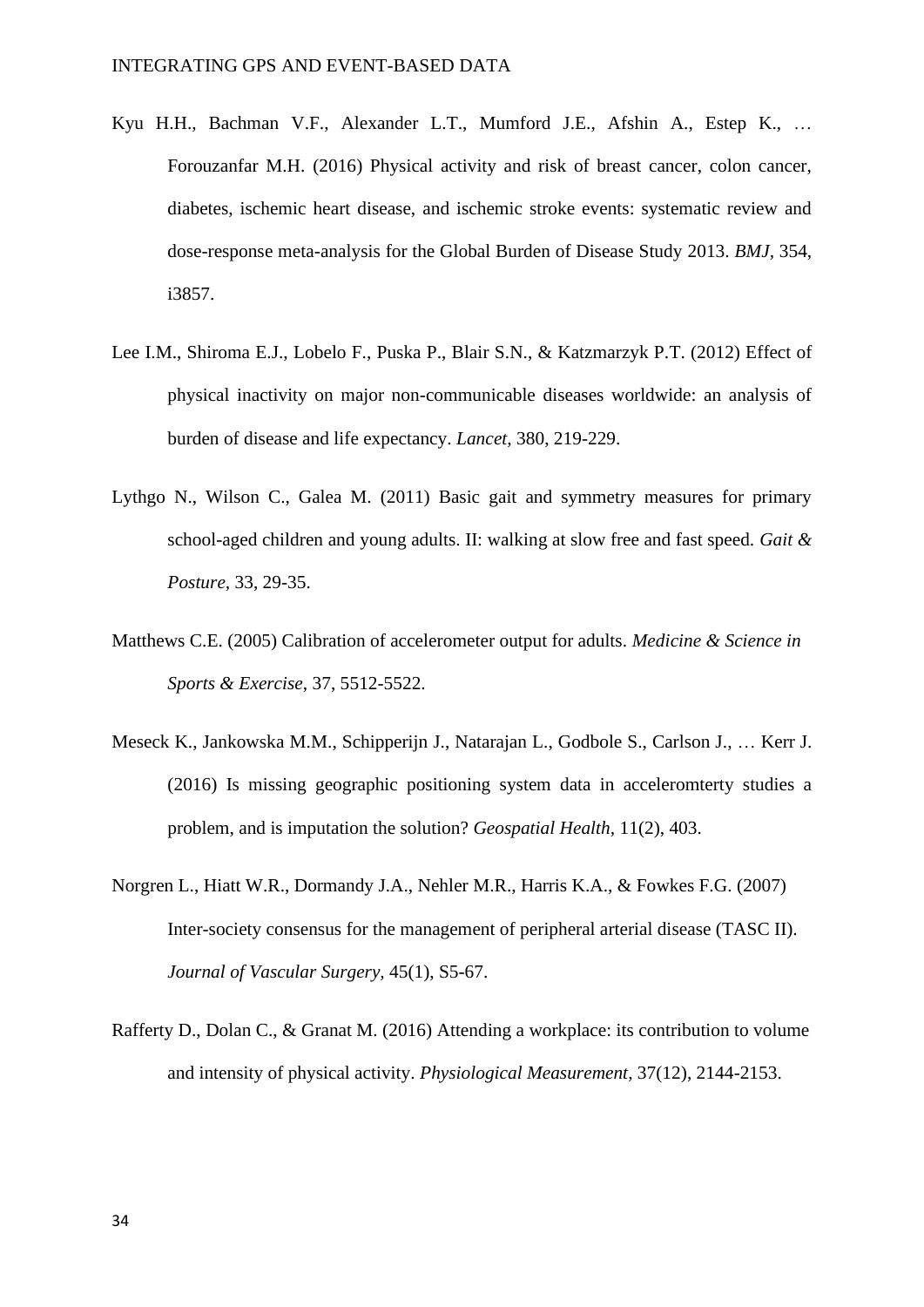- Saunders D.H., Sanderson M., Hayes S., Kilrane M., Greig C.A., Brazzelli M., & Mead G.E. (2016) Physical fitness for stroke patients. *Cohrane Database of Systematic Reviews,*  2016(3), CD003316.
- Strain T., Milton K., Dall P.M., Standage M., & Mutrie N. (2019) How are we measuring physical activity and sedentary behaviour in the four home nations of the United Kingdom? A narrative review of current surveillance measures and future directions. *British Journal of Sports Medicine* (e-pub ahead of print).
- Steel C., Bejarno C., & Carlson J.A. (2019) Time drift considerations when using GPS and accelerometers. *Journal of the Measurement of Physical Behaviour,* 2, 203-207.
- Wing M.G., Eklund A., & Kellogg L.D. (2005). Consumer-grade global positioning system (GPS) accuracy and reliability. *Journal of Forestry*, 103, 169-173
- Zenk S.N., Matthews S.A., Kraft A.N., & Jones K.K. (2018). How many days of global positioning system (GPS) monitoring do you need to measure activity space environments in health research?. *Health & Place*, 51, 52-60.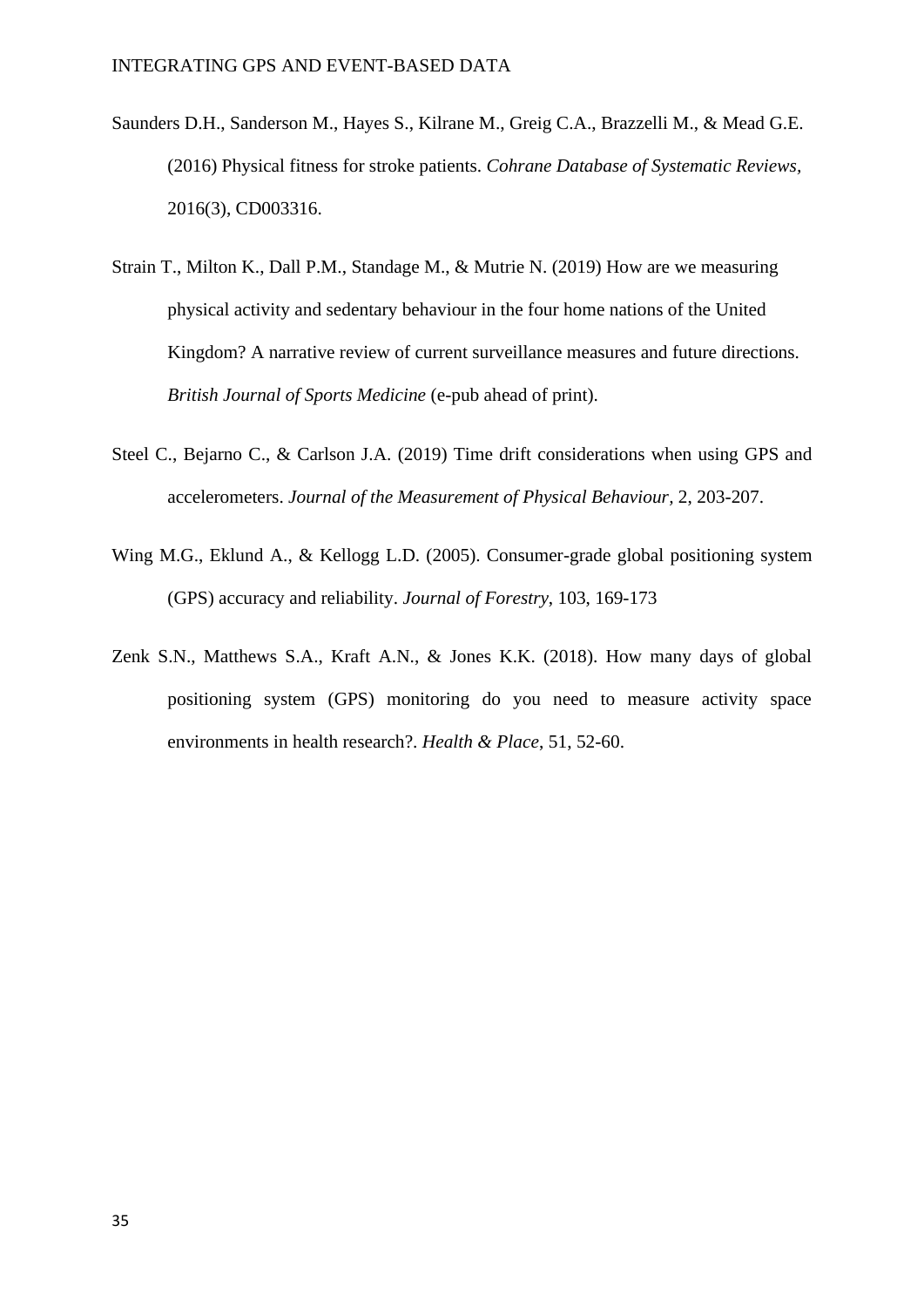Table 1: Types of outcome measure that can be derived from GPS data, with examples derived for the current study.

| GPS points<br>used to derive<br>outcome  | Type of variable | outcome name                 | description of calculation of outcome for the current study                                                                                                                                                                                                                                                                                                                                     |  |  |
|------------------------------------------|------------------|------------------------------|-------------------------------------------------------------------------------------------------------------------------------------------------------------------------------------------------------------------------------------------------------------------------------------------------------------------------------------------------------------------------------------------------|--|--|
| derived from a<br>single GPS<br>point    |                  | Home/Away location code      | The GPS point was coded as home if distance from home was less than a threshold<br>(in the current study we used <=50m), and away from home if above the threshold.                                                                                                                                                                                                                             |  |  |
|                                          | Categorical      | Indoor/Outdoor location code | The GPS point was coded as indoors if the signal to noise ratio was lower than a<br>threshold value (in the current study we used <= 212 dB), and outdoors if below the<br>threshold.                                                                                                                                                                                                           |  |  |
|                                          | Scale            | Distance from home           | calculated using Pythagoras' theorem based on the difference in eastings and<br>northings (in metres) of the GPS point from a fixed reference designated as the<br>home location. In the current study the easting and northing values for the home<br>location of the participant, were derived from identifying the central location of the<br>house outline on a MasterMap in ArcMap (v9.3). |  |  |
| derived from<br>successive GPS<br>points | Categorical      | <b>Gradient Code</b>         | The GPS point was coded as uphill, flat or downhill if the gradient value with respect<br>to the previous GPS point was above, below or between threshold values (in the<br>current study we used ±1.3%).                                                                                                                                                                                       |  |  |
|                                          |                  | Distance travelled           | calculated using Pythagoras' theorem as the square root of the square of the<br>differences in easting and northing values (unit of metres) between two successive<br>GPS data points.                                                                                                                                                                                                          |  |  |
|                                          | Scale            | Height change                | the difference in value between the values of height above sea level of successive<br>GPS points. A positive value was considered height climbed and a negative vale was<br>considered height lost.                                                                                                                                                                                             |  |  |
|                                          | Rate             | Speed                        | calculated as the distance travelled between successive GPS points divided by the<br>time difference between those two points.                                                                                                                                                                                                                                                                  |  |  |
|                                          |                  | Gradient                     | calculated as the height difference between successive GPS points, divided by the<br>distance between those points.                                                                                                                                                                                                                                                                             |  |  |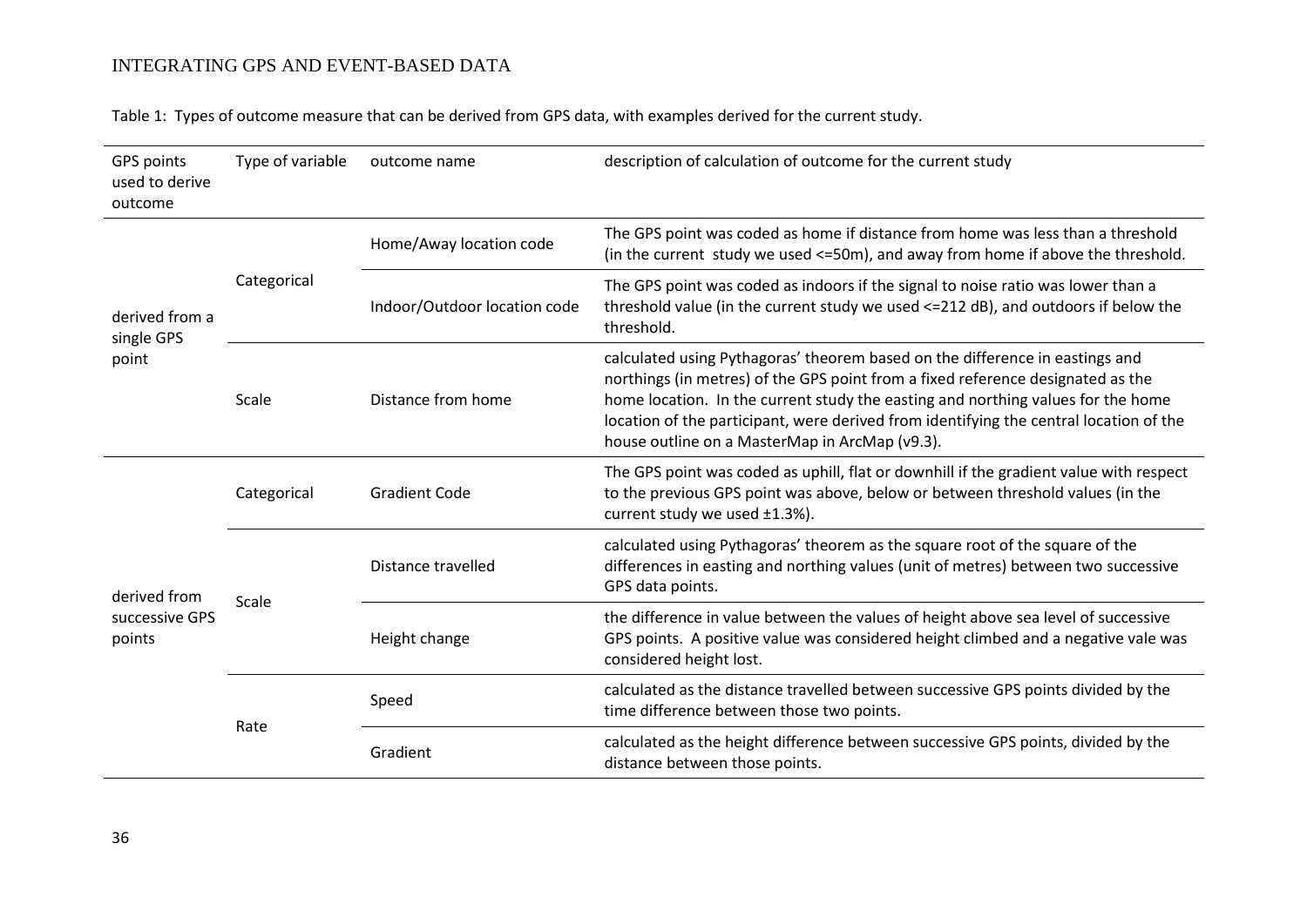| Type of walking event<br>(in terms of correspondence<br><b>GPS points)</b> |                                                              | <b>Type of GPS Outcome Measure</b>                                                                                                                                               |                                                                                                                                                                                                                                                                                                                                                                                                                                 |                                                                                                                                                                                                                                                            |                                                                                                                                                                                                                                                                                   |                                                                                                                                                                                                                                                                             |  |  |
|----------------------------------------------------------------------------|--------------------------------------------------------------|----------------------------------------------------------------------------------------------------------------------------------------------------------------------------------|---------------------------------------------------------------------------------------------------------------------------------------------------------------------------------------------------------------------------------------------------------------------------------------------------------------------------------------------------------------------------------------------------------------------------------|------------------------------------------------------------------------------------------------------------------------------------------------------------------------------------------------------------------------------------------------------------|-----------------------------------------------------------------------------------------------------------------------------------------------------------------------------------------------------------------------------------------------------------------------------------|-----------------------------------------------------------------------------------------------------------------------------------------------------------------------------------------------------------------------------------------------------------------------------|--|--|
|                                                                            |                                                              |                                                                                                                                                                                  | Outcomes relating to a single GPS point                                                                                                                                                                                                                                                                                                                                                                                         | Outcomes relating to difference between successive GPS points                                                                                                                                                                                              |                                                                                                                                                                                                                                                                                   |                                                                                                                                                                                                                                                                             |  |  |
| # internal GPS<br>points (within<br>duration of<br>walking event)          | # external<br>GPS points<br>meeting<br>inclusion<br>criteria | Categorical<br>e.g. location category:<br>Home/Away;<br>Indoor/Outdoor                                                                                                           | <b>Scale (from fixed reference)</b><br>e.g. distance from Home                                                                                                                                                                                                                                                                                                                                                                  | Categorical<br>e.g. Gradient<br>Category:<br>Uphill/Downhill/Flat                                                                                                                                                                                          | <b>Scale</b><br>e.g. Distance;<br>Height Climbed/<br>Descended                                                                                                                                                                                                                    | Rate<br>e.g. Speed; Gradient<br>(value)                                                                                                                                                                                                                                     |  |  |
|                                                                            | 0                                                            | missing                                                                                                                                                                          | missing                                                                                                                                                                                                                                                                                                                                                                                                                         | missing                                                                                                                                                                                                                                                    | missing                                                                                                                                                                                                                                                                           | missing                                                                                                                                                                                                                                                                     |  |  |
| 0                                                                          | $\mathbf{1}$                                                 | Categorical code for the<br>walking event is taken<br>from one GPS point<br>either before or after,                                                                              | Assume the scale value changes<br>at a steady rate between the<br>GPS points on either side.<br>Mean outcome value is the<br>outcome value at the mid-point<br>of the walking event (scaled by<br>duration). The maximum<br>outcome value is the largest<br>value of the start and end of the<br>walking event (scaled by<br>duration).                                                                                         | missing                                                                                                                                                                                                                                                    | missing                                                                                                                                                                                                                                                                           | missing                                                                                                                                                                                                                                                                     |  |  |
|                                                                            | $\overline{2}$                                               | depending on which<br>one $> 50\%$ of the<br>walking event is closer<br>to in time                                                                                               |                                                                                                                                                                                                                                                                                                                                                                                                                                 | Categorical code for<br>the walking event is<br>based on gradient<br>between GPS points<br>on each side of the<br>walking event.                                                                                                                           | Outcome value for the<br>walking event is a<br>proportion (scaled by<br>duration) of the value<br>between GPS points<br>each side of the<br>walking event.                                                                                                                        | Outcome value for the<br>walking event is that<br>calculated from GPS<br>points each side of the<br>walking event                                                                                                                                                           |  |  |
|                                                                            | $\mathbf 0$                                                  |                                                                                                                                                                                  | Mean outcome value for the                                                                                                                                                                                                                                                                                                                                                                                                      | missing                                                                                                                                                                                                                                                    | missing                                                                                                                                                                                                                                                                           | missing                                                                                                                                                                                                                                                                     |  |  |
| 1                                                                          | 1 or 2                                                       | Each GPS point is coded.<br>The code is assumed to<br>extend half way (in<br>time) to the<br>previous/next GPS<br>point. Duration of<br>walking event covered<br>by each code is | walking event is the sum of the<br>outcomes from all points within<br>the walking event, plus<br>proportional values (based on<br>duration) of the start/end of the<br>walking event extending past<br>first/last internal GPS point, if<br>included, divided by number of<br>points. The maximum outcome<br>value is the largest value of the<br>included GPS points or the value<br>at the start/end of the walking<br>event. | The categorical code<br>applies to time<br>between pairs of GPS<br>points. The duration<br>of walking event<br>covered by each<br>code is calculated.<br>Walking event is<br>coded as categorical<br>code with greatest<br>proportion of event<br>covered. | Outcome value for the<br>walking event is the<br>sum of outcome<br>values between all<br>GPS points inside the<br>walking event, plus<br>proportional values<br>(based on duration) of<br>part of walking event<br>that extends past the<br>first and last internal<br>GPS points | Outcome value for the<br>walking event is the sum<br>of all outcome values<br>between successive GPS<br>points in the event<br>(including outcome for<br>points before and after<br>event if they meet the<br>criteria for inclusion)<br>divided by the number<br>of points |  |  |
| >1                                                                         | $0, 1$ or $2$                                                | calculated. Walking<br>event is coded as<br>categorical code with<br>greatest proportion of<br>event covered.                                                                    |                                                                                                                                                                                                                                                                                                                                                                                                                                 |                                                                                                                                                                                                                                                            |                                                                                                                                                                                                                                                                                   |                                                                                                                                                                                                                                                                             |  |  |

Table 2: Framework for integrating GPS data with event-based physical activity data.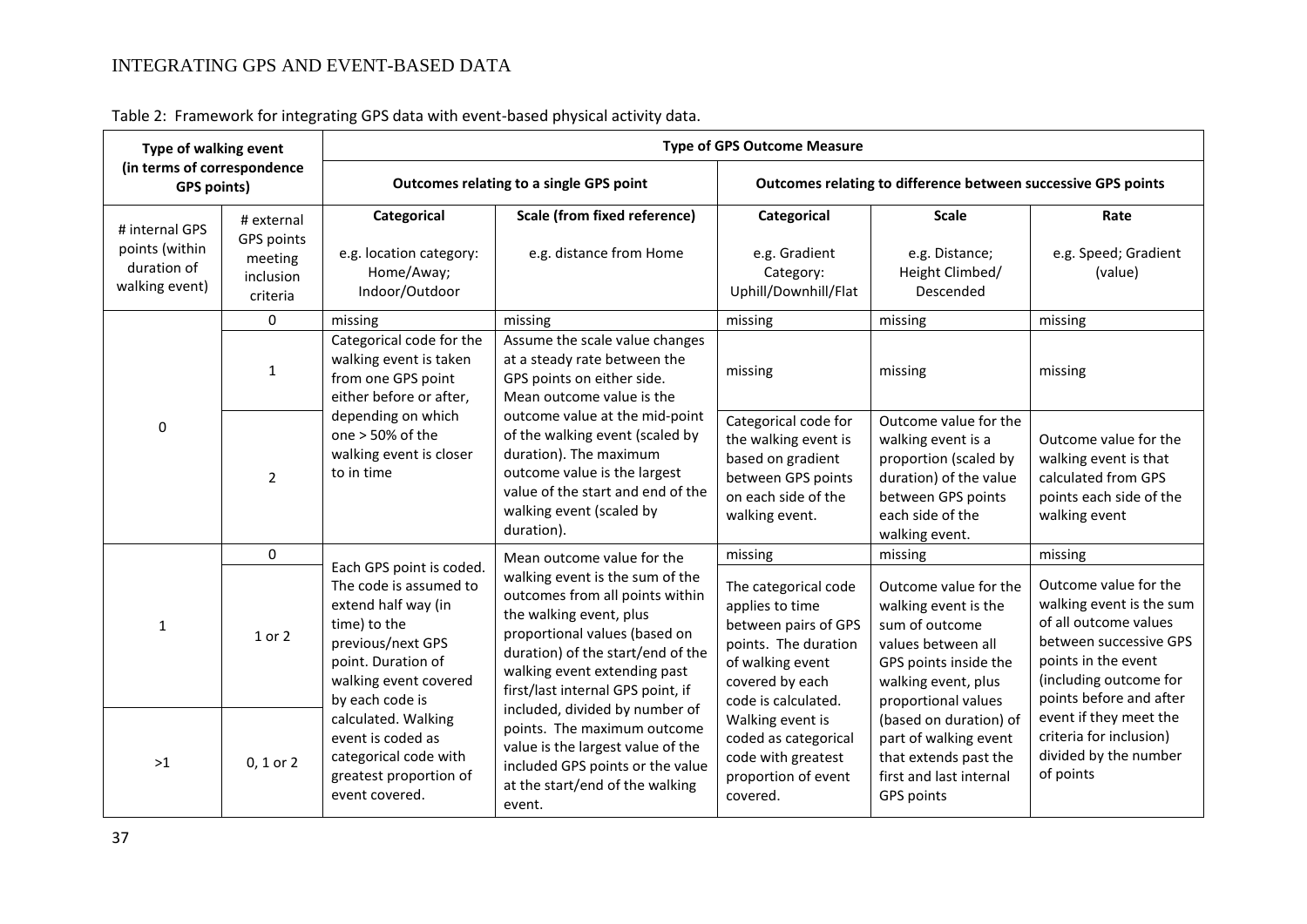|                                                                   |                                                              | <b>Whole Group</b>                                         |                                                                 | Individuals with Intermittent<br><b>Claudication</b> |                                                                 | <b>Control older adults</b>                            |                                                              |
|-------------------------------------------------------------------|--------------------------------------------------------------|------------------------------------------------------------|-----------------------------------------------------------------|------------------------------------------------------|-----------------------------------------------------------------|--------------------------------------------------------|--------------------------------------------------------------|
|                                                                   |                                                              | <b>Number of</b><br><b>Walking Events</b><br>$[n/day]$ (%) | <b>Total Time Spent</b><br><b>Walking</b><br>$[min/day]$ $(\%)$ | Number of<br><b>Walking Events</b><br>$[n/day]$ (%)  | <b>Total Time Spent</b><br><b>Walking</b><br>$[min/day]$ $(\%)$ | Number of<br><b>Walking Events</b><br>$[n/day]$ $(\%)$ | <b>Total Time Spent</b><br><b>Walking</b><br>$[min/day]$ (%) |
| All Walking Events <sup>1</sup>                                   |                                                              | $345 \pm 102$                                              | $89 \pm 32$                                                     | $315 \pm 112$                                        | $72 \pm 28$                                                     | $374 \pm 83$                                           | $106 \pm 28$                                                 |
| All Walking Events covered                                        |                                                              | $248 \pm 95$                                               | $71 \pm 31$                                                     | $207 \pm 102$                                        | $53 \pm 22$                                                     | $288 \pm 68$                                           | $88 \pm 28$                                                  |
| by $GPS2$                                                         |                                                              | $(72 \pm 16)$                                              | $(76 \pm 14)$                                                   | $(65 \pm 18)$                                        | $(71 \pm 15)$                                                   | $(77 \pm 11)$                                          | $(82 \pm 10)$                                                |
| Type of walking event                                             |                                                              |                                                            |                                                                 |                                                      |                                                                 |                                                        |                                                              |
| # internal GPS<br>points (within<br>duration of<br>walking event) | # external<br>GPS points<br>meeting<br>inclusion<br>criteria |                                                            |                                                                 |                                                      |                                                                 |                                                        |                                                              |
|                                                                   | $0^3$                                                        | $51 \pm 36$                                                | $11 \pm 8$                                                      | $47 \pm 38$                                          | $10 \pm 7$                                                      | $54 \pm 33$                                            | $12 \pm 8$                                                   |
| 0                                                                 |                                                              | $(22 \pm 15)$                                              | $(17 \pm 11)$                                                   | $(24 \pm 15)$                                        | $(19 \pm 11)$                                                   | $(20 \pm 14)$                                          | $(14 \pm 11)$                                                |
|                                                                   | 1 <sup>3</sup>                                               | 9±6                                                        | $2 \pm 2$                                                       | 7 ± 3                                                | $2 \pm 1$                                                       | $12 \pm 7$                                             | $2 \pm 1$                                                    |
|                                                                   |                                                              | $(4 \pm 2)$                                                | $(3 \pm 2)$                                                     | $(4 \pm 2)$                                          | $(3 \pm 1)$                                                     | $(4 \pm 3)$                                            | $(3 \pm 2)$                                                  |
|                                                                   | 2 <sup>3</sup>                                               | $32 \pm 16$                                                | $2 \pm 1$                                                       | $26 \pm 16$                                          | $1 \pm 1$                                                       | $37 \pm 14$                                            | $2 \pm 1$                                                    |
|                                                                   |                                                              | $(13 \pm 3)$                                               | $(3 \pm 1)$                                                     | $(12 \pm 4)$                                         | $(3 \pm 2)$                                                     | $(13 \pm 3)$                                           | $(3 \pm 1)$                                                  |
| $\mathbf 1$                                                       | 0 <sup>3</sup>                                               | $23 \pm 12$                                                | $1 \pm 1$                                                       | $19 \pm 13$                                          | $1 \pm 1$                                                       | $27 \pm 11$                                            | $2 \pm 3$                                                    |
|                                                                   |                                                              | $(9 \pm 3)$                                                | $(2 \pm 1)$                                                     | $(9 \pm 3)$                                          | $(2 \pm 1)$                                                     | $(9 \pm 2)$                                            | $(2 \pm 1)$                                                  |
|                                                                   | 1 or $2^3$                                                   | $133 \pm 69$                                               | $55 \pm 27$                                                     | $108 \pm 70$                                         | $39 \pm 19$                                                     | $158 \pm 59$                                           | $70 \pm 28$                                                  |
| $>1$                                                              | 0, 1 or $2^3$                                                | $(52 \pm 12)$                                              | $(75 \pm 13)$                                                   | $(51 \pm 12)$                                        | $(72 \pm 12)$                                                   | $(54 \pm 12)$                                          | $(77 \pm 12)$                                                |

Table3: Number and duration of walking events by correspondence with GPS points

Data presented as groups mean ±standard deviation (% of total) for all participants. <sup>1</sup>represents the denominator for the percentage, so percentage not presented. <sup>2</sup>presented as percentage of all walking events. <sup>3</sup>presented as percentage of walking events covered by GPS.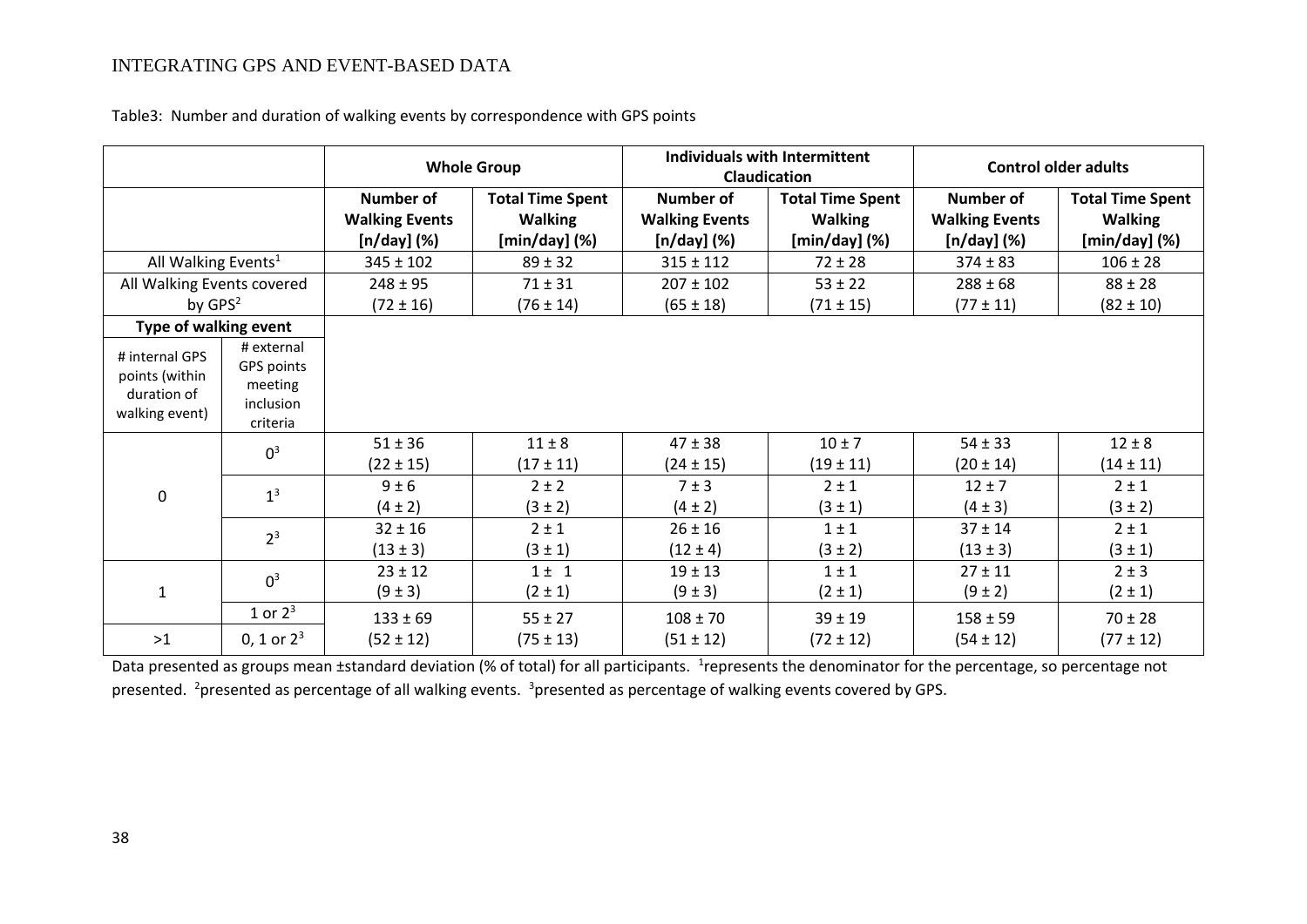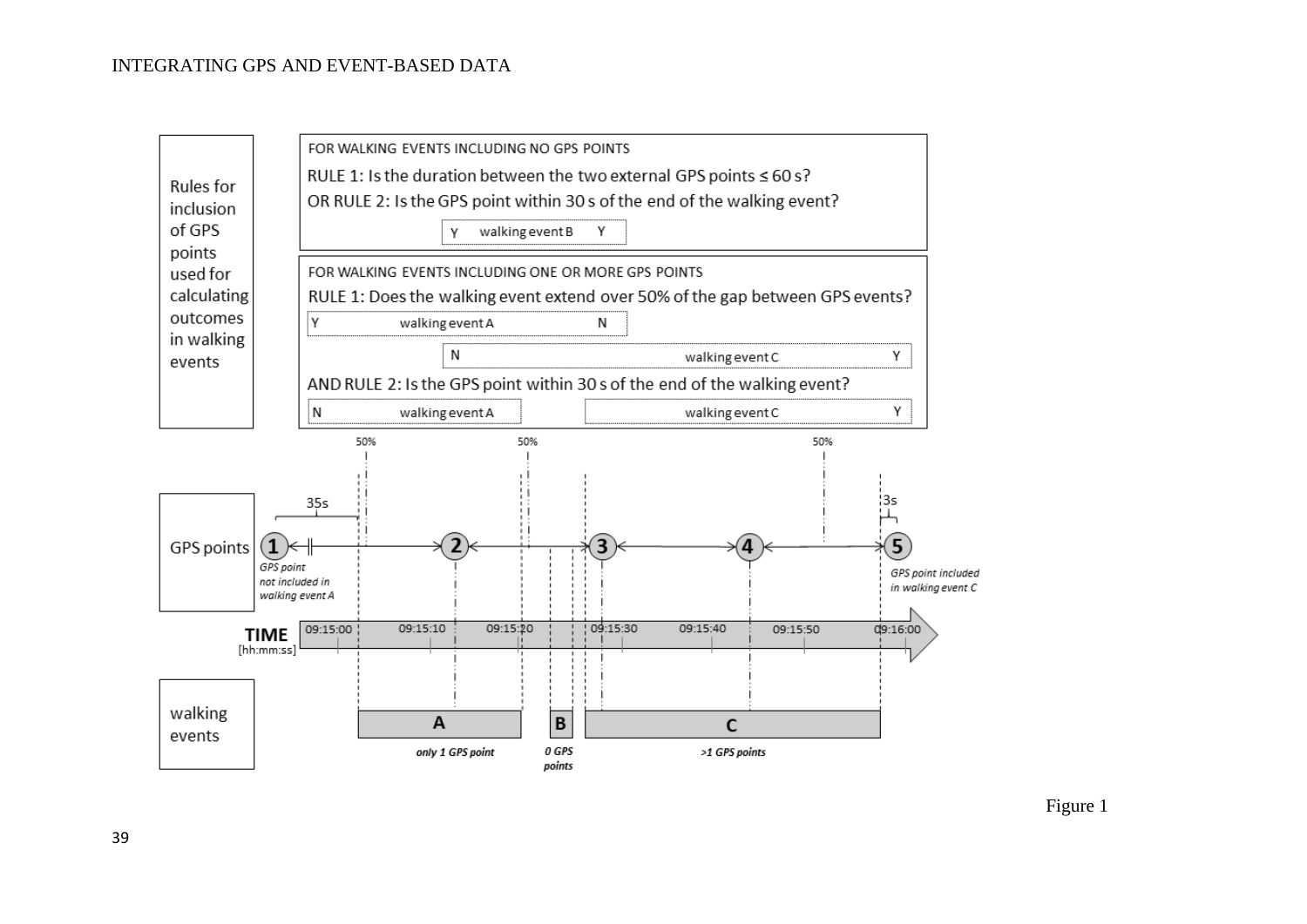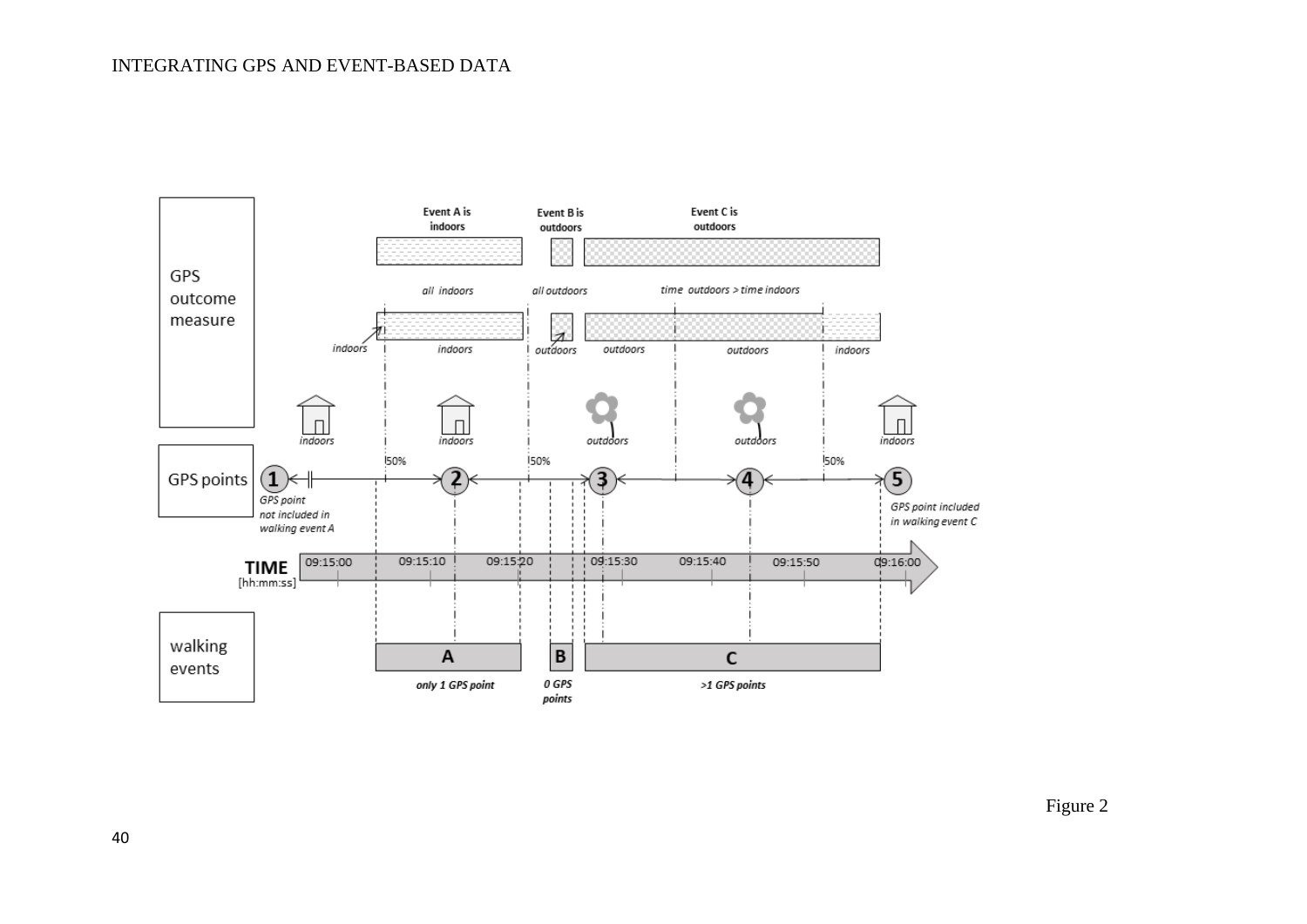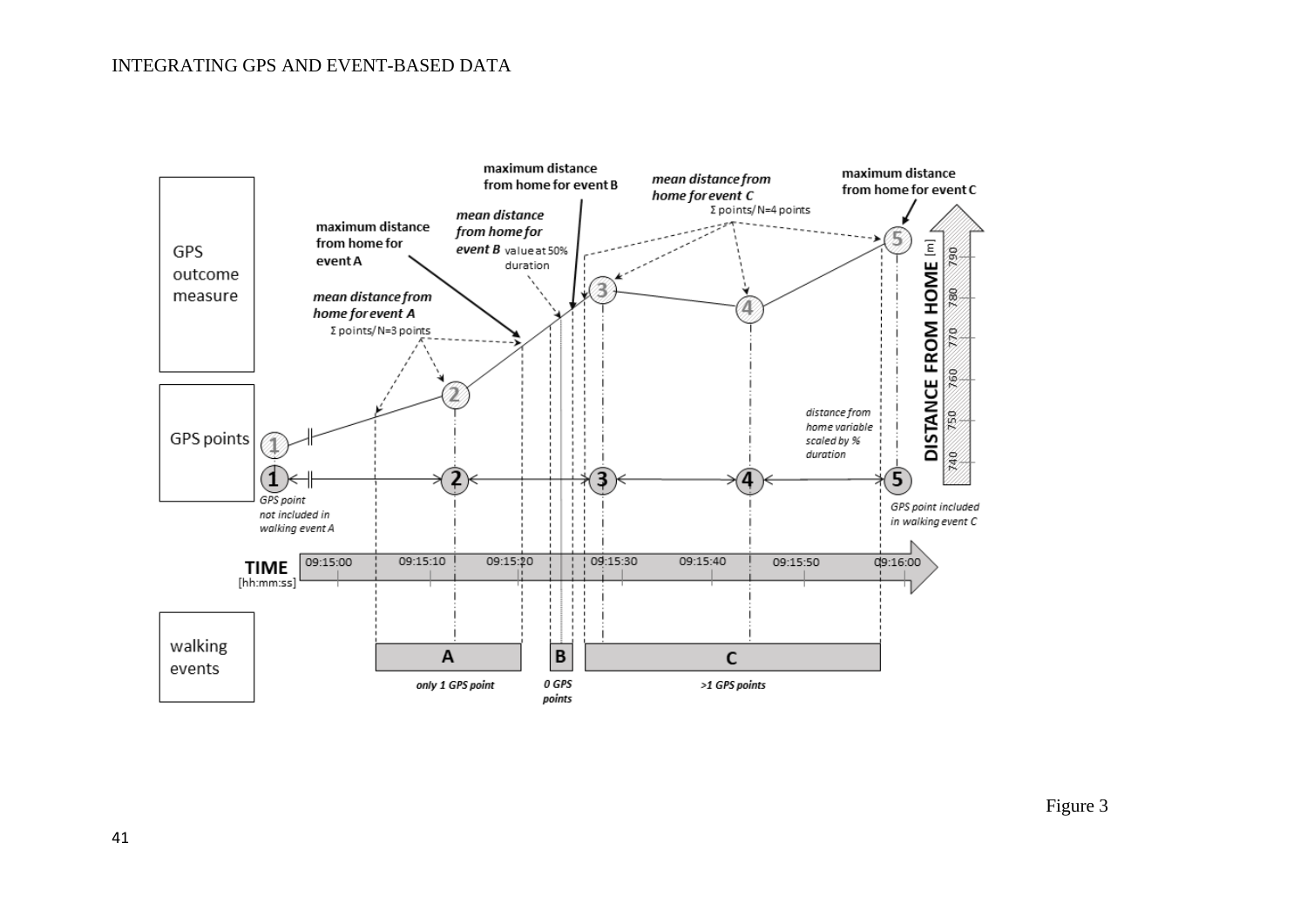

Figure 4